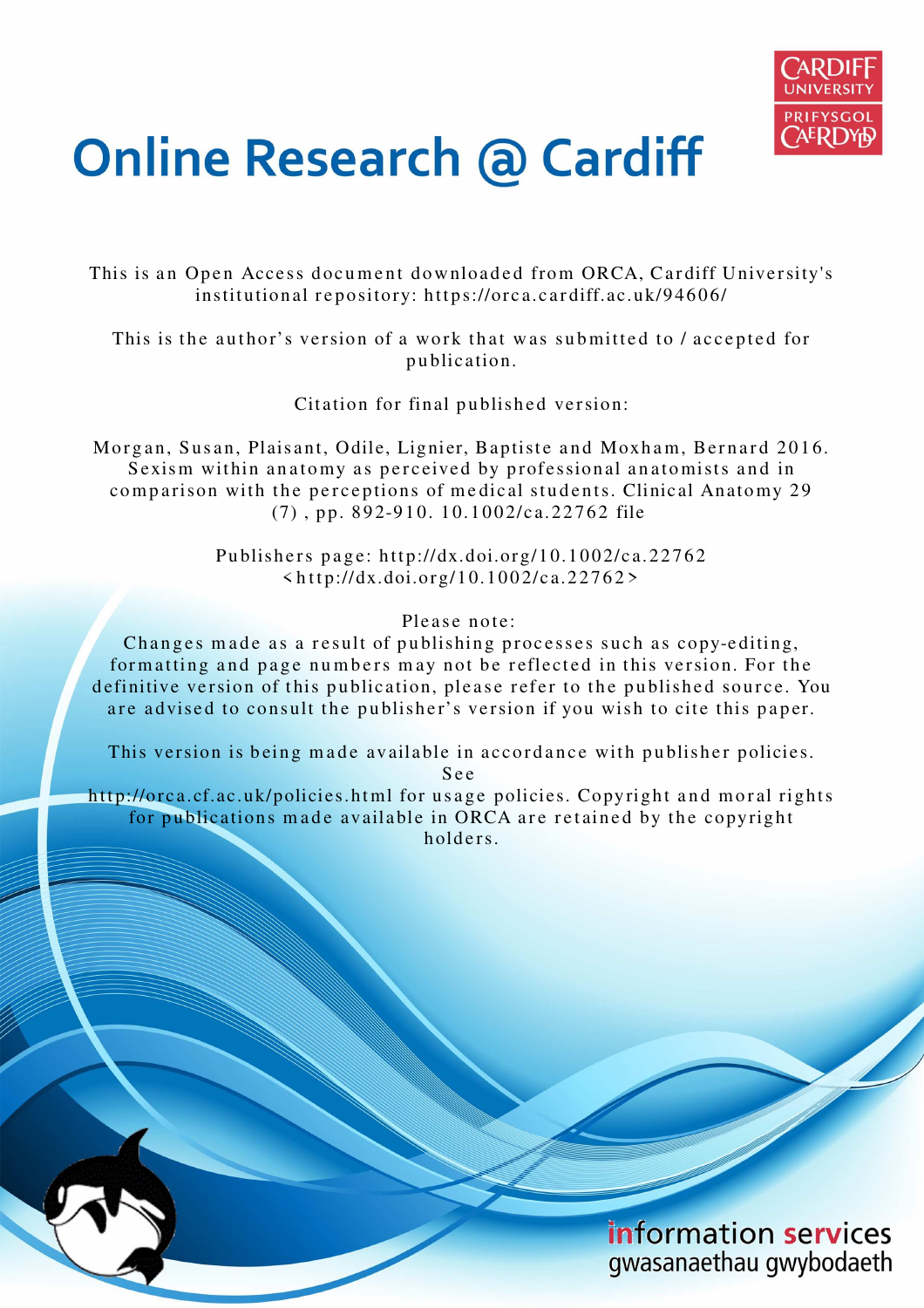# **Sexism within anatomy as perceived by professional anatomists and in comparison with the perceptions of medical students**

**<sup>1</sup>Susan Morgan, <sup>2</sup>Odile Plaisant, <sup>3</sup>Baptiste Lignier, <sup>1</sup>Bernard Moxham** 

<sup>1</sup> Cardiff School of Biosciences, Cardiff University, Museum Avenue, Cardiff CF10 3AX, **United Kingdom** 

**2 University of Paris Descartes, Sorbonne Paris Cité, URDIA, EA 4465, Paris, France** 

**3 Laboratoire de Psychopathologie et Psychologie Médicale (LPPM-EA 4452),** 

**Université Bourgogne-Franche Comté, Pole AAFE, Esplanade Erasme, 21000, Dijon,** 

**France** 

**e-mail: moxham@cardiff.ac.uk Telephone: +44 (0)29 20874031 Fax: +44 (0)29 20875964** 

**Address of correspondence: Professor B J Moxham Cardiff School of Biosciences Cardiff University Museum Avenue Cardiff CF10 3AX United Kingdom** 

**Short title: Sexism and Anatomists**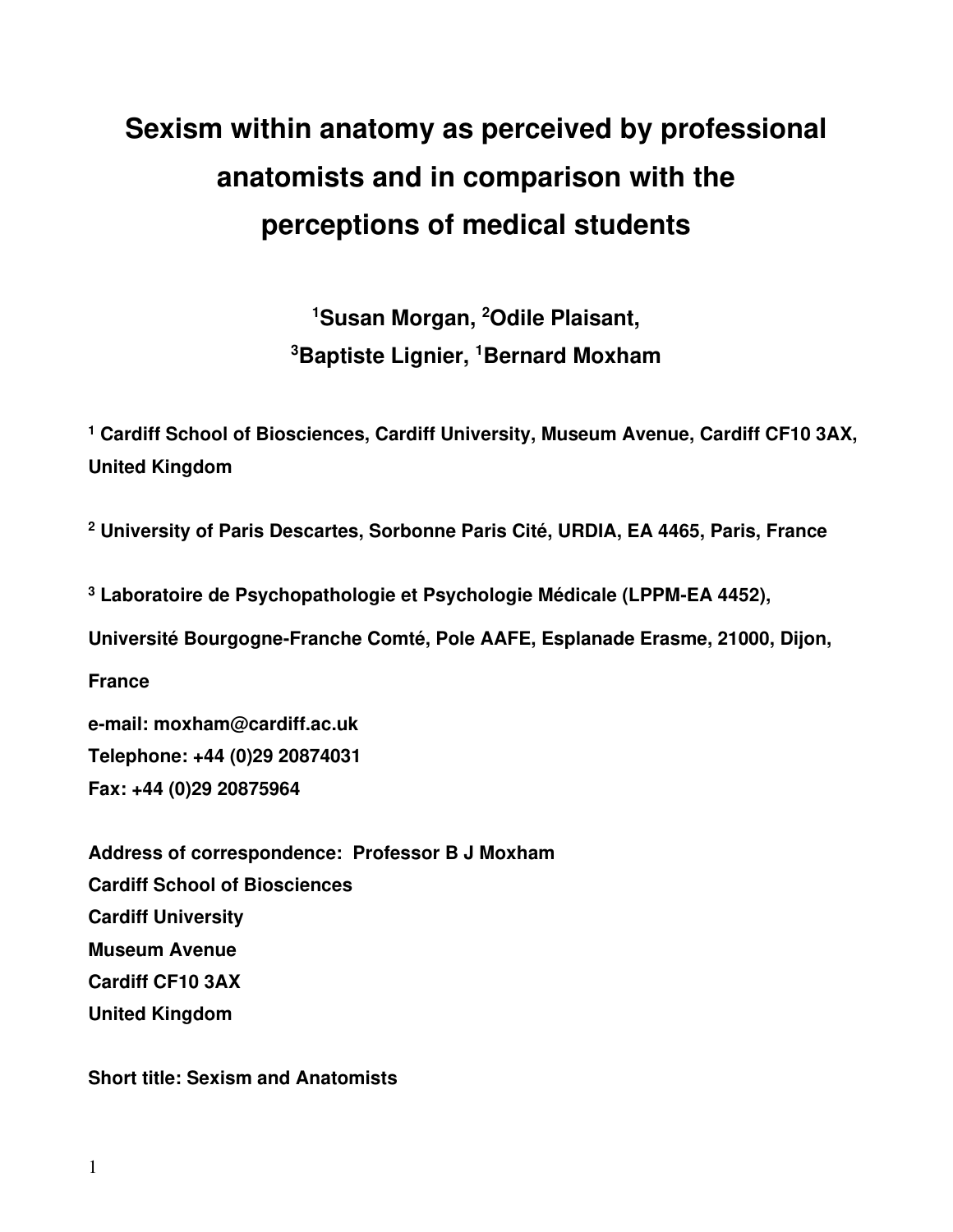# **Abstract**

Two hundred and eight professional anatomists responded to a questionnaire inviting them to address the possibility that social/gender factors hinder the dispassionate representation of anatomy. Ethical approval for the study was obtained from Cardiff University. The results of the survey provided comparisons with the attitudes of medical students that have previously been reported (Morgan et al., 2014). Although a few differences were discerned between females and males in our surveys and between anatomists and medical students, overall our findings suggest that, while both professional anatomists and medical students recognise the importance of gender issues and do not wish to associate with sexism, most are unaware of the possible negative aspects of sexism within anatomy. We recommend that teachers of anatomy should become more aware of the possibility of adverse effects on professional matters relating to equality and diversity issues.

**Keywords:** Anatomy, Attitudes, Anatomists, Medical Students, Gender Issues, Sexism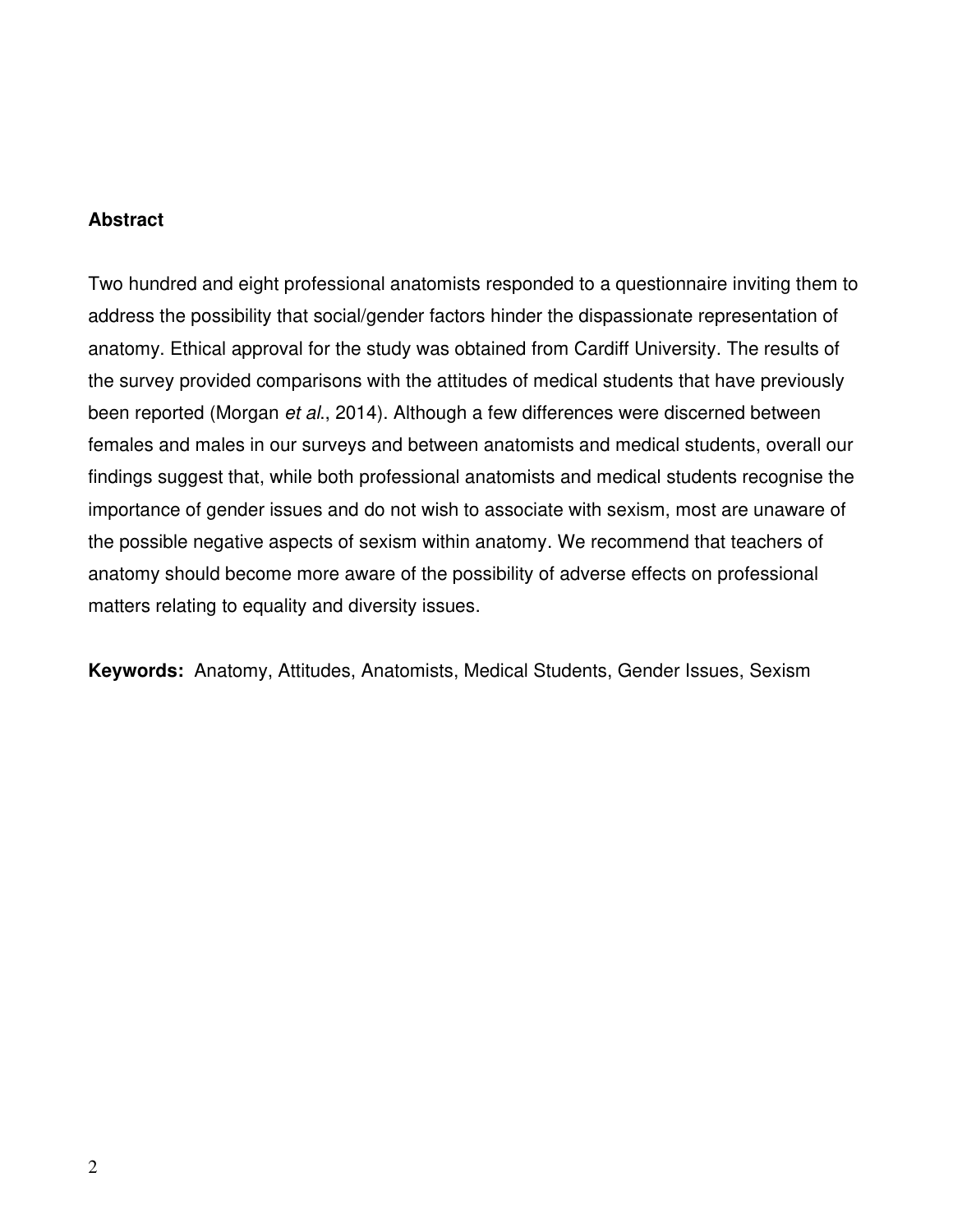#### **Introduction**

Matters relating to equality and diversity are becoming increasingly important in all aspects of society and there is much comment about gender issues within the medical profession (for example Dielisson and Verdonk et al., 2014). Indeed, although there is an extensive literature concerning gender issues and the sociology of medicine, there is relatively little information available specifically concerning anatomy. In a previous report (Morgan et al., 2014), we assessed the extent to which there is sexism in anatomy by evaluating whether contemporary textbooks of anatomy and surface anatomy were gender neutral and by providing 2<sup>nd</sup> Year medical students at Cardiff University and at the Sorbonne in Paris with a questionnaire inviting them to address the possibility that social/gender factors hinder the dispassionate representation of anatomy. We concluded that, both in terms of imagery and text, many textbooks lack neutrality. This finding supports previous reports by Lawrence and Bendixen (1992), Mendelsohn et al. (1994), and Giacomini et al. (2001). In addition, we found that, while there were some differences in attitudes between the medical students at Cardiff and Paris, overall while students recognised the importance of gender issues and did not wish to associate with sexism, most were unaware of the possible negative aspects of sexism within anatomy. In this report, we now record the attitudes and perceptions of professional anatomists (primarily from Europe) and compare them with the results obtained from the medical students.

We consider it important to assess gender issues amongst anatomists for three reasons. First, as they are often the first teachers that students meet when they start their medical education anatomists can be thought of as 'opinion makers' influencing some of the early attitudes and behavior of the students. Indeed, many papers are available in the literature commending anatomists and anatomy course for introducing professional skills and attitudes alongside imparting important medical and scientific information (e.g. Patel and Moxham, 2006; Moxham and Moxham, 2007; Youdas, 2013; Wittich, 2013). Second, the subject of anatomy, being directly concerned visually and tangibly with the human body, lends itself readily to appreciation of gender issues, particularly of course when primary and secondary sexual organs are considered. Third, where there are cadaveric studies in anatomy, there are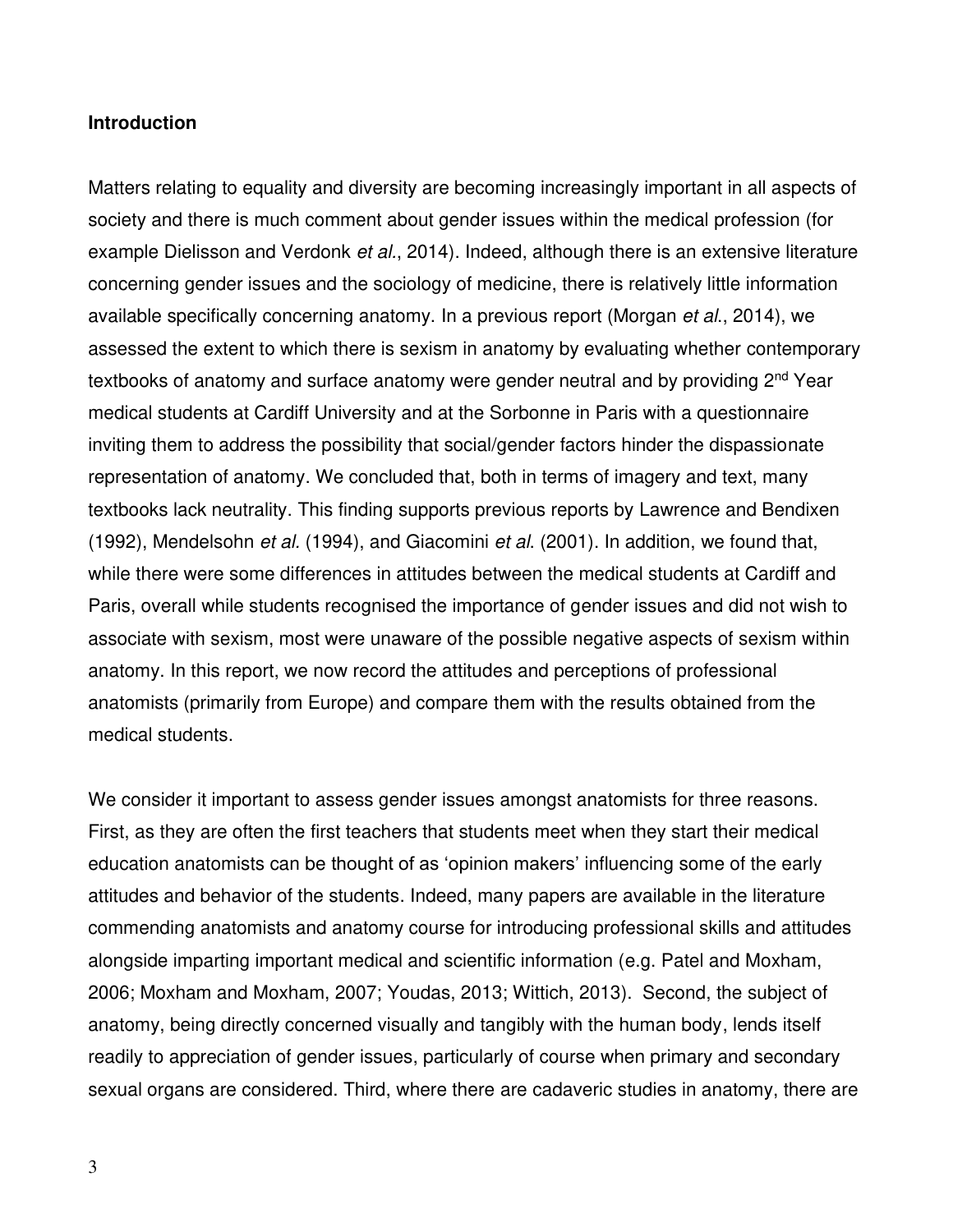general issues pertaining to ethics (e.g. body donation) that can lead on to questions concerned with equality and diversity.

In terms of definitions, 'sexism' is considered to be 'all those attitudes and actions which relegate women to a secondary and inferior status in society' (Goodman Zimet, 1976) and 'sex' is defined as 'the classification ... as male or female according to reproductive organs and functions assigned by the chromosomal complement'. For this paper, the term 'gender' is used synonymously with 'sex' (i.e. male or female) although we are aware that in recent times 'gender' is considered to be 'a person's self-representation as male or female or how that person is responded to by social institutions on the basis of the individual's gender presentation' (Wizemann and Pardue, 2001). This might include challenges to the male/female binary, such as trans-sexual and intersex.

For the present investigation, by means of questionnaires given to professional anatomists and in relation to matters relating to male and female sexes in medicine, six hypotheses were tested that assumed high awareness of equality and diversity matters: Compared with medical students:

- professional anatomists are more sympathetic to gender issues than medical students
- professional anatomists more readily perceive male dominance within the medical profession and do not believe that personality characteristics for females should influence career
- professional anatomists are more aware of the lack of gender neutrality within anatomical textbooks and for descriptions of sexual organs;
- professional anatomists are more appreciative of gender issues being taught formally within their anatomy courses;
- professional anatomists are more willing to intervene in class where sexism is evident.

Additionally:

• professional anatomists consider that gender is important when in consultation with students and with colleagues and is of importance in clinical education.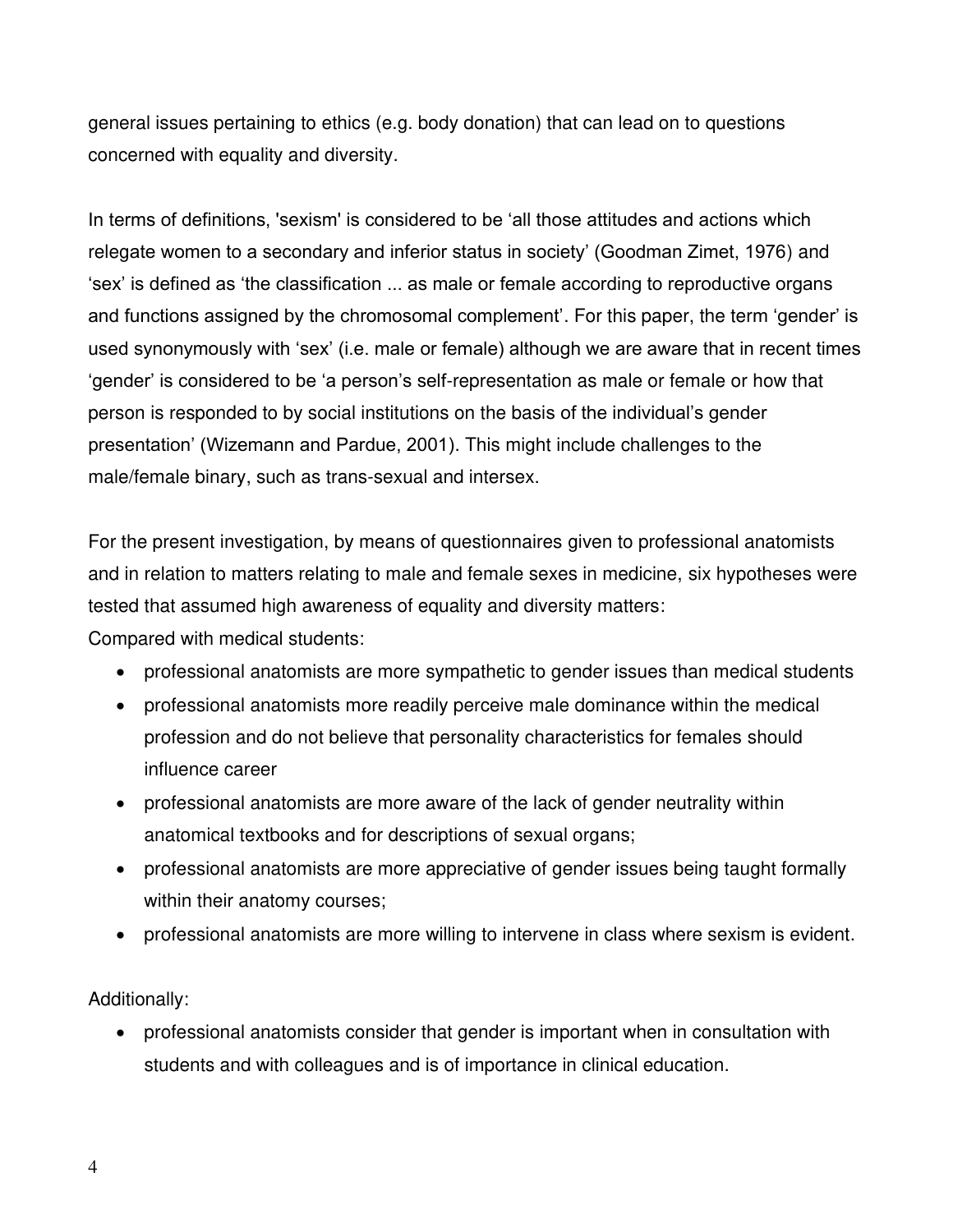### **Methods**

208 professional anatomists mainly from Europe (particularly from the United Kingdom, France, Italy and Spain) completed a questionnaire, either electronically (Bristol Online Survey - BOS) or by hardcopy, that addressed the possibility that social/gender factors continue to hinder the dispassionate representation of anatomy. The questionnaire was approved by the ethical committee at the School of English, Communication and Philosophy at Cardiff University in accordance with procedures laid down by Cardiff University and was thus conducted anonymously. Furthermore, the data was strictly confidential, no vulnerable groups were included and participation in the survey was voluntary and required written consent.

The questionnaire consisted of 20 questions. Questions 1 to 6 elicited personal information (age, gender, schooling) and asked (using Likert scales) the respondents to rate their sympathy with gender politics and feminism. Questions 7 and 8 were related to anatomical mnemonics. Questions 9 and 10 asked respondents to provide evidence of sexism in textbooks of anatomy and from their teaching. Question 11 provided anatomical statements seen in textbooks for anatomists to evaluate in terms of their perceived sexism. Questions 12 to 14 dealt with issues relating to the perception of male domination of medicine. The remaining questions asked anatomists to assess the extent to which gender issues should be addressed formally in anatomy courses and also whether anatomists believe that gender is a factor when they consult with students and other professionals in their working lives.

The survey of anatomists' attitudes also enabled comparisons to be made with the attitudes of medical students at Cardiff and Paris that have previously been reported (Morgan et al., 2014) and that involved 435 respondents.

The data from the surveys of anatomists and medical students were entered in Excel spreadsheets. To compare statistically male and female responses and also students and anatomists, t-tests (Student) were employed. To compare data across the groups of anatomists and students with different attitudes to gender issues, ANOVA was used.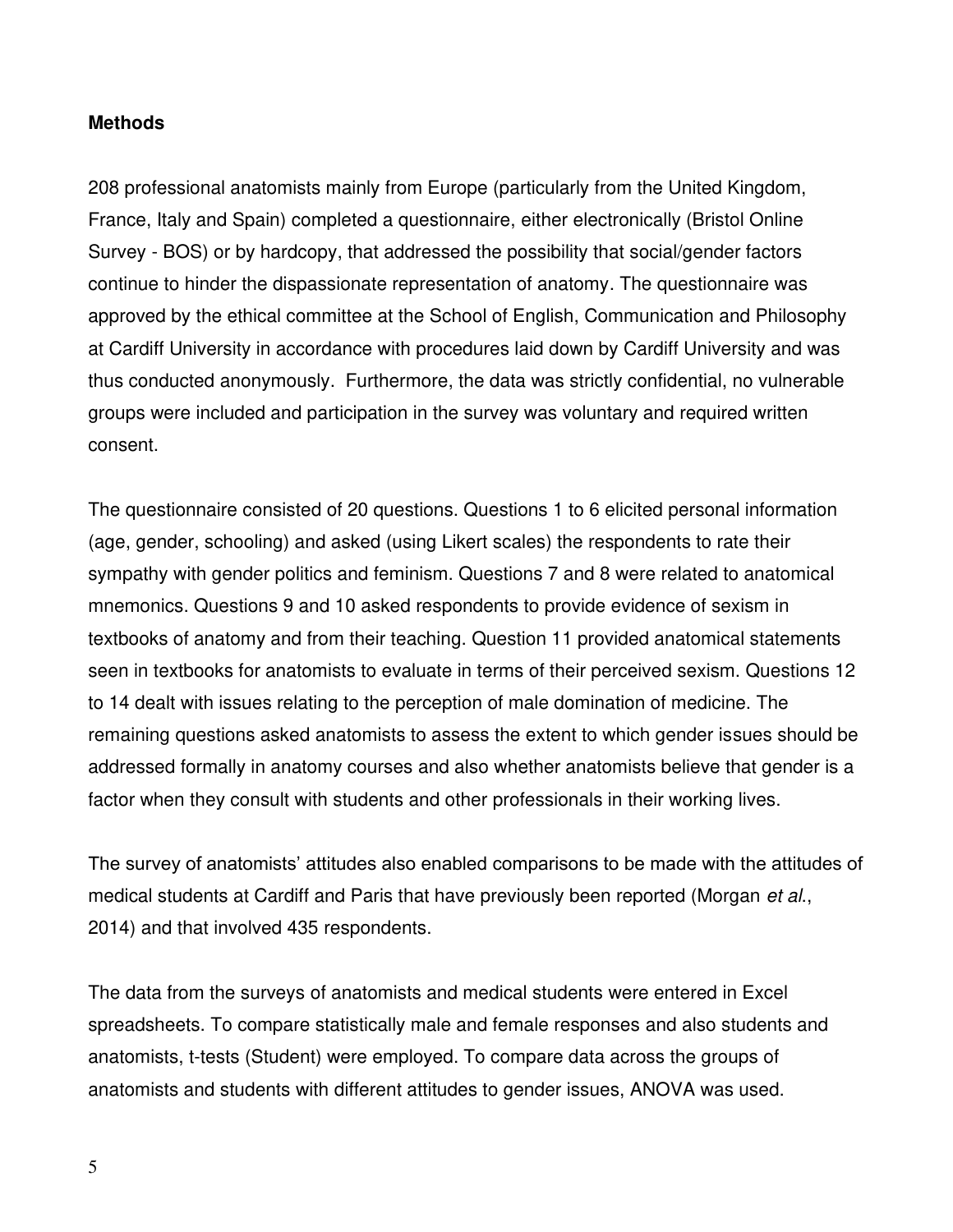In addition to the quantitative survey, structured interviews with twenty-one anatomists were conducted. The anatomists' responses during the interviews were recorded on tape and interviewees were subsequently enabled to check the transcripts for accuracy and to follow up any issues that they felt required elaboration. In addition to comments written within the survey's questionnaire, comments from the interviews provided extra contexts for the quantitative findings.

### **Findings**

### **The quantitative survey**

As for the findings of the survey of medical students' attitudes towards gender issues (Morgan et al., 2014), the findings for anatomists' attitudes also record the complexity of perceptions and attitudes to sexism within anatomy. This complexity relates to some differences between students and anatomists, to differences between females and males, to differences across attitudes relating to gender politics and, of course, to combinations of all these elements.

For the survey of anatomists, 81 were female (39%); 127 were male (61%); no transgender or intersex respondents were reported. Of these, 29% of males and 15% of females had negative attitudes relating to gender issues, 25% of males and 42% of females claimed to have positive attitudes and 46% of males and 43% of females were neutral. For the survey of the medical students, 29% of males and 16% of females had negative attitudes relating to gender issues, 17% of males and 25% of females claimed to have positive attitudes and 54% of males and 59% of females were neutral (Figure 1). Thus, male students showed the smallest percentage for positive attitudes towards gender issues whereas female anatomists showed the highest percentage of positive attitudes. The lowest percentage for negative attitudes towards gender issues was found for female students and female anatomists whereas the highest percentage for negative attitudes was shown by male students and male anatomists. Most medical students and anatomists held neutral views. Table 1 shows that, combining data for students and anatomists, females showed a higher (positive) mean score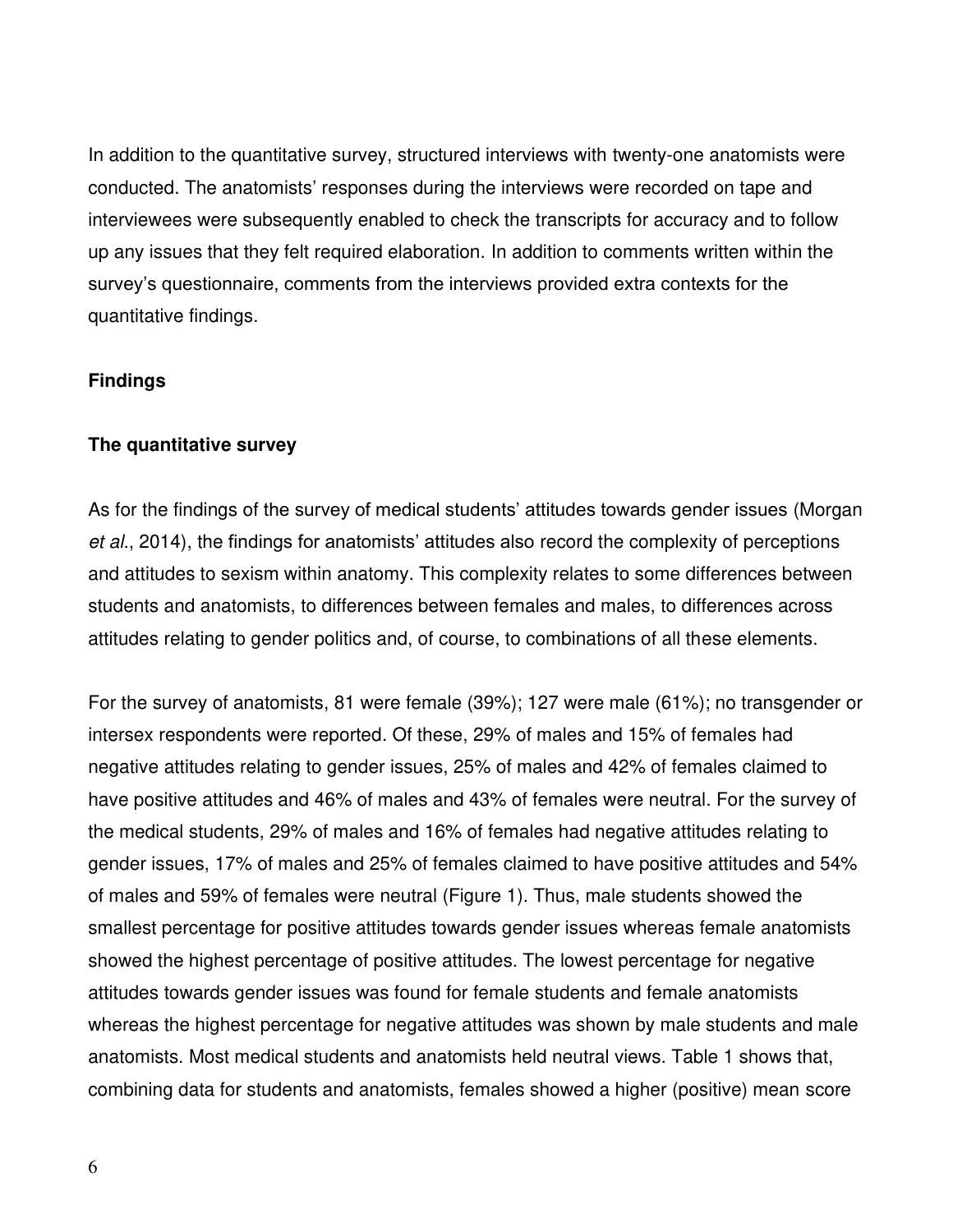that was statistically significant. However, no significant difference was found when students and anatomists were compared.

Further findings can be summarised according to the five categories of questions used in the questionnaire.

**First**, in answer to the question of whether medicine is male dominated (Figure 2), the female medical students, regardless of their level of sympathy with gender issues, were 'middle-ofthe-road' in response (means of approx. 2.5 taken from data in a scale of 0 to 5). Similar responses were expressed by male students with positive attitudes to gender issues and by both female and male anatomists with neutral attitudes. Those seeing more male dominance were female and male staff who expressed positive attitudes towards gender issues. Least dominance was perceived by male students with moderate/neutral or negative attitudes towards gender issues and also male anatomists with negative attitudes. Table 2 shows that there are statistically significant differences between females and males and between students and anatomists, such that females overall perceive more male dominance in the medical profession, as do anatomists compared with students. Using ANOVA statistical tests, analysing all data combining students and anatomists, no statistically significant difference were found between those individual holding negative or neutral views concerning gender issues. However, differences were seen when comparing those with positive attitudes and those with negative or neutral attitudes (p<0.0000). Within the female population (both students and anatomists), there were also no statistical differences between those holding negative or neutral opinions but all other comparisons were statistically significant (p<0.01). Within the male population, again there were no differences between those with negative or neutral attitudes but all other comparisons were statistically significant (p<0.0000). Within the student population, no differences were discerned between those with negative and neutral opinions while difference were found between those with negative and positive attitudes (p<0.001) and those with neutral versus positive views (p<0.0000). For the anatomist population, statistically significant differences were seen between all groups (negative versus neutral p<0.012; neutral versus positive p<0.001; negative versus positive p<0.0000).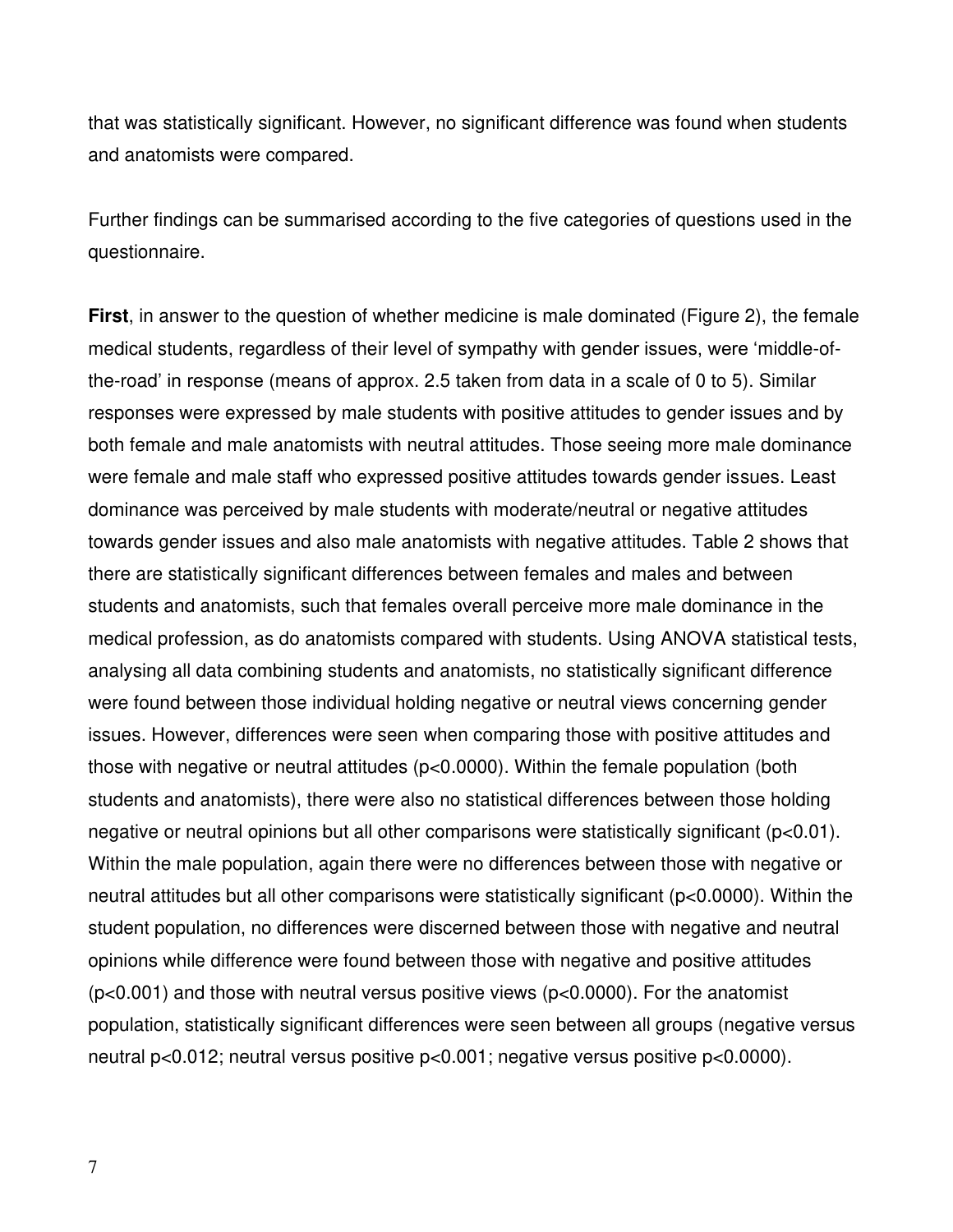From the responses to the questionnaire, some students and anatomists highlighted the fact that, because more females were entering the profession, this situation could change. When asked if there were branches of the medical profession more suited to females, while 49% of students and 68% of anatomists said that both genders were equally suited for all medical specialties, "womanly" occupations such as gynecology, obstetrics, pediatrics and dermatology figured frequently. Furthermore, nursing and dentistry were recorded as female branches of medicine. When asked what personality traits make females more fitted for medicine, 40% of students and 52% of anatomists said that there were no special characteristics to distinguish female and male "appropriateness" for medicine. Among the female personality traits that featured prominently were: compassion, empathy, maternal instinct, humaneness, ability to do hard work, multitasking abilities, better listening ability, patience, and calmness.

**Second**, as shown in Figure 3, few mnemonics of a sexual nature were known by the students (on average approx. 1.8) or indeed by anatomists (on average approx. 2.1). Exceptionally, male students with positive attitudes towards gender issues claimed to know most mnemonics (average 5.1) while female students and female anatomists knew least. Overall, comparing females and males in both the student and anatomist populations, it was found that males knew more mnemonics than females (p<0.017) whereas in general there were no statistical differences between students and staff. Furthermore, using ANOVA tests we did not discern any statistical differences between groups that showed positive, neutral or negative attitudes towards gender issues.

In response to whether there was concern about the sexually explicit mnemonic provided in the questionnaire (Figure 4), overall there was low concern; most medical students and anatomists showed average scores less than 1.5. Exceptionally, more concern (mean value 2.2) was shown by male anatomists who expressed sympathy with gender issues. Table 4 indicates that statistically there was no difference between females and males when data for students and anatomists were combined although anatomists overall were slightly more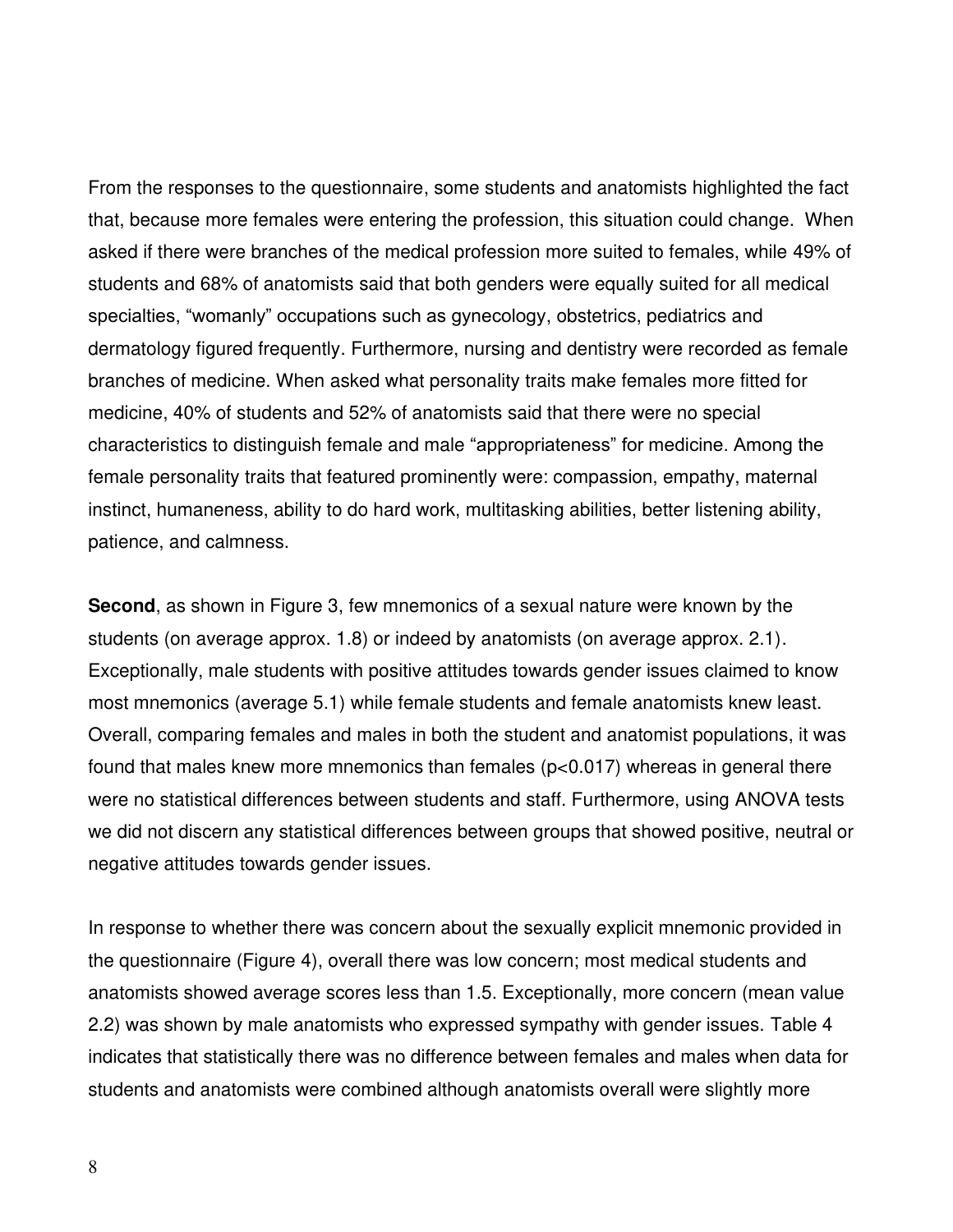concerned than students. ANOVA tests suggest that overall, while there are no differences between students and anatomists who held negative or neutral opinions on gender issues, statistical differences were seen when negative versus positive views and neutral versus positive views were compared (p< 0.0000 and <0.003 respectively). Within the female population (students and anatomists combined), there were no statistical differences between individuals with differing opinions on gender issues. Within the male population (students and anatomists combined) differences were discerned when comparing negative versus positive and neutral versus positive groups (p<0.0000 and <0.003 respectively). For the medical student population, the only difference observed was when negative versus positive groups were compared (p,0.004). On the other hand, no statistical differences between groups with differing attitudes to gender issues emerged.

**Third**, in relation to a list of anatomical statements often used to describe female and male sexual organs in textbooks (Figures 5 to 12), there was generally little or no concern expressed from either the medical students or the anatomists. Indeed, many of the statements had average scores below 0.5 on the scale 0 to 5. Dealing with exceptions to this finding, for the statement "The mammary glands are primary organs of lactation", average scores of between 0.5 and 1 were recorded for male students and female and male anatomists with positive views and, somewhat surprisingly, for female students with negative attitudes towards gender issues. For the statement "The mammary glands are secondary sexual organs", only male students and male anatomists with positive attitudes towards gender issues showed scores between 0.5 and 1.4. For the statement "The clitoris is a diminutive form of the penis", the scores across all groups lay approximately between 1 and 3.5, scores that show the most concern for any of the statements. The greatest concern (mean score 3.1) was seen for male anatomists with positive opinions on gender issues. Paradoxically, there was much less concern for the statement "The penis is the enlarged form of the clitoris" (mean scores most frequently less than 1.5). Most concern was shown by female anatomists with positive attitudes towards gender issues. A further paradox relates to the fact that while male anatomists with sympathy to gender issues showed concern when faced with the statement that "the clitoris is a diminutive form of the penis" they failed to show concern with the complementary statement that "the penis is an enlarged form of the clitoris".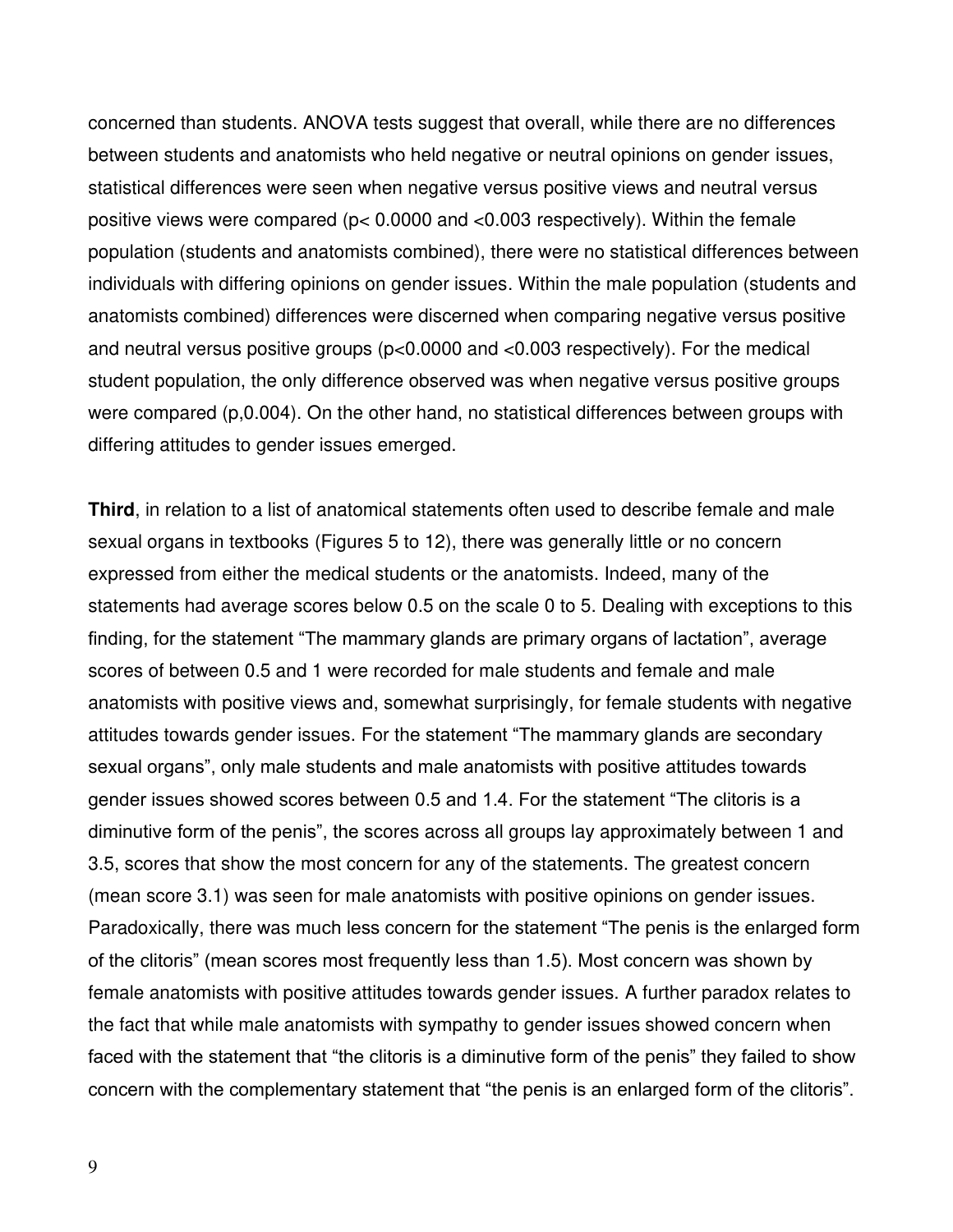Low mean scores below 0.3 were found for the statement "The clitoris and the penis are erectile sexual organs". Indeed, this statement elicited the lowest levels of concern with some groups having mean scores below 0.1. The greatest concern (mean score approx. 0,7) was shown by male anatomists with positive attitudes towards gender issues. Low scores (many mean scores below 0.5) were also seen for the statement "The clitoris is the analogue to the male penis". Again, the male anatomists with positive views on gender issues showed most concern. For the statement "The penis is a sexual organ", again low scores (most below 0.3) were recorded. Once more, the highest score expressing concern came from the male anatomists with positive attitudes towards gender issues. Little concern was also shown for the statement "The penis is a urogenital organ" but most concern was shown by male students and anatomists who had positive attitudes to gender issues. Tables 5 to 12 provide statistical analyses. Few differences were discerned when comparing females versus males across the entire data set or between medical students versus anatomists. Table 13 provides statistical comparisons by means of ANOVA when groups with differing attitudes towards gender issues are compared and shows that male respondents with positive attitudes towards gender issues have most concern across most of the statements.

The statement "the mammary glands are primary organs of lactation" caused least concern across nationality, gender, or degree of sympathy for gender issues (Figure 4). However, there was a marked statistical difference between the students from Paris and Cardiff, the Cardiff students generally showing very low concern ( $t = -6.15$ ,  $p = 0.00$ ). Note that the graph suggests that the students expressing most concern were the Paris females with negative gender attitudes and the Paris males who expressed positive attitudes. For the complementary statement "The mammary glands are secondary sexual organs", overall the Paris students showed slightly less concern than the Cardiff students ( $t = -2.08$ ,  $p = 0.04$ ). Furthermore, although male and female Paris students did not differ statistically, students with neutral attitudes regarding gender politics were less perturbed than students with positive attitudes (F  $(2.14) = 4.51$ ,  $p = 0.00$ ) and, within the male sample, those with positive attitudes displayed more concern than the students with neutral attitudes and their negative attitude colleagues (F  $(5.13) = 2.42$ ,  $p = 0.00$  and  $p = 0.03$  respectively). However, as suggested in Figure 5, the most concerned group consisted of the Paris males with positive gender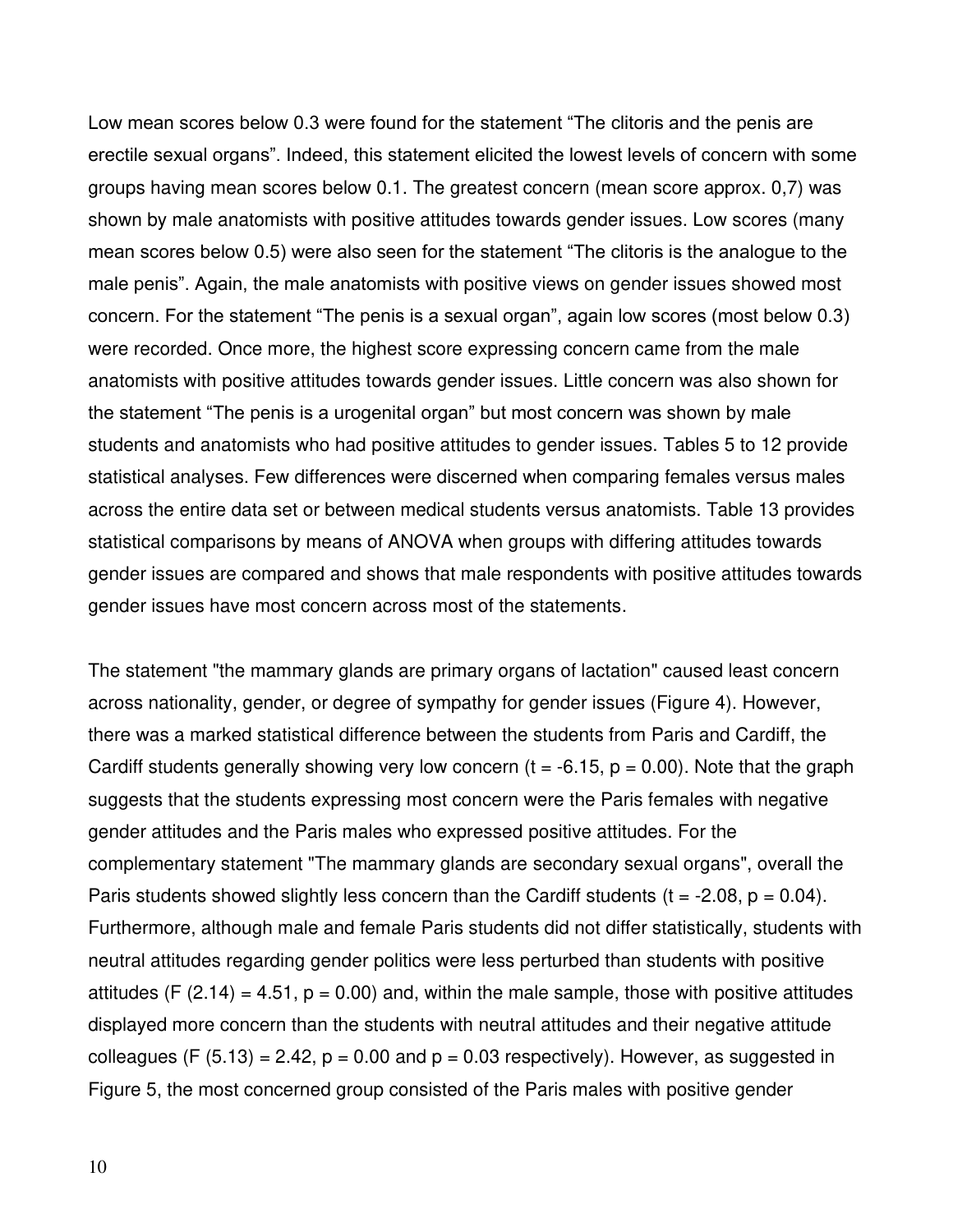attitudes. Comparing the responses to the mammary glands as either organs of lactation or sexual organs, in general, while the Paris students became slightly less concerned about the mammary glands being sexual organs, the Cardiff students became slightly more concerned.

Comparing statements relating to the clitoris, the statement "the clitoris is a diminutive form of the penis", caused most concern of all the anatomical statements given in the questionnaire (Figure 6). More concern was expressed by the Paris students ( $t = -5.4$ ,  $p = 0.01$ ) and within this cohort, while generally males and females showed no statistical difference, the males with positive gender attitudes were most concerned (F  $(5.13) = 1.68$ ,  $p = 0.02$  comparing students with positive to neutral attitudes;  $F(5.13) = 1.68$ ,  $p = 0.01$  comparing students with neutral to negative attitudes). Amongst the females in Paris, no differences were seen between the groups with different attitudes to gender politics. Note that the females with negative gender attitudes were more concerned than the males who were negative (F (5.13)  $= 1.68$ ,  $p = 0.04$ ). Amongst the Cardiff students, females always showed more concern regardless of the level of sympathy ( $t = 2.25$ ,  $p = 0.03$ ) and females with positive attitudes were more concerned than those with neutral or negative attitudes (F  $(5.243) = 2.801$ , p = 0.02). Regardless of gender, overall those with positive gender attitudes were more concerned than those with neutrality (F (2.246) = 5.267,  $p = 0.00$ ) or negative attitudes (F  $(2.246) = 5.267$ ,  $p = 0.02$ ). In comparison, for the complementary statement "the penis is an enlarged form of the clitoris" (Figure 7), concern similar to that seen for the first statement was expressed only by the Paris students ( $t = -5.4$ ,  $p = 0.00$  for a statistical comparison between the Paris and Cardiff students overall), although even here the concern was less (compare Figures 6 and 7). Within the Paris cohort, no statistical differences were recorded between the male and female students nor, overall, when groups with different attitudes to gender politics were compared. Nevertheless, males with positive attitudes showed most concern of all groups with marked differences especially between these students and males with neutral or negative attitudes (F (5.129) = 1.677,  $p = 0.04$  and  $p = 0.01$  respectively). Within the Cardiff cohort, males and females collectively again did not differ but students with positive attitudes (males plus females) were more concerned than those students with neutral or negative attitudes (F  $(2.246) = 4.092$ ,  $p = 0.01$  and 0.02 respectively). The Cardiff males with positive gender attitudes were most concerned of all the Cardiff groups (F  $(5.243) = 3.206$ ,  $p < 0.02$ ).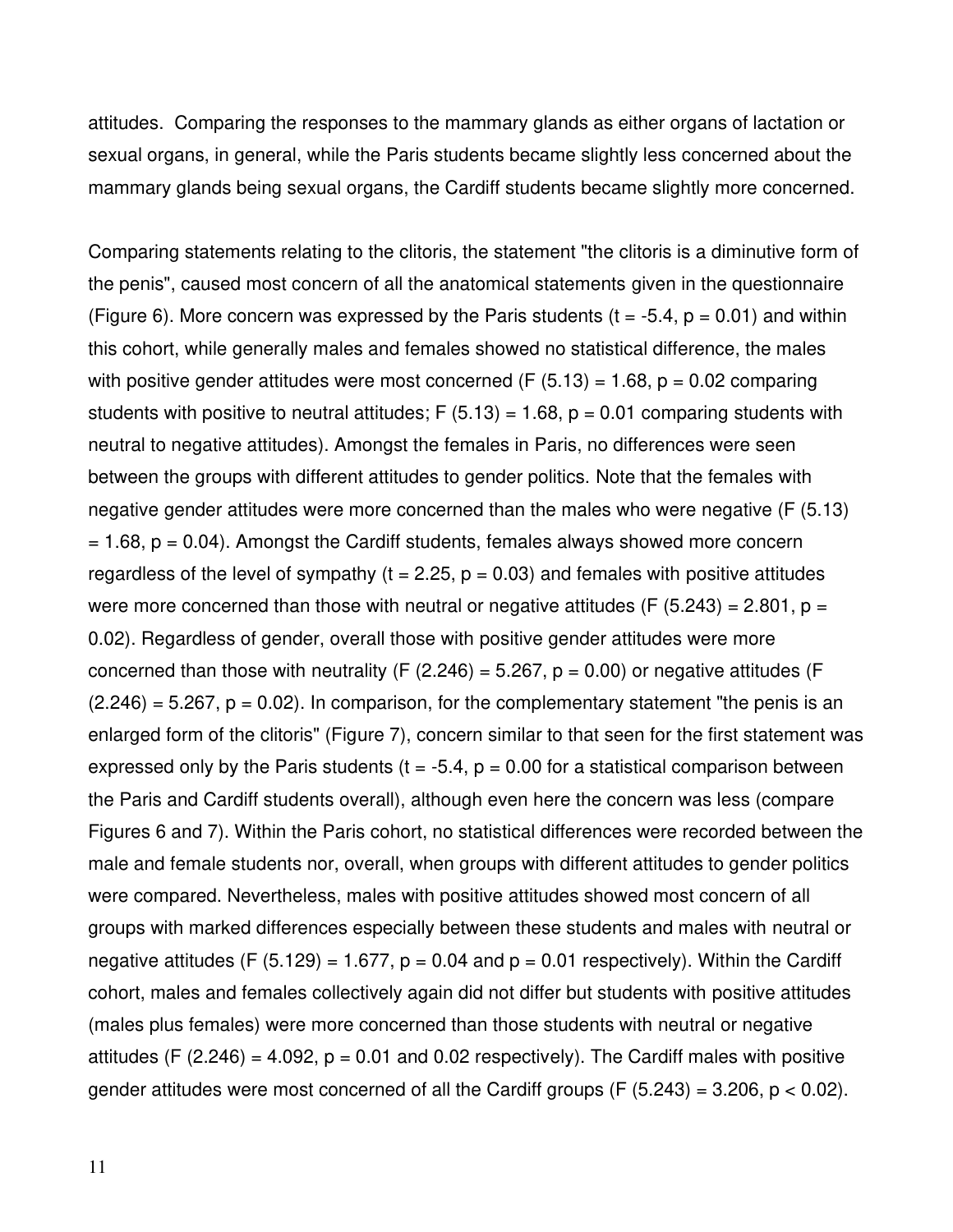For the statement "the clitoris and penis are erectile sexual organs" (Figure 8), that in the opinion of the authors is the most gender neutral statement in the series, unsurprisingly there was very low concern and no differences overall between the Cardiff and Paris students. However, within the Paris cohort, females with negative gender attitudes were lowest in concern and significantly so compared with the males with positive attitudes, who displayed most concern  $(F (5.132) = 1.271, p = 0.04)$ . The complementary statement "the clitoris is the analogue to the penis" (Figure 9) produced similar findings with, however, the Paris students expressing slightly more concern ( $t = -2.08$ ,  $p = 0.04$ ). For the Cardiff students, no differences were discerned between males and females or between groups with different attitudes to gender issues. However, for the Paris cohort, while again males and females overall did not differ, females and males with positive attitudes were slightly more concerned than students, particularly male, with neutral or negative attitudes (F  $(5.132) = 1.635$ , p <0.03).

For statements relating to the penis, no statistical differences overall were discerned between the Cardiff and Paris cohorts (nor between female and male students) for the statement "the penis is a sexual organ" (Figure 10). Nevertheless, within the Cardiff group those with positive gender attitudes were most concerned (F  $(2.246) = 2.684$ ,  $p = 0.03$  when responses from positive attitude students are compared with those with neutrality and  $p = 0.02$  when those with neutral attitudes are compared with those with negative gender attitudes). For the Paris sample also the students with positive attitudes were most concerned (F (2.135) = 3.572, p = 0.01). For the statement "the penis is a urogenital organ" (Figure 11), again the Cardiff and Paris students overall showed no differences and found no concern with this statement. Although, for the Cardiff students, there was no significant difference between males and females, males with neutral gender attitudes were most concerned and were statistically more concerned than the females with neutrality (F  $(5.243) = 1.138$ ,  $p = 0.03$ ). For the students at Paris, although not very concerned (as for the Cardiff students), there were statistical differences with the students with positive gender attitudes recording most concern (F(2.134)  $= 2.906$ ,  $p = 0.02$  for a comparison between students with positive and neutral attitudes).

**Fourth**, for the question aiming to elicit whether there was a problem relating to the derivation of an anatomical term (the pudendal nerve stemming from the Latin "to be ashamed") (Figure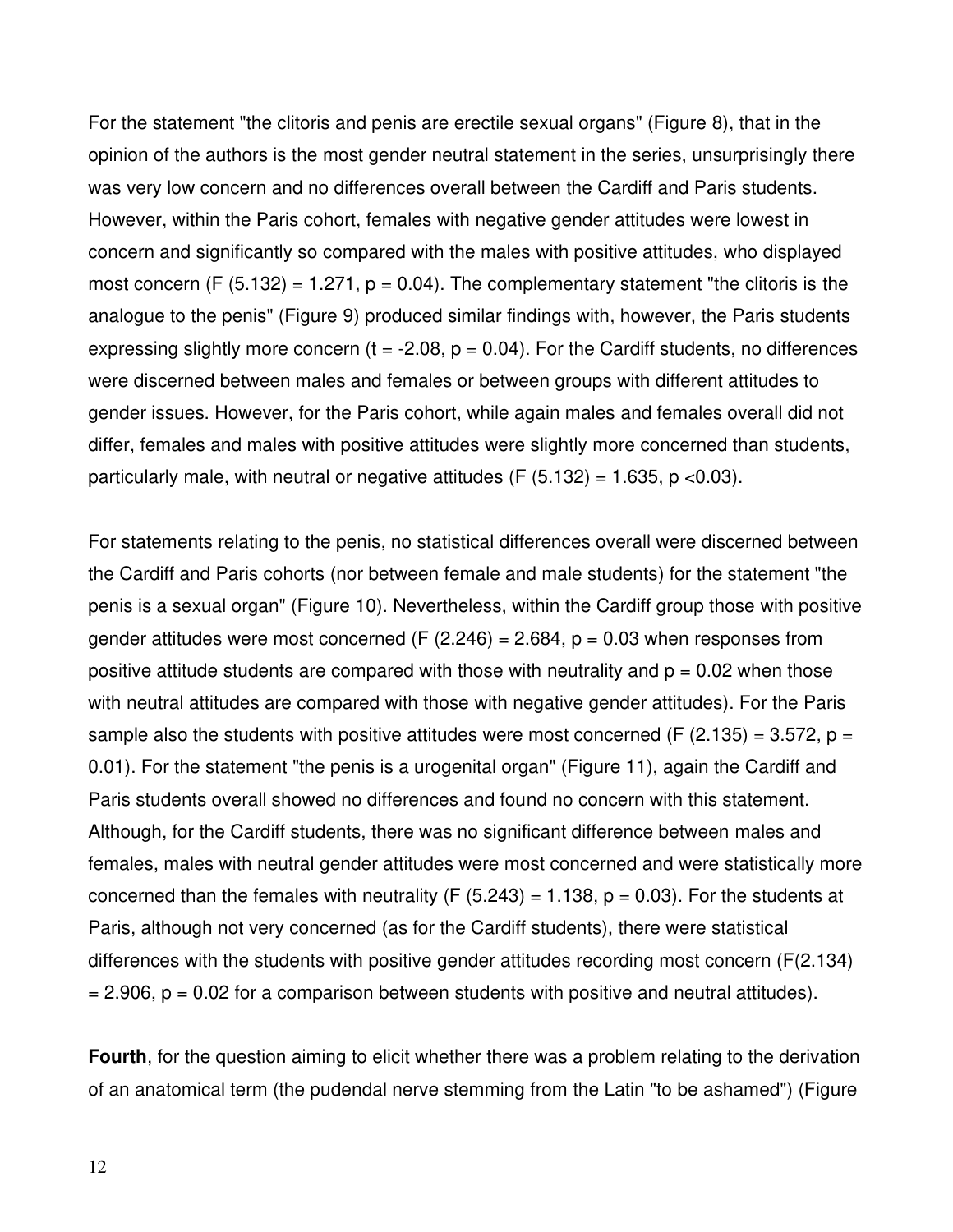13), for both groups, not much concern was expressed as regards this term since the mean scores were less than 2.5 and there was little difference apparent between medical students and anatomists and between females and males and groups with different attitudes towards gender issues. Table 14 shows that there is no statistical difference overall between medical students and anatomists. However, a statistical difference was discerned across the entire population when females and males were compared (p<0.035). When data was compared with ANOVA, no statistical differences were seen between groups with different attitudes towards gender issues.

**Fifth**, questions at the end of the questionnaire were included to elicit opinions regarding actions to be taken in an anatomy course in relation to gender issues. For the question asking whether students and anatomists were aware of gender bias within the textbooks (Figure 14), most respondents did not report such awareness since mean score were below 2.5. The lowest groups showing concern were students and anatomists who had negative attitudes towards gender issues. The greatest concern (mean score 3.3) was shown by the male anatomists with positive attitudes, although all students and anatomist with positive attitudes showed higher levels of concern compared with their fellows with neutral or negative attitudes. Table 15 indicates that statistically, across the entire database, there is no difference between females and males but anatomists show statistically more concern than students (p<0.009). ANOVA analyses showed many differences, however, between groups with different attitudes towards gender issues. Across the entire population studied, statistical differences were seen when comparing persons with negative versus neutral attitudes, neutral versus positive attitudes and negative versus positive attitudes (p<0.004, <0.0000, <0.0000 respectively). For the females within the surveys, similar differences were seen for all groups (p<0.023, <0.013, <0.0000 respectively). Similarly, differences for all groups were discerned for the student population (p<0.007, <0.013, <0.0000 respectively). For the males within the surveys, no statistical difference was found when comparing negative versus neutral attitudes but were found when comparing neutral versus positive and negative versus positive attitudes (p<0.001 and <0.0000 respectively). For the anatomists, no differences were also found for negative versus neutral attitudes but were seen for neutral versus positive and negative versus positive attitudes (p<0.004, <0.0000 respectively).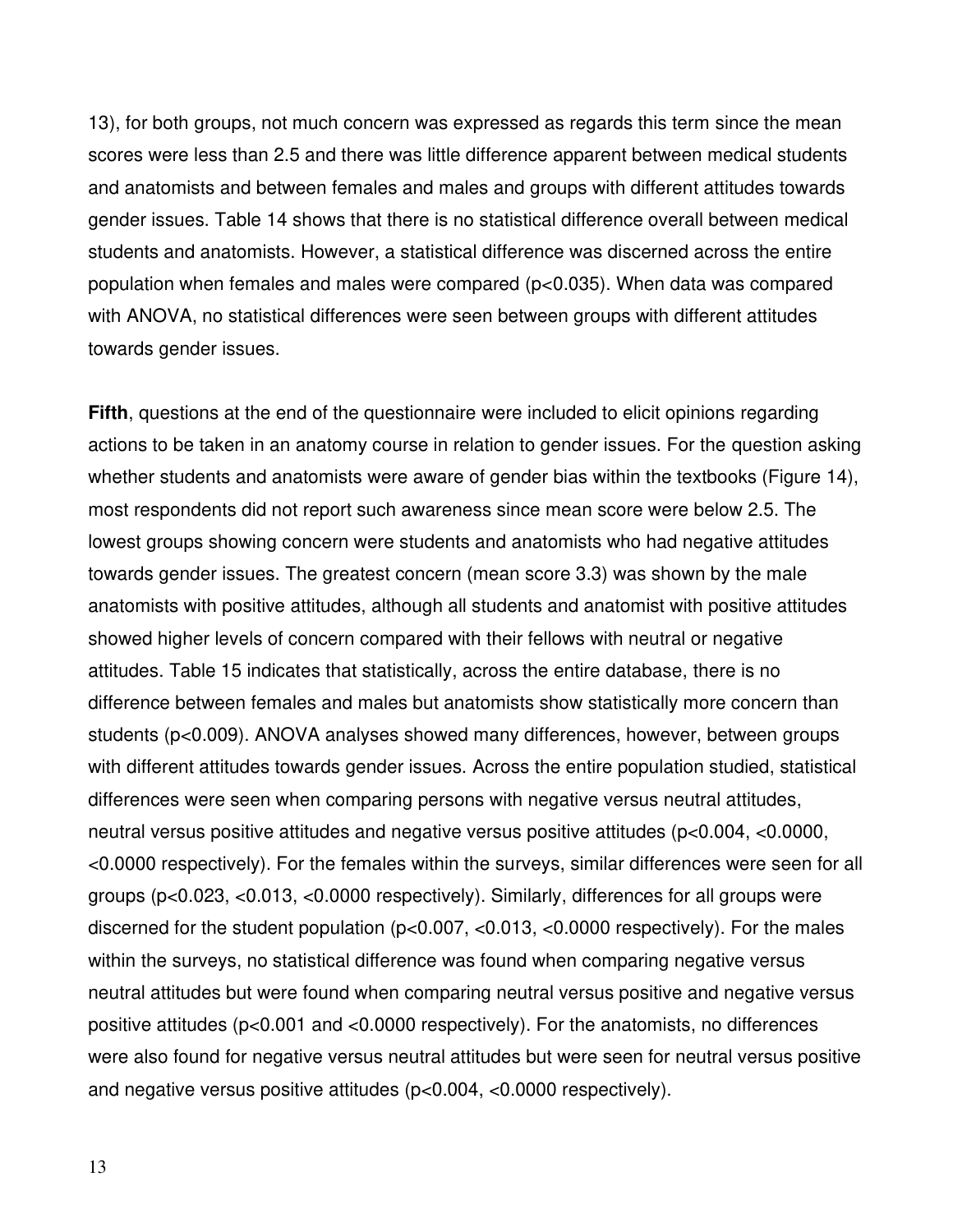For questions asking if gender issues should be addressed formally by tuition within the anatomy course (Figures 15), there was essentially common agreement across all groups (mean score being between 1.5 for male student with negative views concerning gender issues and 3.5 for male anatomists with positive views). Table 16 shows that there are no statistical differences between females and males across the surveys but anatomists showing greater acceptance of the need for addressing issues explicitly within the anatomy course (p<0.005). Across the entire set of data, for males within the surveys and for the medical students, ANOVA tests showed that statistical differences lay between those who held negative attitudes and those with positive attitudes to gender issues (p<0.02, <0.005, 0.003 respectively). For females within the surveys and for the anatomists, no statistical differences were recorded regardless of their attitudes towards gender issues.

There were mainly positive views about staff intervening to manage gender transgressions (e.g. males dominating dissection sessions) during class. As shown in Figure, 16, many of the mean scores were greater than 2.5, but particularly for all female medical students and female anatomists. Less enthusiastic for intervention were the male students with neutral or negative attitudes or male anatomists with negative attitudes. Table 17 shows that, while there are no statistical differences between medical students and anatomists, females across the surveys were more in favour of intervention than the males (p<0.0000). ANOVA tests show that, in general, there is a statistical difference between negative versus neutral attitudes 9p<0.027), neutral versus positive attitudes (p<0.001) and negative versus positive attitudes towards gender issues (p<0.0000). No differences could be discerned between groups with different attitudes to gender issues amongst the female population of the surveys. For the male population, no differences were seen when comparing data for negative versus neutral attitudes but were found when comparing neutral versus positive attitudes and negative versus positive attitudes (p<0.004, <0.0000 respectively). For the students, again there was no statistical difference between those holding negative and neutral attitudes but differences were discerned for neutral versus positive views and negative versus positive opinions (p<0.007, <0.0000). For the anatomists, the only difference found was between those with negative attitudes and positive attitudes towards gender issues (p<0.006).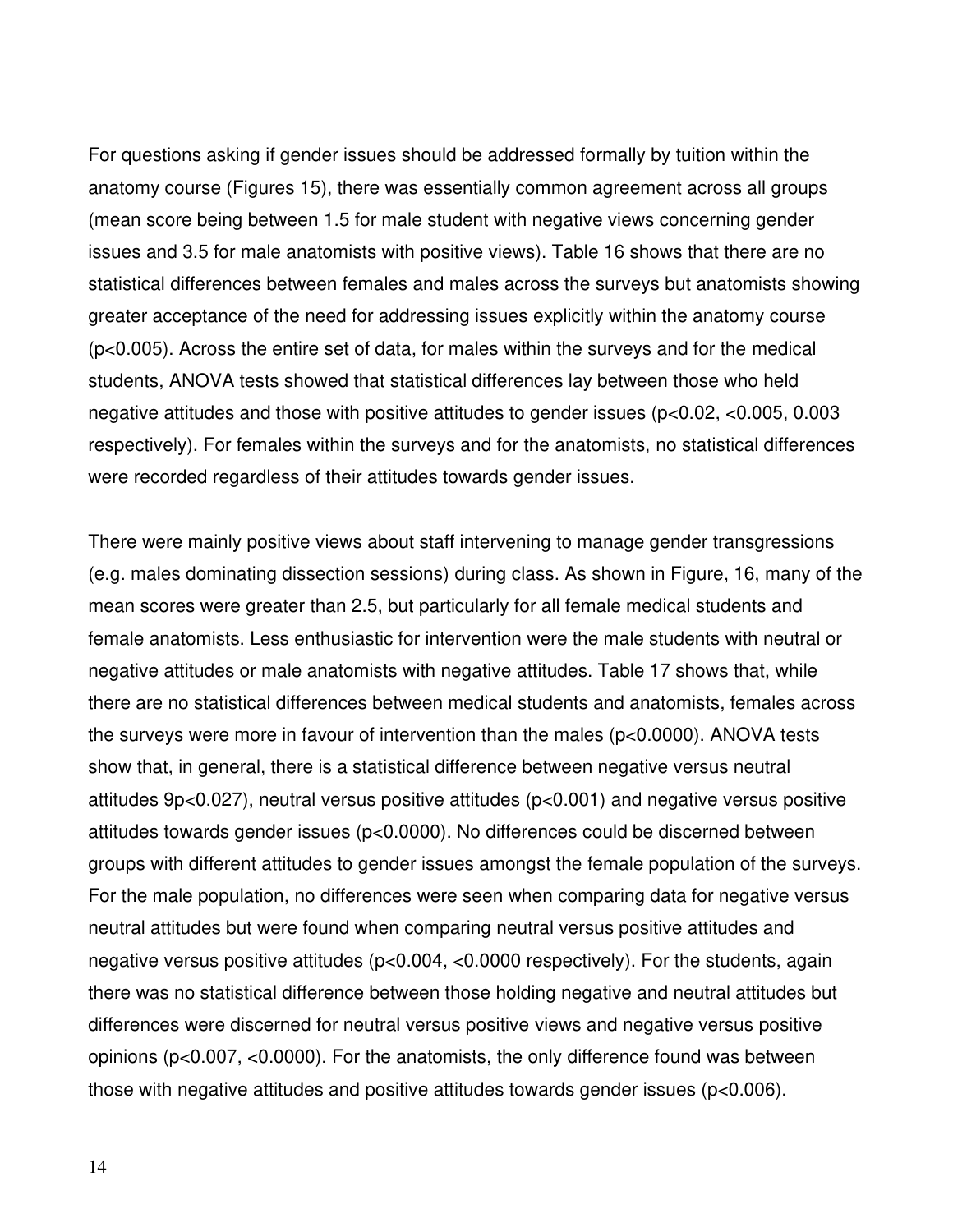Figures 17 to 24 provide histograms that relate to whether anatomists believe that gender is a factor when consulting with students and other professionals in their working lives.

# **Discussion**

Given that equality and diversity matters are increasingly important in Higher Education, it is our belief that medical curricula (including anatomy teaching) should be transformed to reflect these issues so that gender differences are properly considered. The aim is to work towards developing a gender neutral, non-sexist learning environment for the doctors of tomorrow. It is in this context that we decided to investigate whether professional anatomists are more sympathetic to gender issues than medical students. Assuming professional anatomists would reveal higher levels of awareness of equality and diversity matters than students, as explained earlier we set out to test six hypotheses, by means of questionnaires:

- 1. professional anatomists are more sympathetic to gender issues than medical students;
- 2. professional anatomists more readily perceive male dominance within the medical profession and do not believe that personality characteristics for females should influence career;
- 3. professional anatomists are more aware of the lack of gender neutrality within anatomical textbooks and for descriptions of sexual organs;
- 4. professional anatomists are more appreciative of gender issues being taught formally within their anatomy courses;
- 5. professional anatomists are more willing to intervene in class where sexism is evident;
- 6. professional anatomists consider that gender is important when in consultation with students and with colleagues and is of importance in clinical education.

In general terms, similar findings emerged when males and females were compared and also when students' and anatomists' perceptions were considered. Indeed, we found that professional anatomists are not more sympathetic to gender issues as compared with the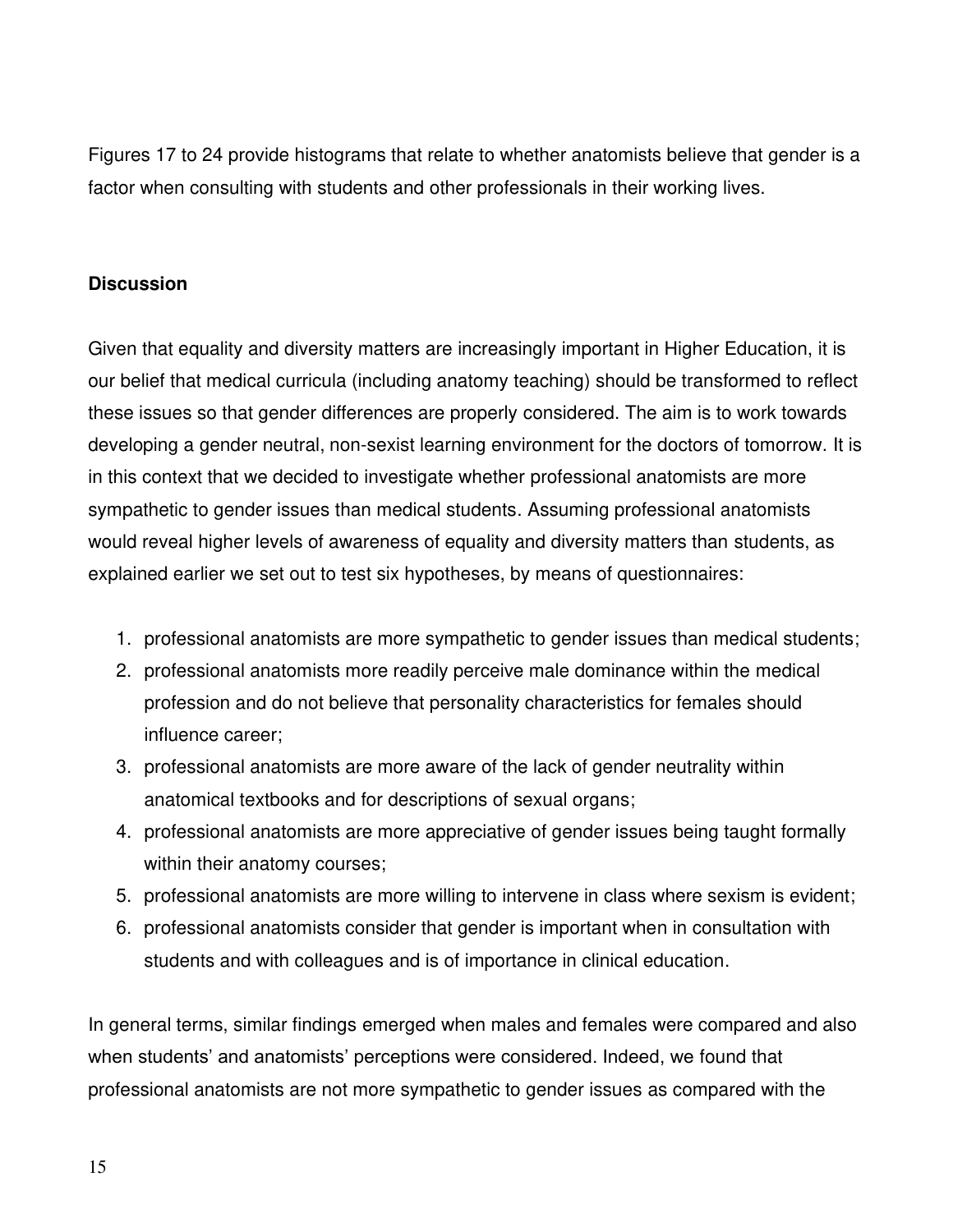medical students, although more female anatomists showed sympathy with feminist politics than female students (41% compared with 25%). Thus, our results are not consistent with our first hypothesis that 'professional anatomists are more sympathetic to gender issues than medical students'.

To illustrate our findings, during an interview, a male anatomist stated:

If I make any form of joke*…* that has a sexual word in it or a concept with a sexual connotation*…* there is a feminist lobby that will clamp down in every way and take you to the Dean. And it has a negative effect even if you say she was beautiful. I can tell *a male 'humorous' not sexy joke –* I can show a cartoon with a male thing and I get no problems but if I do it with a female comment on it I will have quite a lot of students coming up to complain. Amongst the female audience there are some very rabid feminists and they are doing themselves and society a disservice *because you can't be as f*ree talking about anything sexual. For most of society, sexuality is slightly off limits *–* medicine has cornered the market in the human body apart from pornography, so effectively you are either a serious doctor or you are in the pornography trade.

Further support is available from the findings relating to anatomical mnemonics. Although few anatomical mnemonics with sexual content were known by both students and anatomists, male students who claimed to be sympathetic to gender issues believed that they knew more. In addition, across the board there was a similar low level concern about the sexual mnemonic given in the questionnaire that related to structures passing through the superior orbital fissure. Most concern was expressed by male anatomists who claimed to have sympathy with gender issues and this proved to be a general finding for many of the questions in the questionnaire and will be commented upon later in this discussion. A typical response of anatomists towards the use of mnemonics is shown by a male anatomist's comment that: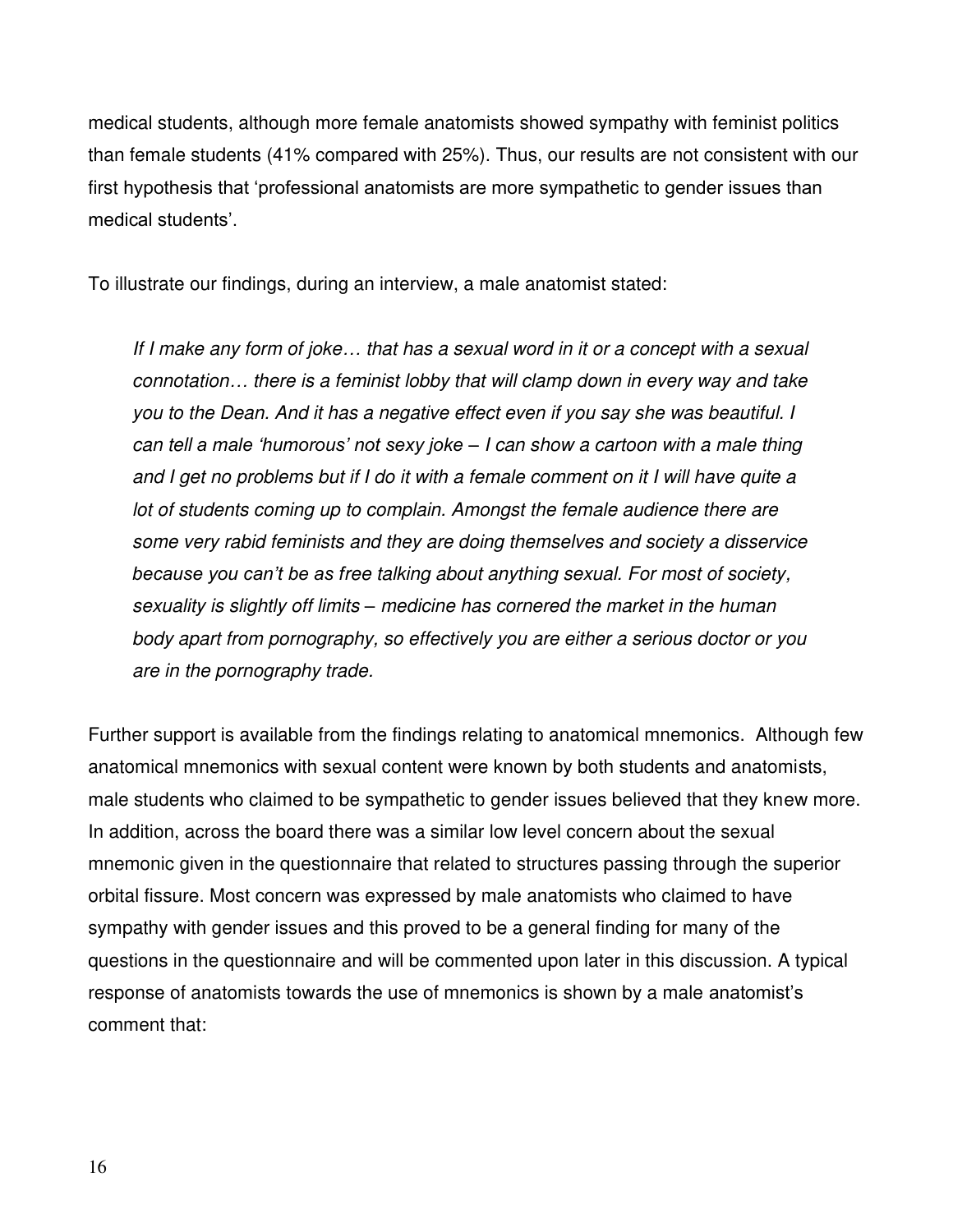A female student objected to a mnemonic with sexual content and this annoyed me as it carries no menace and has been used for two centuries.

In our opinion, it is concerning if, contrary to our expectations, anatomists do not show greater liberality with respect to gender, since they are expected to incorporate 'professionalism' within their courses. On the other hand we found support for our second hypothesis, that 'professional anatomists more readily perceive male dominance within the medical profession.' This is perhaps because of their greater experience of events or because they have a different understanding of feminism and gender issues than the younger generation of students. Females more readily perceive a male dominance, perhaps because they are the receivers of such dominance. It is more likely that female anatomists, being older than their students, will have experienced higher levels of gender discrimination while rising up the career ladder, at a time when the number of women entering the field of medicine was significantly lower than it is now. As an illustration of these findings, in an interview when asked about the culture of medicine a female professor of anatomy stated:

When I was rising up the ranks and going to committee meetings, certainly to start with it was assumed I would make the tea, even if it was I who was chairing the *meeting. And on one or two occasions you'd ring someone up or they would ring* me and they would assume I was my own PA - no I want to speak to *Professor…I'm Professor…you'd get that all the time* 

Finally, with regard to the perception of male dominance within medicine, it was the male medical students who seemed least able to perceive such dominence.

Our hypothesis goes on to state that 'anatomists do not believe that personality characteristics for females should influence career.' From our data, 67% of female anatomists and 69% of male anatomists did not wish to state that there are career options in medicine for which females are best suited. This finding supports the hypothesis. However, 47% of female anatomists and 48% of male anatomists listed personality characteristics that that they deemed favoured females in pursuit of their careers (e.g. empathy, patience, sensitivity,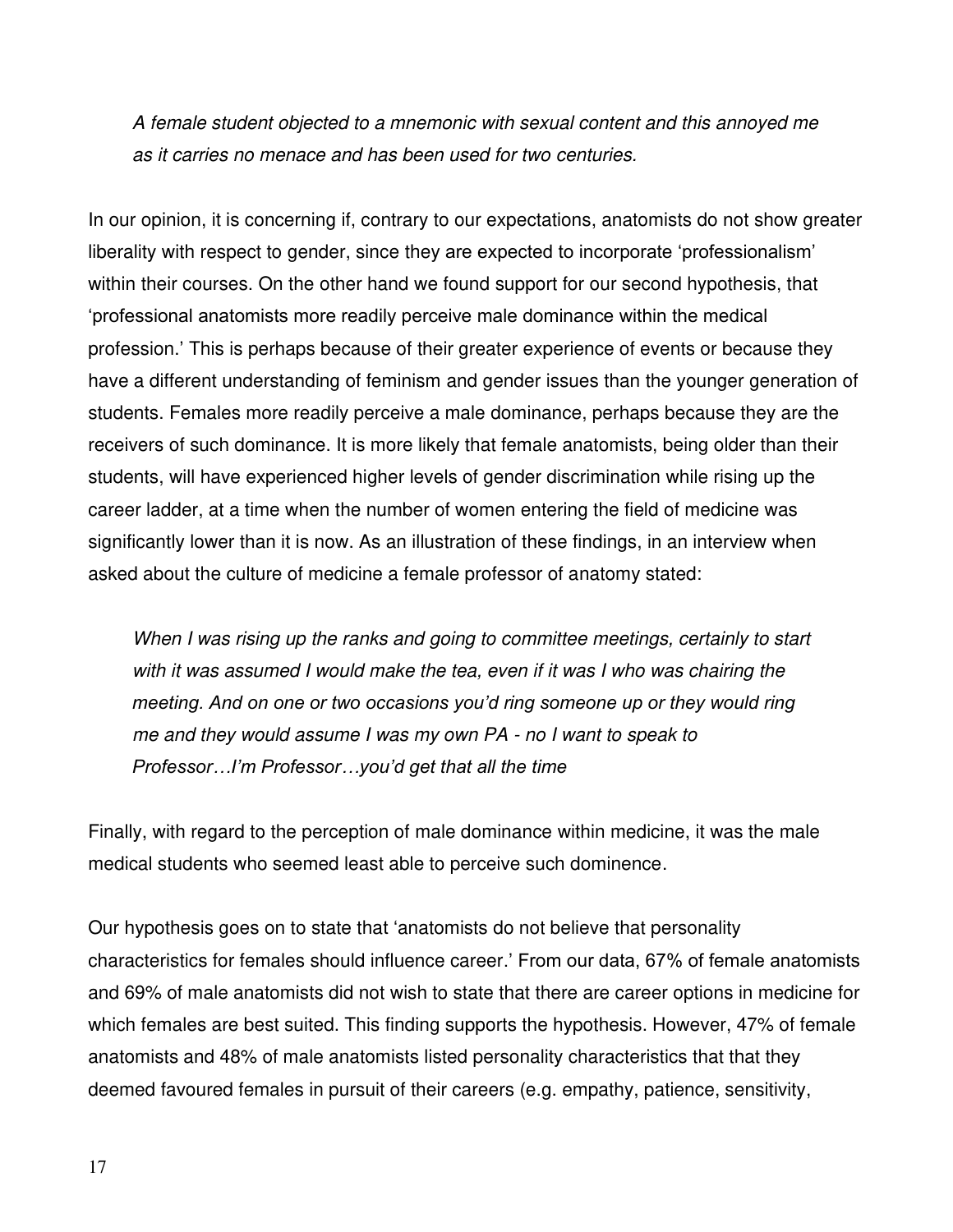intuition). Thus, some ambivalence persists and perhaps this relates to a vestige of gender stereotyping. Comments from anatomists in interview related to these matters include:

*Girls can only be GPs so there's no point bothering with anatomy*.

Women need not study but should marry.

*If females are less likely to be reported for disciplinary proceeding… this might be*  evidence that females are better fitted for medicine but I cannot prove that this is a personality trait rather than a cultural phenomenon.

Women may need to exceed the aggressiveness expressed by males in order to succeed.

Many people trust more if answers come from a male.

There are more successful male medical scientists in our present time.

It has been pointed out that gender stereotyping can also work against males. In a study by Zahid et al. (2014), a gender bias was shown to exist in the clinical setting so that male students gained significantly less experience than female students in pelvic examination skills. Nicholson (2002) conducted twelve in-depth interviews with self-selecting Year 5 students who described situations where they felt their learning had been jeopardised by sexism. Male students, for example, reported frequent difficulties whilst attached to obstetrics and gynaecology firms. Both male and female students commented that their gender did sometimes affect their relationships with teaching staff and that affirmation from their teachers was important. Female students seemed to cope well with their experiences of sexism by supporting each other. Male students, on the other hand, sometimes felt resigned to being excluded from certain learning opportunities, though this could result in unresolved frustration.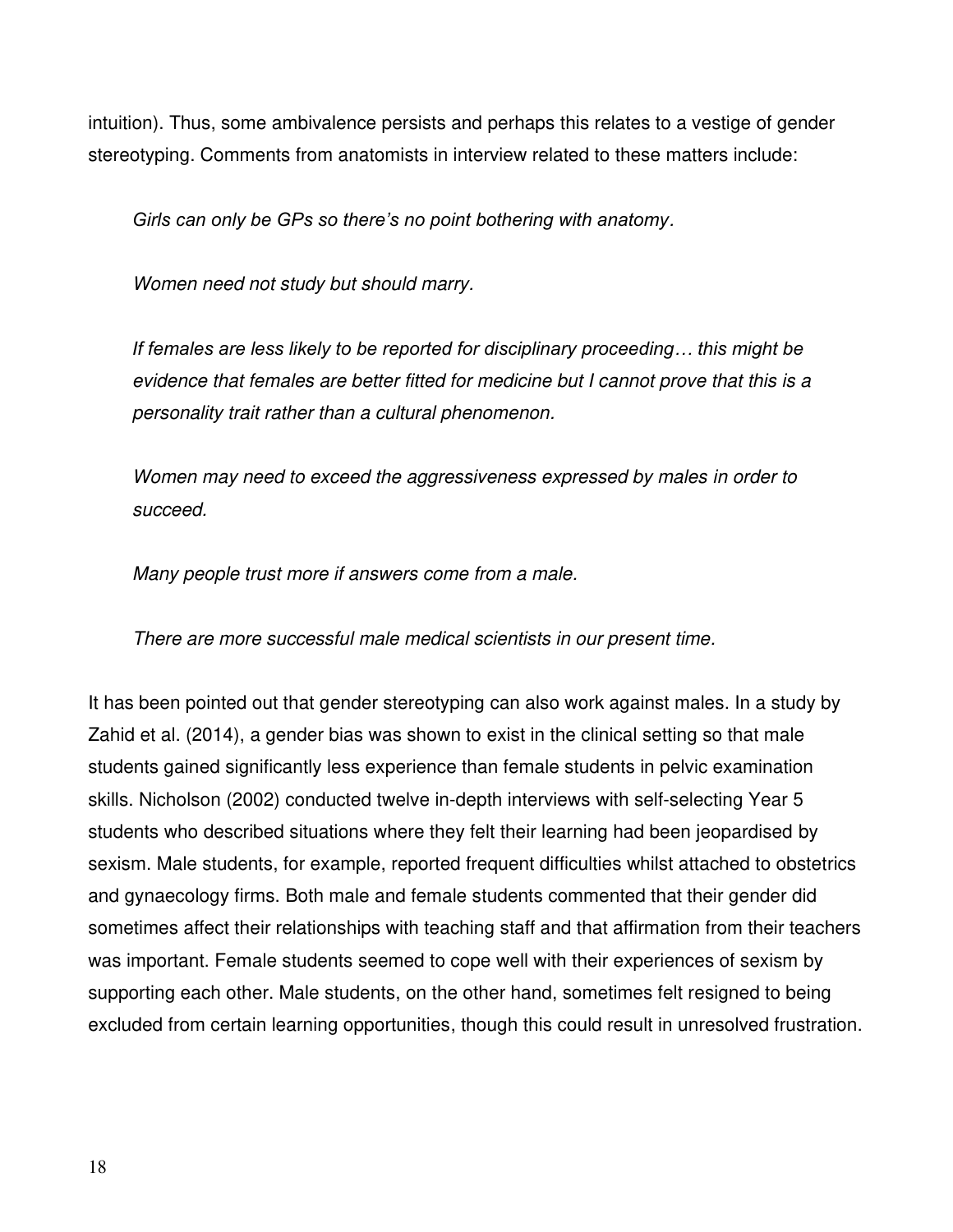With respect to our hypothesis that 'professional anatomists are more aware of the lack of gender neutrality within anatomical textbooks and for descriptions of sexual organs,' few recognised gender bias in the depiction of anatomy within textbooks, despite there being ample evidence from previous studies that contemporary textbooks of gross anatomy and surface anatomy most often lack gender neutrality. (Lawrence and Bendixen, 1992; Mendelsohn et al., 1994; Giacomini et al., 2001; Morgan et al., 2014). Lawrence and Bendixen (1992) in particular emphasise the importance of this issue, when they suggest that anatomy has a key role in producing a 'powerful and authoritative science of the human structure that is vital to advanced work in various areas of medical research and medical practice.' Their survey of 31 texts published in the United States of America found that contemporary textbooks of anatomy "perpetuate the conventions setting the male as the central model of anatomy" that helps to 'maintain an anatomical hierarchy: male, then female; male as norm, female as different." They concluded that Western culture is far from "creating from a non-gendered human anatomy, one from which both male and female emerge as equally significant and intriguing variations."

That a statistical difference was seen between anatomists and students relates to the greater perception of gender bias in textbooks recognised by male anatomists who have sympathy with gender issues. Furthermore, for all groups studied there was a gradual shift from awareness to unawareness as one moves from positive attitudes to gender issues through to neutral attitudes and then negative attitudes. Comments from anatomists include:

Depictions of female external sexual organs and their variants used to be incomplete in anatomical books, or at least not as detailed as they should be. *Depictions of male sexual organs are easier to depict, yet I've found that many*  students of both genders say they obtain more information of female organs on porn websites. Times are changing.

Yes, f*or example… The online course 'GSM*-*IMC "Basic Clinical skills* (Cardiovascular and Pulmonary Examination) has drawings 16 male 0 female, photographs 4 male 0 female, videos 15 male 0 female. My own copy of Surface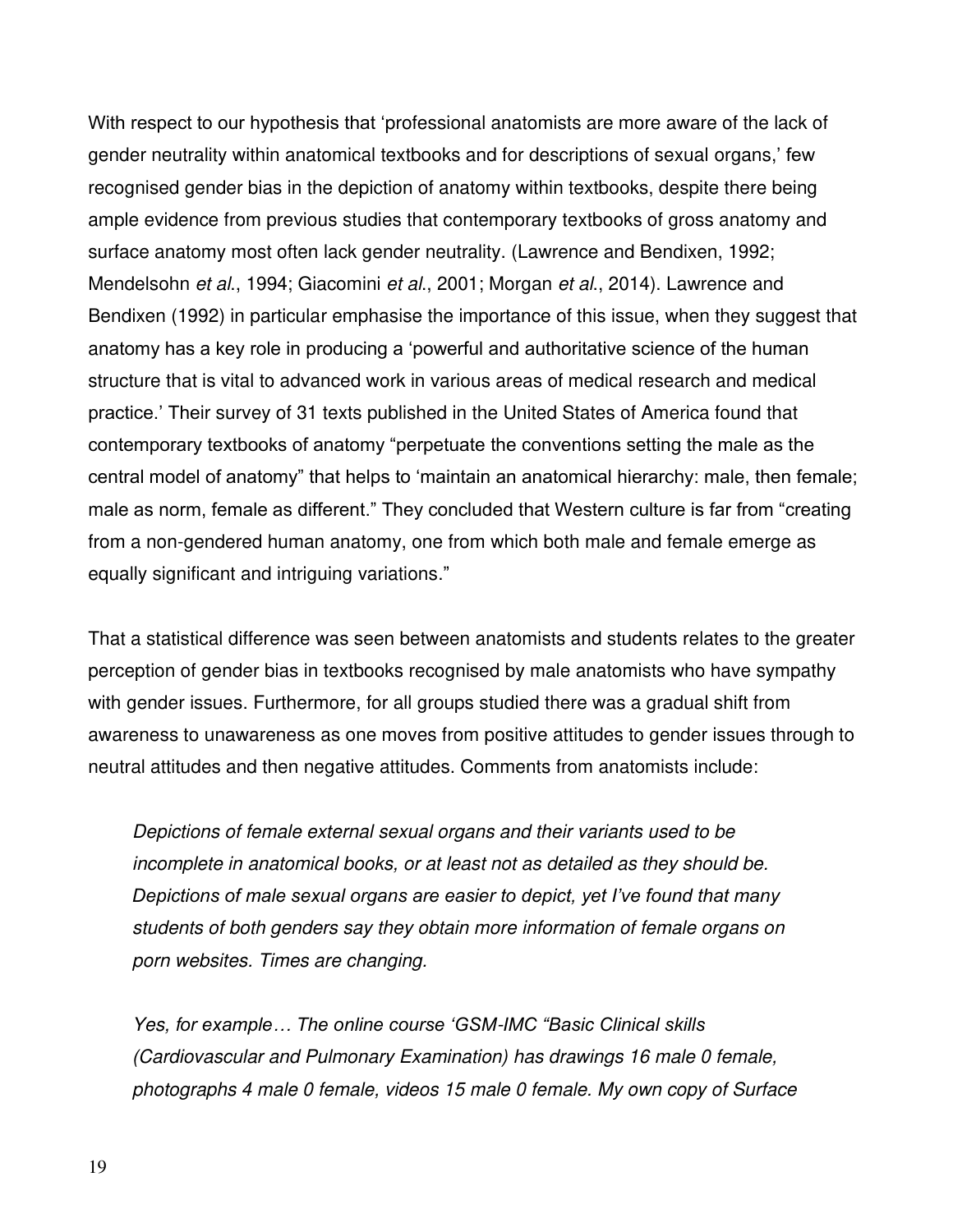Anatomy (3rd edition) Lumley (2002) has 5 female images (breast and vagina) out of in excess of 200 identifiable gendered photographs.

Not many textbooks are accurate about female anatomy. Historically, there has been accurate data *–* Kobelt in the 1840s also the wax models of Susini in the eighteenth century; he found everything. In the  $18<sup>th</sup>$  century anatomical knowledge was accurate; what was not was understanding of function. In 2003, it was noticed by those involved in anatomical terminology that there was as much in the female as in male sexual apparatus, so there were inaccuracies in textbooks as new data appeared. So, the Terminologia Histologica changed some terms, e.g. term for female prostate, which did not exist in 1998.

As regards the anatomical statements describing sexual organs that are frequently found in anatomical texts, although there was generally little concern expressed from both students and anatomists, the statements that caused least 'offense' (mean scores of approximately 0.8 from a Likert scale between 0 and 5) were:

the clitoris and penis are erectile sexual organs

mammary glands are primarily organs of lactation

the penis is a sexual organ

On the other hand, the statements that caused most 'offense' (mean scores of approximately 3.4 from a Likert scale between 0 and 5) were:

the clitoris is a diminutive form of the penis

the penis is an enlarged form of the clitoris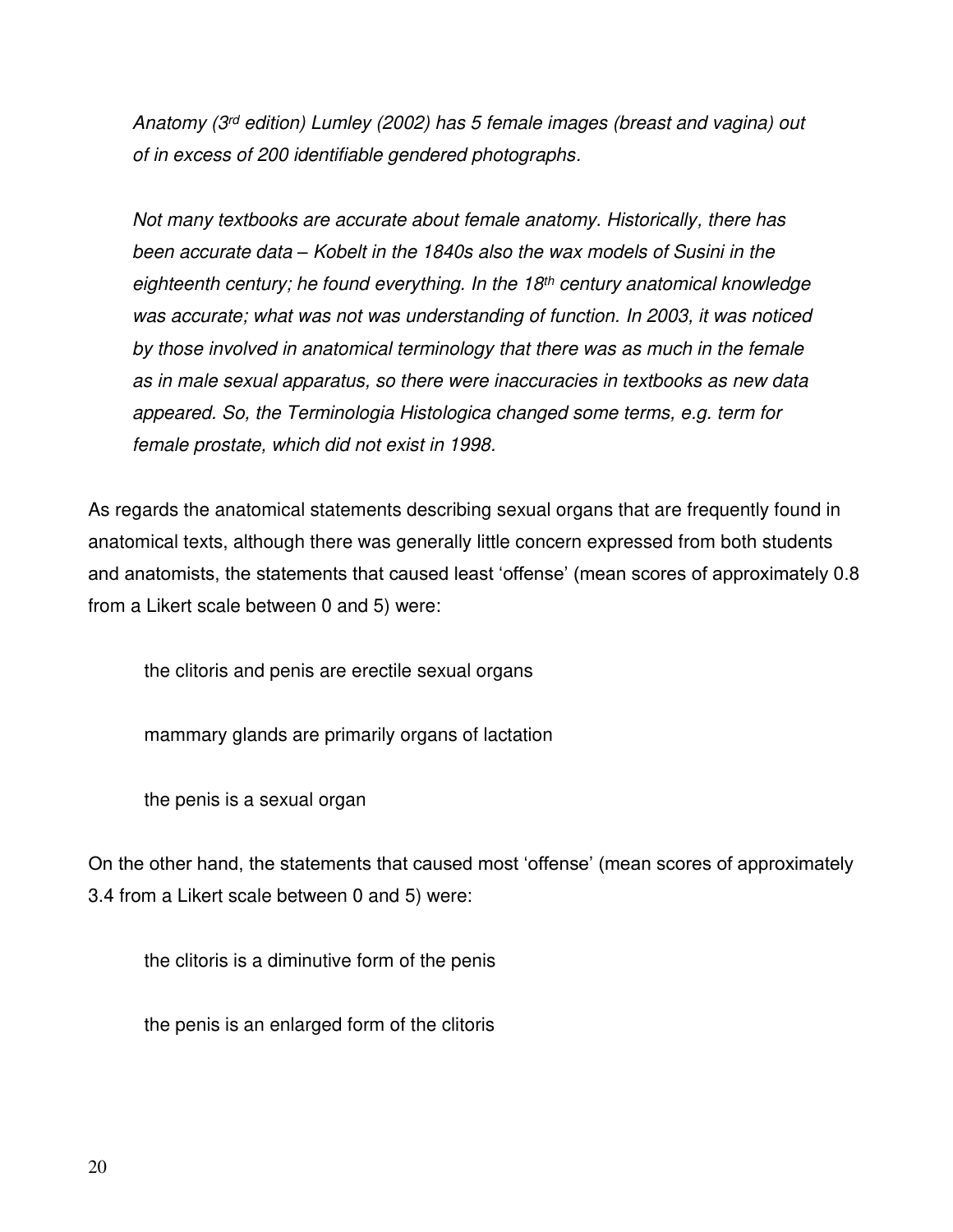That such matters are issues of concern to anatomists and other medical professionals can be seen in Volume 28 of Clinical Anatomy, a Special Issue on the Clinical Anatomy of Sex (2015), where in a review article sexologists V. and G. Puppo discuss the terminology of the female genital region. In their view the "correct and simple term to describe the cluster of erectile tissues (i.e. clitoris, vestibular bulbs and pars intermedia, and corpus spongiosa of the female urethra) responsible for female orgasm is 'female penis.'" The term 'female penis' most closely corresponds to the statement in our questionnaire - the clitoris is a diminutive form of the penis'. This statement caused most concern amongst our respondents (Fig 7) and perhaps therefore it is not surprising that the term also caused concern during interviews with anatomists. It seems relevant here that in interviews with anatomists the Puppos' suggestion elicited very strongly felt comments, including:

This is completely out of the question, in my view.

To make masculine all the terminology for the reproductive system, I personally find this absolutely ridiculous.

*I don't think you would ever have to say male penis, so why would you qualify it* only for the female?

I object to that, hugely. Not only as an anatomist, but as a female. I am very proud *that I have a clitoris, I don't want a penis. It is male*-centred. I am an embryologist more than an anatomist and as an embryologist I know that we start off in an indifferent phas*e, and the default is female, it's not male, you have to have that*  extra chromosome to develop as a male.

*'Female penis' invites comparisons which are not helpful. You want to look at each sex as the facts are, rather than making comparisons. We've been s*tuck in this *ridiculous comparative mode which I don't think serves anyone. There are commonalities but that's not really the point. You really need to look at what's so,*  objectively, faithfully observe what you see and then describe it and image it. That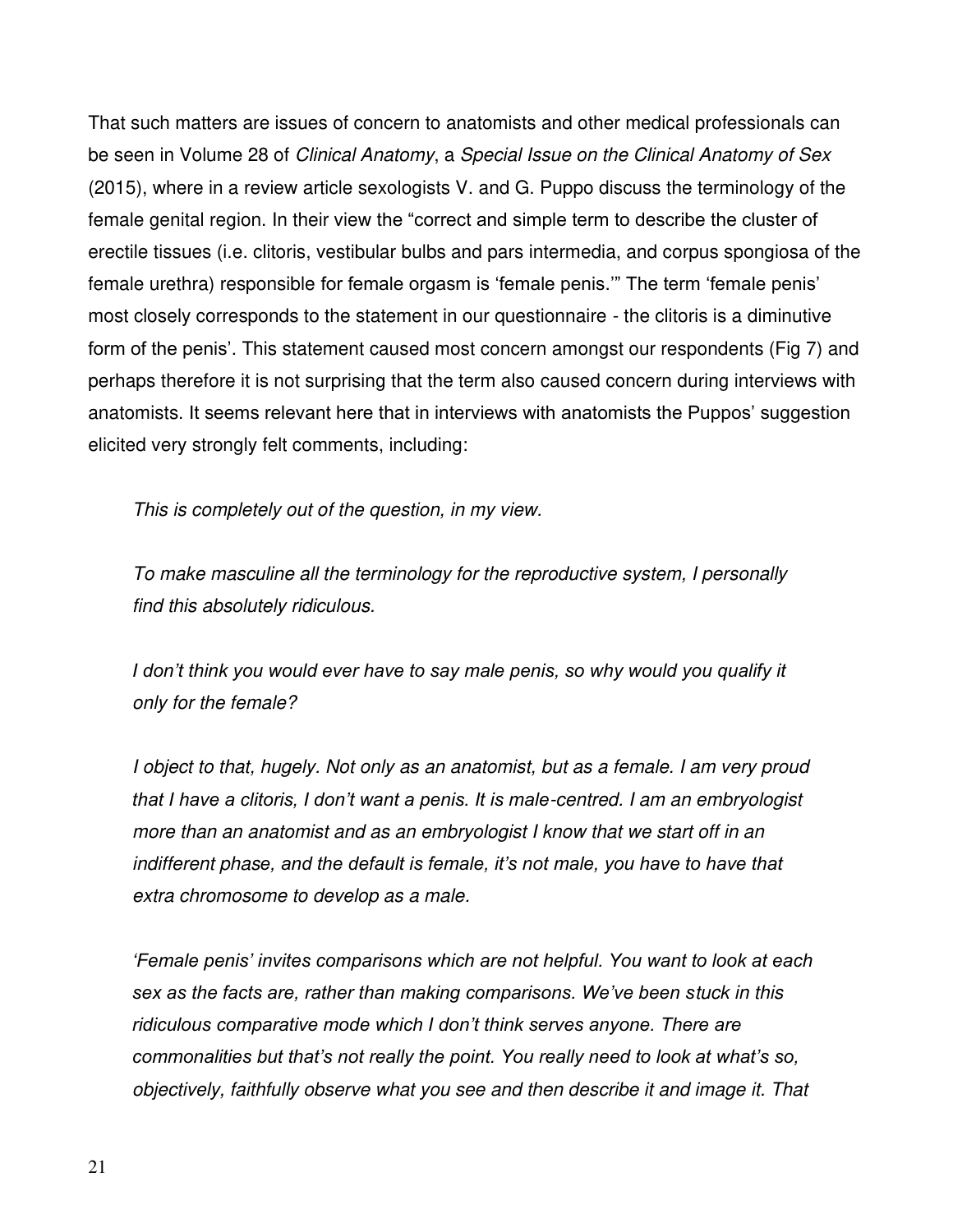would help people to truly understand where comparisons sit *–* that they just *haven't served us. Maybe it's because medicine's had a male agenda, maybe if the*  boot was on the other foot and you had female as the standard and you were making minor comparisons and adding this or subtracting this to get the male *people would understand why it doesn't work so well!*

*It's not just a gender issue. It's an issue of actually providing clear criteria for the*  terminology that naturally needs adapting, considering the heritage that we have of the terminology that is used and considering it is very difficult to change, but still it is important. It is not just saying I want the clitoris to be called the penis, why do we call it the penis? You do have to have criteria and do have certainly to consider variety in all aspects when you are teaching medical students.

One surprising and inexplicable finding was that, amongst all the groups studied, there was more concern with the statement that 'the clitoris is the diminutive form of the penis' than with the statement that 'the penis is the enlarged form of the clitoris.' Another unexpected finding concerns male students and anatomists with sympathy for gender issues, who expressed the most concern across all the statements describing sexual organs. Female students (regardless of their degree of sympathy with gender issues) expressed the least concern across all statements. The reason for this finding is not yet clear but perhaps female students entering medical training believe that holding feminist-orientated views would show them to be ill-suited to a medical profession where there is male dominance. Indeed, during an interview, an anatomist and practising clinician spoke about her awareness of the difficulties faced by those who are trying to raise awareness of gender issues in the profession:

*It's easier for them to* toe the line rather than buck against it. I heard an amazing talk last year about a woman who was incensed at the way breast anatomy was being taught. So she fought it vigorously and she really suffered, she was vilified, *the medical students didn't get b*ehind her, this is a long time ago, maybe 20 years ago. It was a tough journey. So if you see the wrong thing happening a common response is to do nothing. It takes a certain bravery, because it goes against the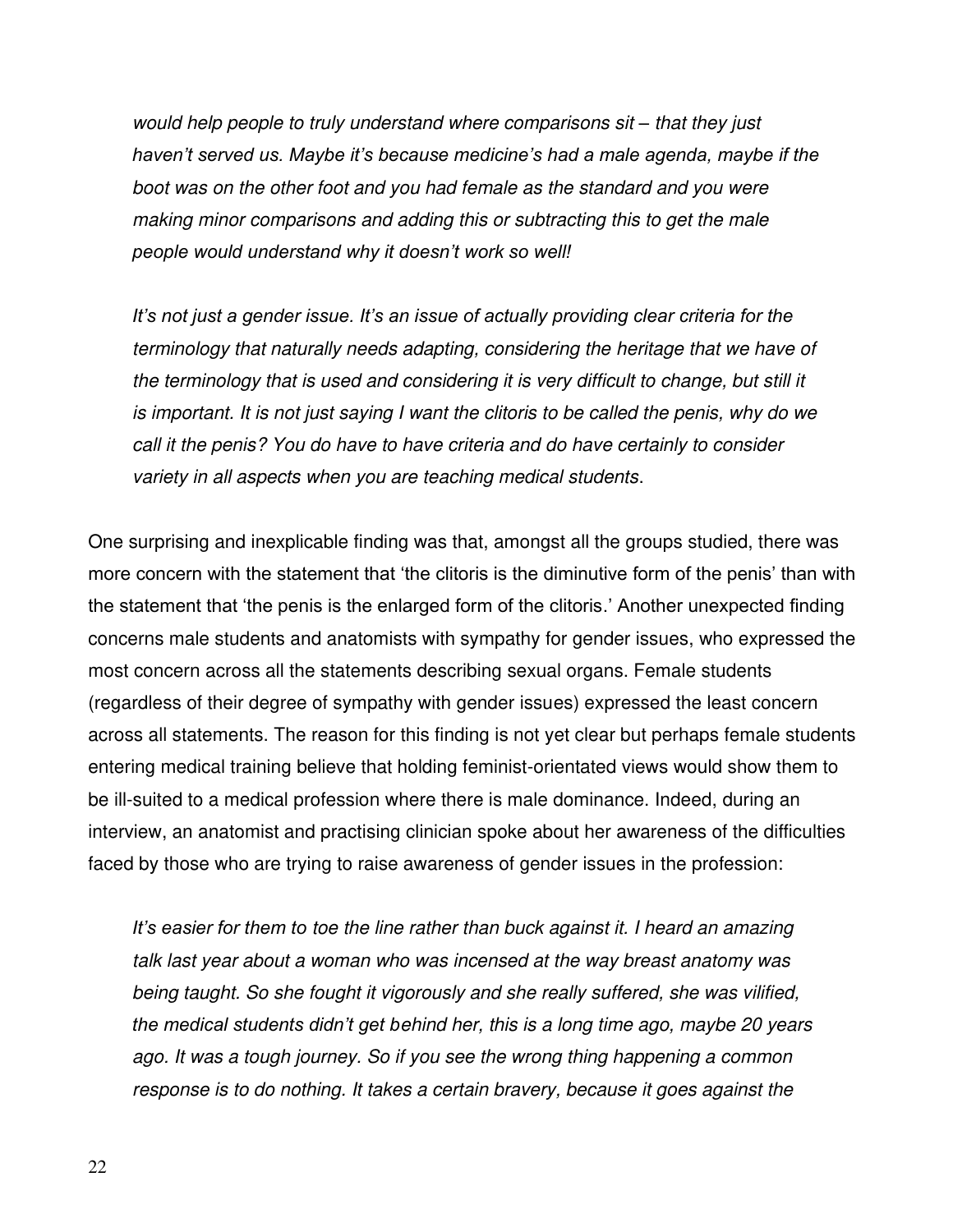prevailing culture and medical culture is very powerful. These are young people *who want to pass exams, they're used to ticking boxes, that's really where they want to be, they don't want to be challenging authorities, running a feminist agenda. They don't see sexism, they're almost selected out for* not seeing it.

The complexity of attitudes held by female professional anatomists is noted by Hull (2009) when she points out that female academics of her generation, having entered medicine in increased numbers "feel they cannot speak up and *remain* in the profession." She goes on to suggest that perhaps this group of female academics "have become complacent in the face of the many advances that have been made, both in support of women in medicine and in the diminished tolerance for outright sexist behavior. It is important to remember, though, that the threat of retaliation is *not* gone and that the price of speaking up remains high."

When we proposed the hypothesis that 'professional anatomists are more appreciative of gender issues being taught formally within their anatomy courses,' we presupposed that the staff would express more liberality with respect to equality and diversity issues. In this context, an art historian who has taught medical humanities courses to medical students said during an interview:

The more that doctors, who after all are in one of the most intricate and fraught social interfaces in any profession, can be alert to the assumptions they have and develop an awareness of gender, of age, of disability and try not to categorise the person you are speaking to, the better.

Our survey does not suggest that there is great sympathy with gender issues, regardless of the group studied. Nevertheless, professional anatomists are more willing to intervene in class where sexism is evident and females (both anatomists and students) are more aware of the need for intervention. Comments received from anatomists included:

Formal courses are not required for all since only some students might be interested.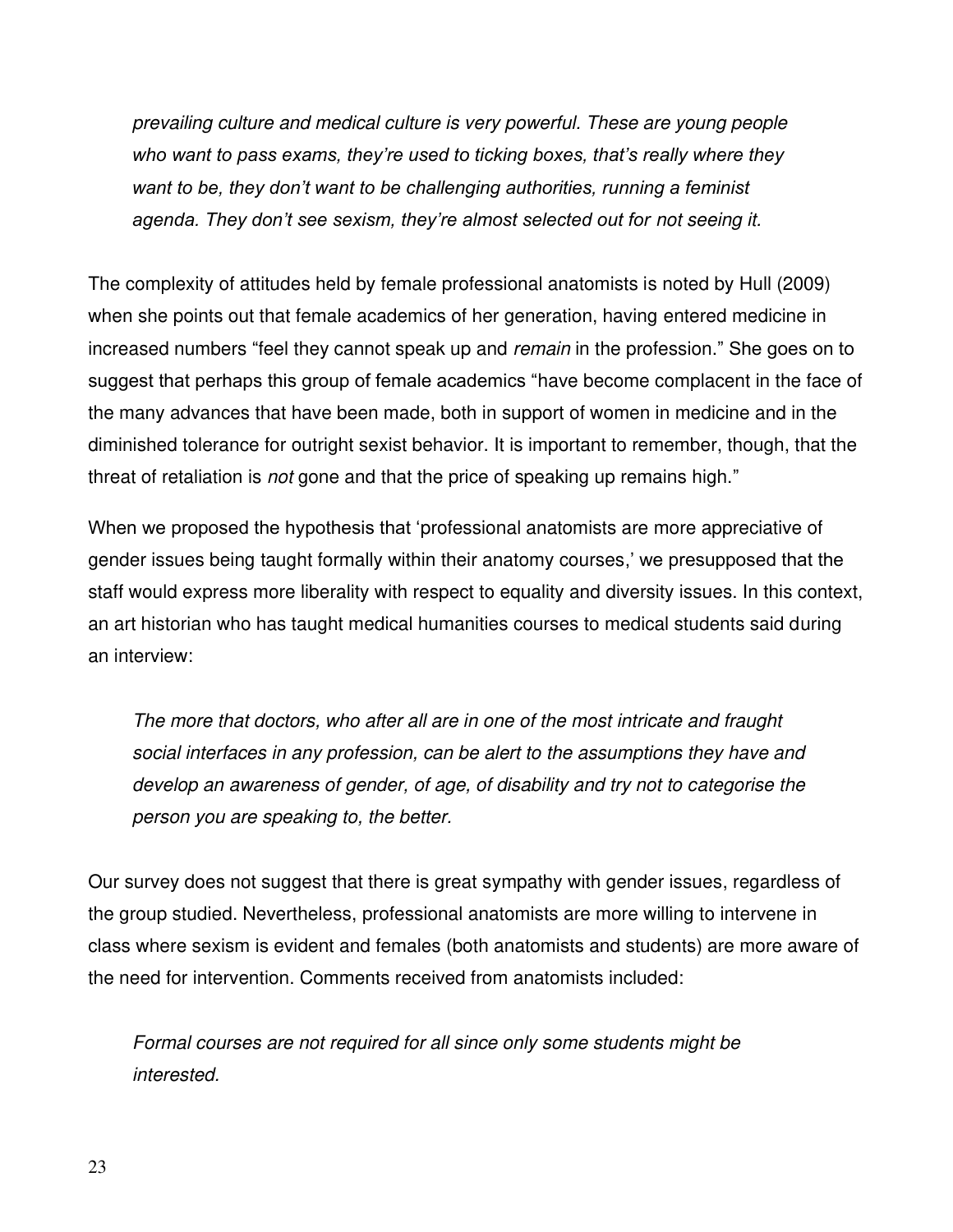I think they should be offered a much wider insight in the whole of their practice to all sorts of biases, age biases, gender biases and so on. The more that doctors, who after all are in one of the most intricate and fraught social interfaces in any profession, the more they can be alert to the assumptions they have, we all have , I *have, you have to pull yourself back and say don't do that…* at least you can *develop an antennae that starts twitching, and says don't do this, this is not good it doesn't mean to say that you don't do it, but you can develop an awareness of*  gender, of age, of disability and try not to categorise the person you are speaking to but giving everyone a reasonable belief and sense no matter how they are addressed. (Art historian who has taught medical humanities courses)

 In my forty years of teaching, one of the aims was to teach them (medical students) to think in ways that would make them question what they were doing, to *make them aware of how much uncertainty there is… and our view was th*at this was a way of getting around the bias *–* we did have Roy Porter, he used to give a course that included one on gender so that we felt it was important that that notion of the fixity of science is to be interrogated.

A pertinent question remains as to whether gender is a factor when anatomists consult with students and other professionals in their working lives. Figures 17 to 20 suggest that male and female anatomists pay little attention to students' gender (and to their own gender) during their consultations. Several explanations can be offered. It is possible that the anatomists are 'gender-blind' and take a liberal view about the need to treat equally male and female students. On the other hand, the anatomists could be 'blind to gender' showing little regard for diversity issues. The lack of concern for students' gender was also manifest in attitudes towards the importance of gender within clinical situations (Figures 21 and 22). Nevertheless, while male anatomists also showed little or no concern about gender in relation to professional career matters (Figure 23), there was a noticeable pattern for female anatomists that indicates greater concern or awareness (Figure 24) that probably can be accounted for by their perception of career opportunities and gender biases in the workplace and by their experiences. Thus, overall our findings do not support our initial hypothesis that 'professional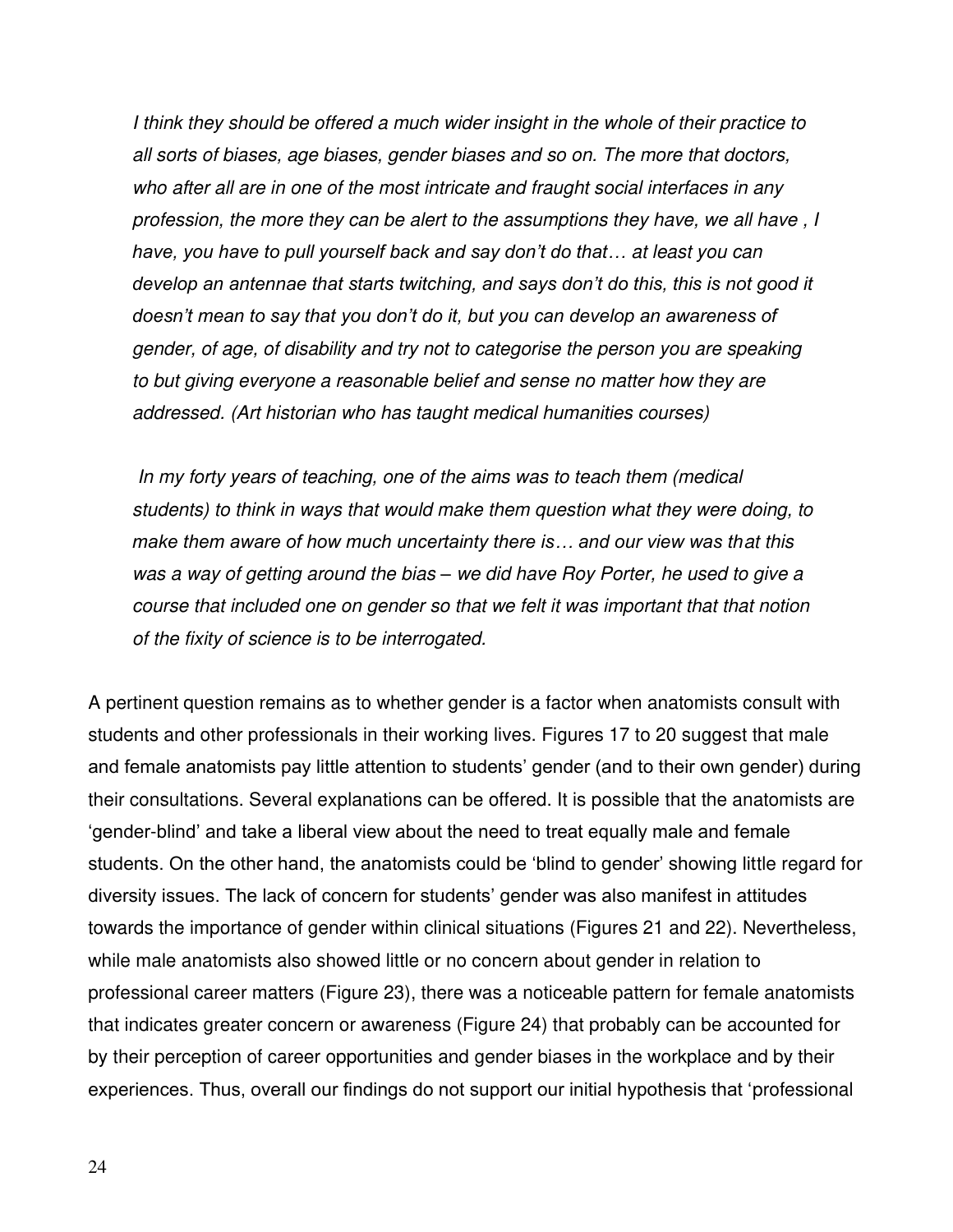anatomists consider that gender is important when in consultation with students and with colleagues and is of importance in clinical education'. The relevant comments received from anatomists were:

Clinical teachers often make gender-biased assumption which we know dismay female students.

I*t's easier for me to communicate with students of my gender*.

I am more inclined as a male anatomist to aid a female student as she would often encounter obstacles because of her gender.

I am aware of possible Oleanna phenomenon. (author's note: David Mamet's play Oleanna (1992) explores power relations and the effect of imposing the language of political correctness in an academic setting, when a male university professor in his 40s is accused by his twenty year old female student of sexual harassment and failing in his duty to teach her after he puts his hand on her shoulder.)

While it appears that anatomists pay little attention to students' gender during their consultations, Nicholson (2002) reported that students found that their gender did affect their relations with teaching staff. This discrepancy between staff and students is an important issue that requires further investigation, possibly by discreet observation, as at the very least it shows that anatomists should be more aware of the possible vulnerability of students.

When our findings were assessed across the entirety of the questionnaire it was clear that in many areas male anatomists with sympathy for gender issues showed most awareness and concern. This was particularly evident for all the anatomical statements relating to descriptions of the sexual organs, but also for the perception of gender bias within anatomical textbooks. More occasionally the male medical students with sympathy for gender issues also showed greater awareness and/or concern. One matter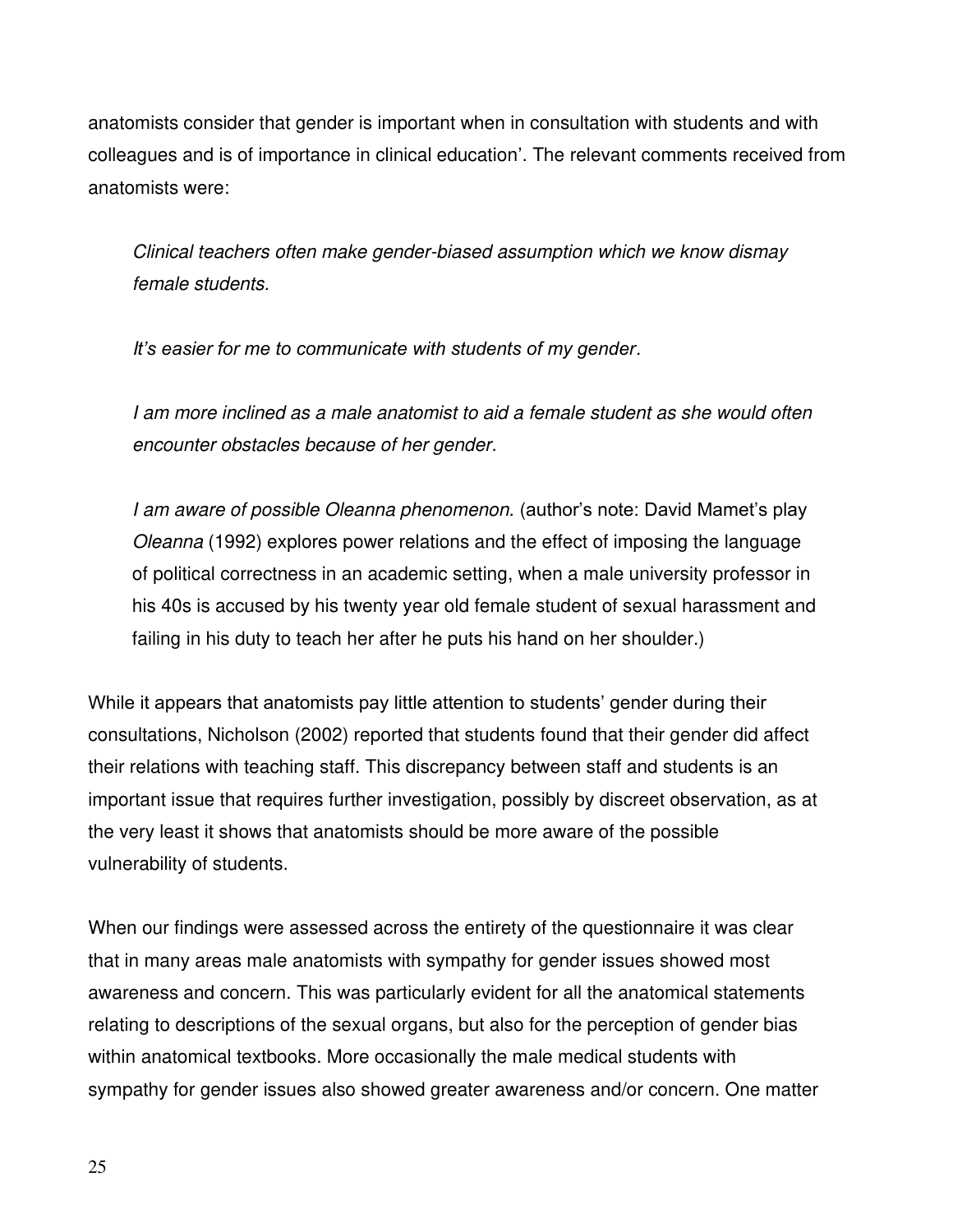that caused little concern across all the groups in the questionnaire survey was the use of the term 'pudendal.' In interviews with professional anatomists, however, some concern was expressed. Relevant comments included:

In Portugal, terminology for the genital organs (and especially the nerves and arteries) *is 'the pudendal' which comes from the French pudeur ...which has a lot of*  connotations with sexuality and has absolutely nothing to do with the structures themselves. Of all the possible names they chose the one that has a social connotation, this is the shameful one, the shameful artery and the shameful nerve.

If you ask me if it is appropriate to call pudendal artery and vein and nerve of course it is not appropriate. We might want to change that term to something that really relates to the perineum but this is difficult because then you have perineal arteries and veins and nerves and this is complicated! So, it always very difficult to change.

Other comments made during interviews might help explain why so little concern was shown, for example:

*It's true, we still use pudenda, as shame* - *it's interesting where it comes from but it's established terminology now. I'm not sure if we should veto it because of the*  sins of the past*….*

In terms of whether there should be intervention in class when gender inequalities were perceived, such intervention was approved particularly by both female medical students and anatomists, regardless of the degree of sympathy shown for gender issues. On the other hand, it was only male medical students with sympathy for gender issues and male anatomists with sympathy or moderate sympathy who would favour intervention. In this context it is noteworthy that only male medical students and male anatomists with sympathy for gender issues would approve of formal tuition of gender issues within the anatomical course.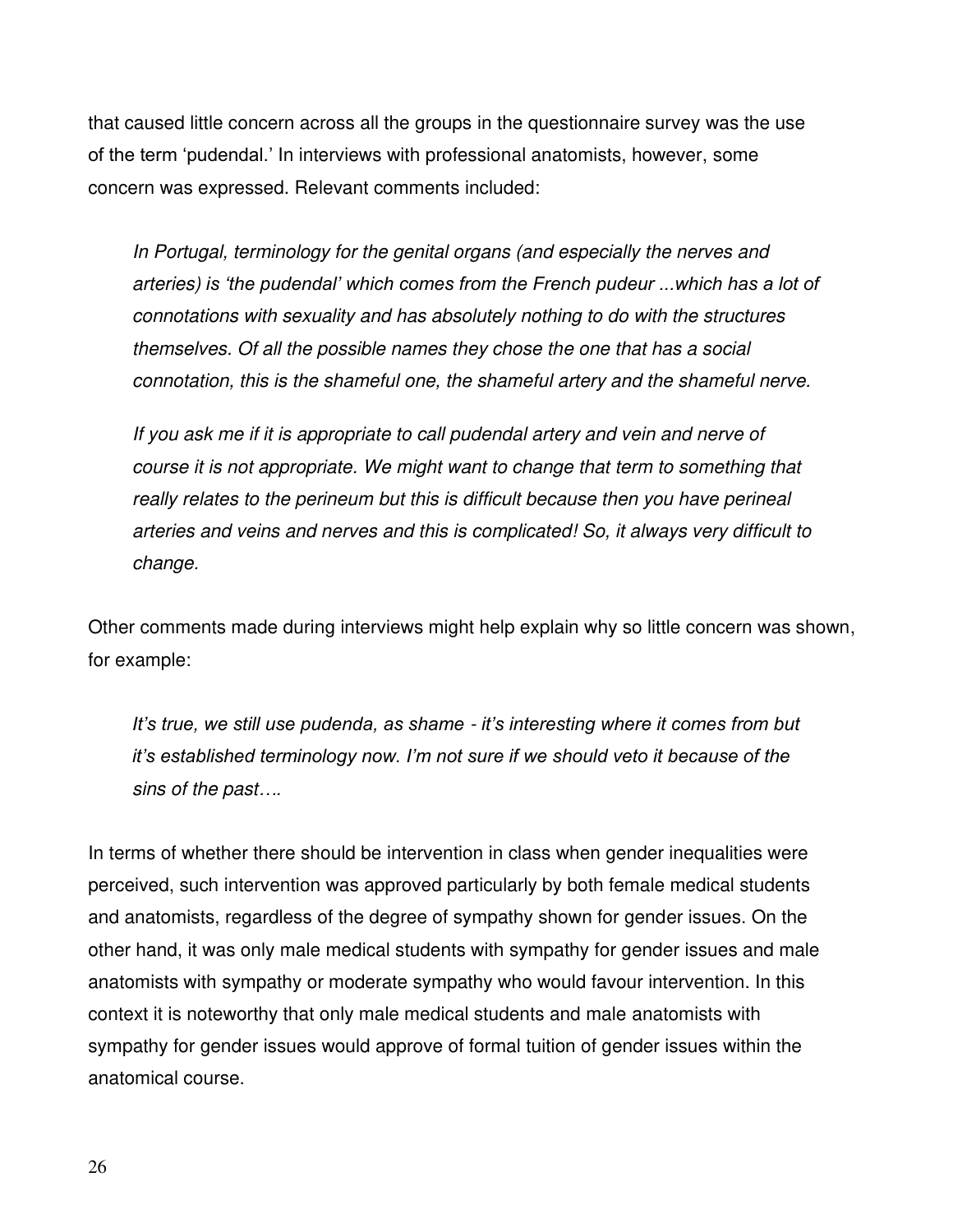#### **Recommendations**

We conclude that, for both professional anatomists and medical students, levels of awareness of gender issues and their relevance in medical education are lower than expected. The question should now be addressed: what would we recommend to increase the level of awareness within the medical course?

We reported in our previous study that students complained about the effects of sexism. In this study we find that anatomists are also aware of and can recall incidents and examples of sexist bias. It therefore seems important to recommend that action is taken to ensure that all medical students and staff are treated with respect in a culture that promotes awareness of equality and diversity issues. Furthermore, it seems important to raise awareness of bias in textbooks and teaching as well as sensitivity to gender issues within medical education and clinical situations.

Our first recommendation, therefore, is that teaching staff should make use of appropriate training that raises awareness of these issues. Opportunities should be provided for staff to consider their own attitudes to gender and to reflect on their own teaching practice and their approaches to developing and teaching a non-sexist curriculum. Such measures would help to ensure that gender-based competencies become standard parts of undergraduate medical education. As reported previously (Morgan et al., 2014), several universities are developing courses that feature instruction and training relating to gender matters because of the perception that there is insufficient knowledge amongst students and lecturers regarding gender issues. Gender education in medicine is nowadays recommended as an integral part of primary care and postgraduate training and the need for gender perspectives in medical curricula is acknowledged at governmental level in some countries. The World Health Organisation supports a gender-based approach and has set out specific targets aimed at gender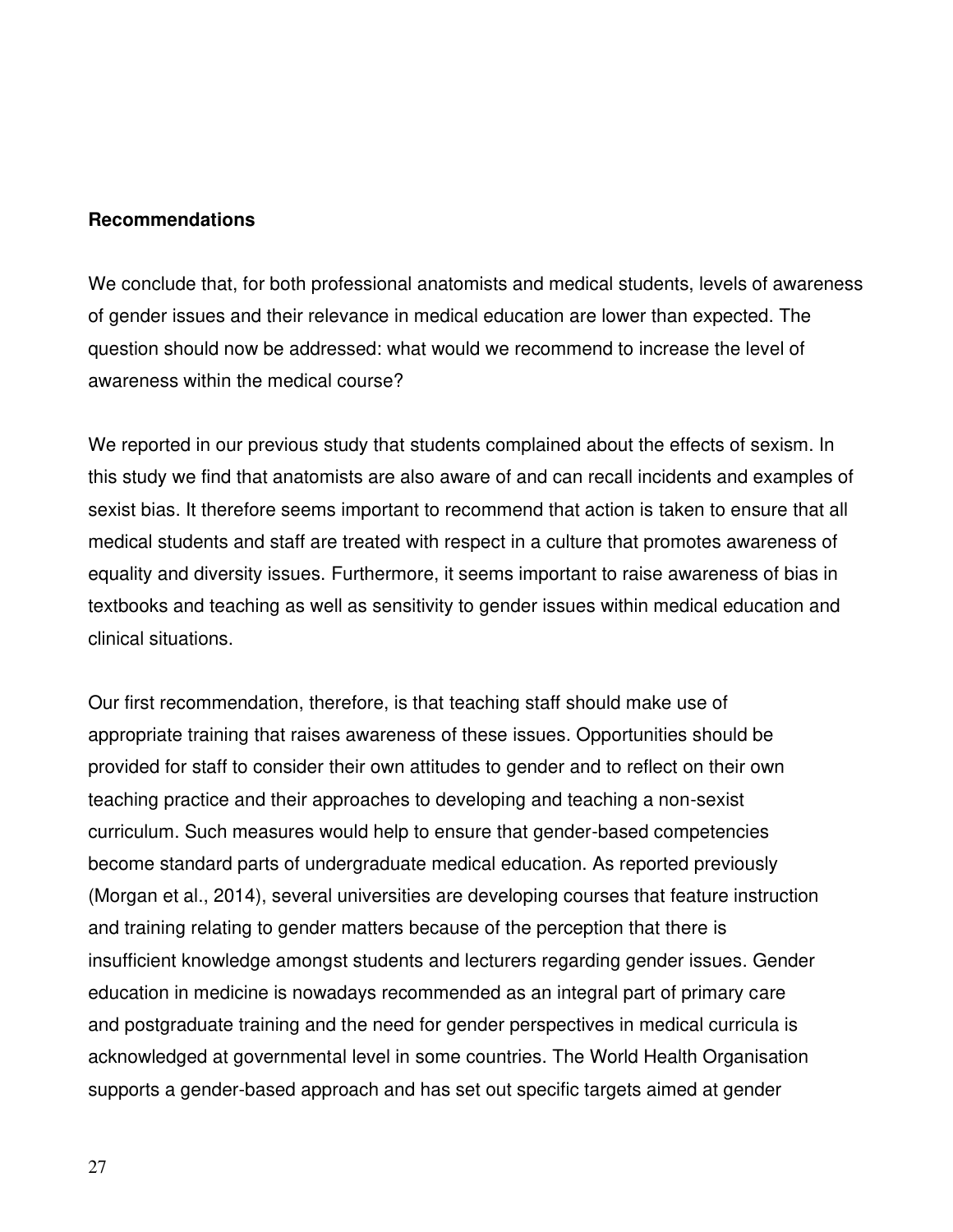mainstreaming in medical education and health care. However, presently there is little agreement on what strategies are effective when teaching gender medicine.

Following an assessment of the effect of specialty and gender on teachers at a Swedish medical school, Risberg et al. (2003) concluded that to improve working climate and reduce segregation there was a need to make efforts to increase gender awareness amongst medical professionals through educational programs where continuous reflections about gender attitudes were encouraged. Pfleiderer et al. (2012) also recommend "using meaningful examples on a regular basis – ideally in a longitudinal manner." They believe that it is important that "The content of teaching should be selected by the lecturers and full professors and be considered within students' exams" but emphasise that for this to be successful the "absolute support of the respective medical faculties as well as the integration of these gender-specific learning objectives into the national competence-based learning catalogue for medical education is obligatory." Kaatz and Carne (2014) argue that, although there is a critical need to address stereotype-based gender bias for the future of academic medicine, policies alone will not achieve gender equity in the academic medicine workforce. They provide examples of "interventions that treat gender bias as a remediable habit" which they say "show promise in promoting gender equity and transforming institutional culture to achieve the full participation of women at all career stages." What is important, they add, is "to recognise when gender stereotyped assumptions are influencing judgements and decision making in ourselves and others, [to] challenge them as unjust, and deliberately practice replacing them with accurate and objective data." Wong Yut-Lin (2009) strongly advocates medical curricula change to address gender inequalities in health and gender bias in medicine.

We previously reported (Morgan et al., 2014) that, in comparison with other countries, changes to the medical curricula (such as undergoing training in equality and diversity matters) are not mandatory and hardly feature in the UK. It is our view that there is a pressing need to introduce gender-specific medical curricula, where students gain insights into gender in health and illness and learn to apply such knowledge to medical practice. It is our recommendation that this is instituted, not by a stand-alone course, but by naturally and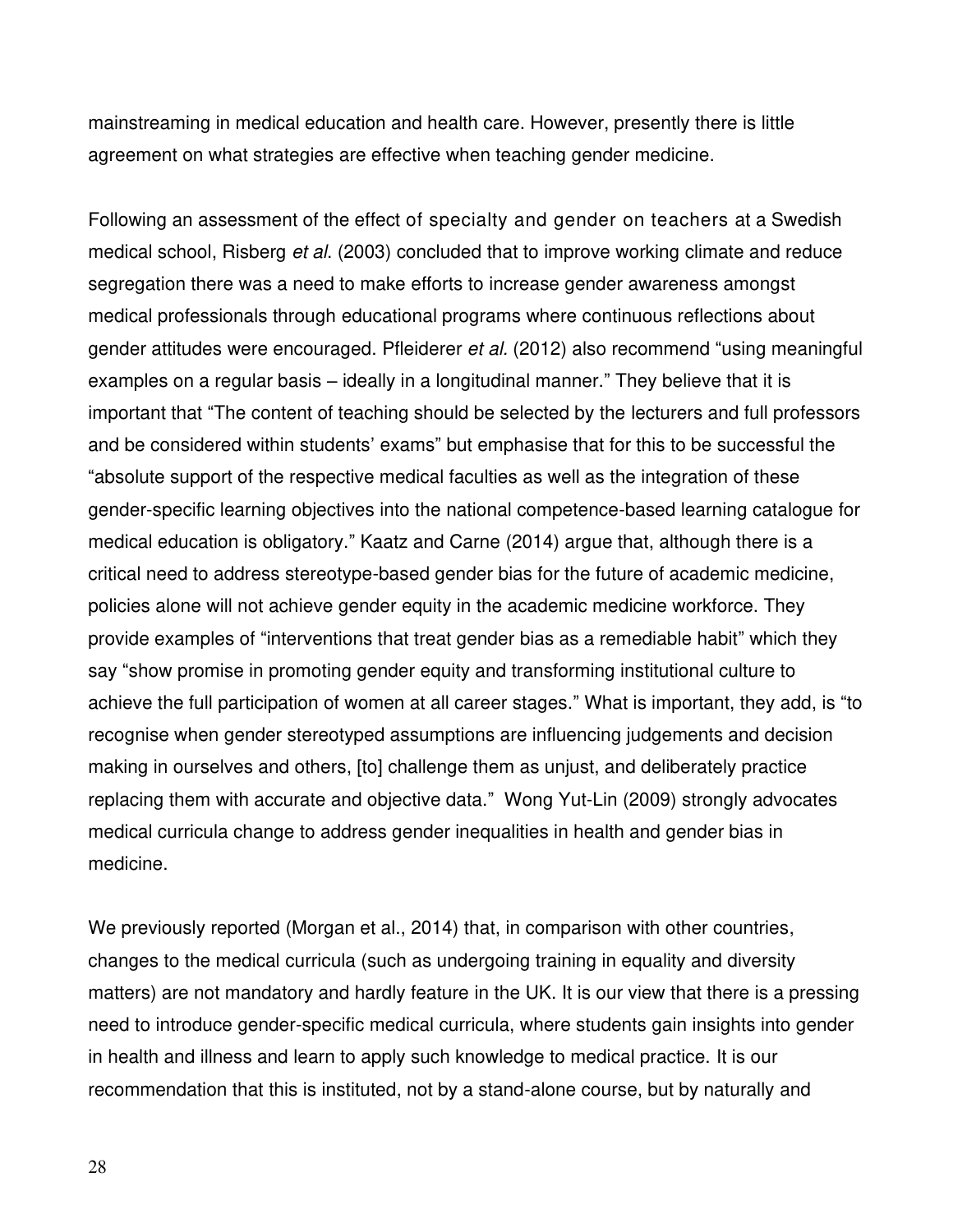informally embedding such matters within existing courses (the anatomical course, for example.) As reported earlier, that approach proved successful with regard to teaching awareness of ethics and morality into anatomical courses. (Patel and Moxham, 2006). Such an approach is reliant on the vigilance of anatomy teachers who see the importance of controlling and disciplining behaviours that could be construed as sexist. Textbooks and other teaching resources such as e-learning packages also need to be checked for inadvertent sexism. Zelek *et al.* (1997) suggest that "language should be examined to determine whether the words used to convey information subtly promote and maintain stereotypes about either sex or are emancipatory."

Secondly, we would recommend highlighting the importance of role models. Research conducted by Seeman (2015) suggests that female surgeons working at university medical centres reported faced more gender discrimination as staff surgeons than they did as medical students or residents. Gender discrimination in today's surgical world is subtle, according to Seemann. Female medical students are told much more often than male medical students to consider a career other than surgery because it is incompatible with family life. In Canada, although the number of women in surgery is steadily increasing, they still account for only 22 percent of full-time faculty and 1 percent of chairs of surgery. If female students do not see themselves as surgeons because they do not have opportunities to observe female surgeons, they cannot see for themselves that it might be possible to combine family life with such a career. Bruce et al. (2015) found that "Despite the strides that have been made in gender equality over the past century, more than half of our respondents reported experienced or observed gender-based discrimination." They also reported that "within the maledominated world of surgery, where women are represented by low numbers, women discriminating against women may perpetuate the cycle of gender disparity. It has been proposed that there is a dynamic between the female nurses' nurturing characteristics, which are traditionally feminine, and the female surgeons' fight to attain agency as a leader, often requiring calculated cooperation in the workplace." Furthermore, they noted that because "mentorship and early exposure play a positive role in women's decisions to enter surgery" they believe that "a greater proportion of successful women in surgical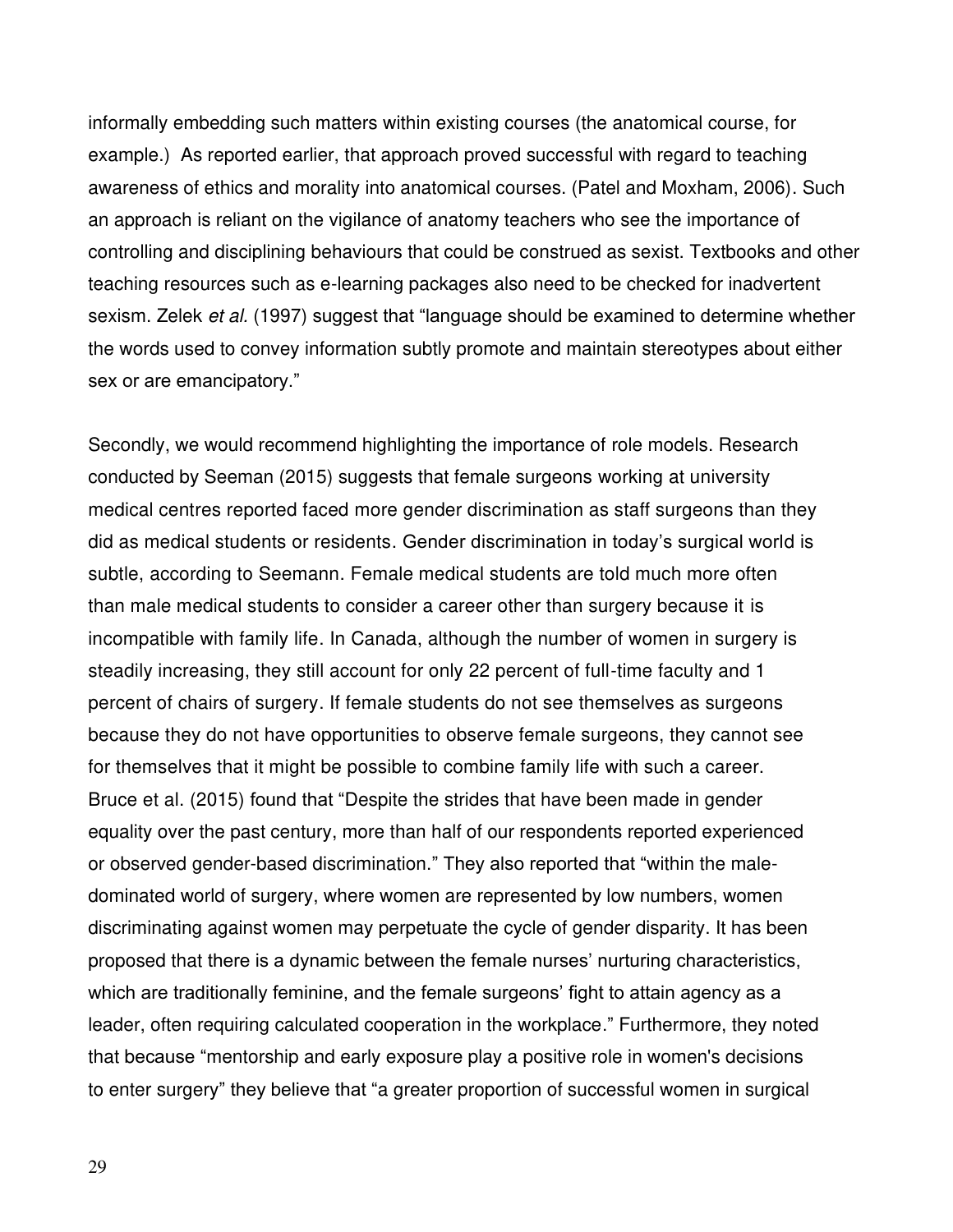departments should allow more female students to recognize surgery as a viable option." In their systematic literature review of databases relating to gender differences in surgical education at an undergraduate level Burgos and Josephson (2014) conclude that there is "an underrepresentation of women in surgical academia, due to lack of role models and gender awareness."

Thirdly, in order for us to improve understanding of gender issues and to enhance equality and diversity within medical education, there is a need to extend the present study beyond the binary issues relating to male and female. Although numbers are presently small, contemporary society increasingly shows concern for matters relating to intersex, transsexual and transgender identities. For a caring profession such as medicine, we recommend further investigation of attitudes towards 'LGBTI' identities (as well as heterosexual identities) to satisfy an equality agenda.

# **Acknowledgements**

We wish to thank Nathan Hislop for his assistance in the development of the electronic version of the questionnaire used in this study and to Lucia Manzoli from the University of Bologna who distributed and collected many questionnaires from anatomists in Italy.

**Author contributions**: Susan Morgan and Bernard Moxham were responsible for the concepts underpinning this project and for collecting the data. They also wrote the manuscript. Odile Plaisant and Baptiste Lignier conducted the statistical analyses. All authors reviewed the manuscript. There are no conflicts of interest.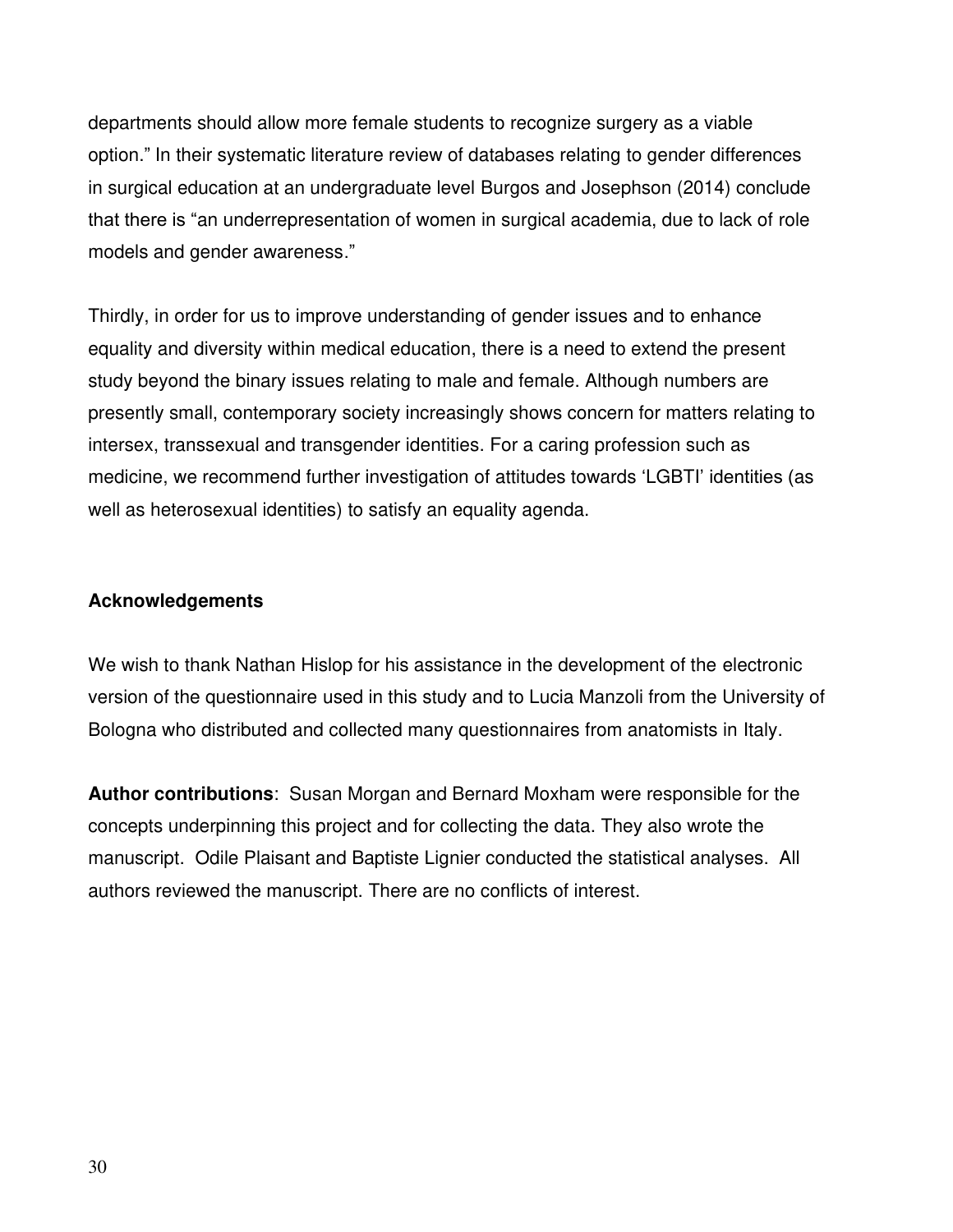# References

**Bruce A, Battista A, Plankey MW, Johnson LB, Marshall MB** (2015) Perceptions of gender-based discrimination during surgical training and practice. Med Educ Online **20,** doi: [10.3402/meo.v20.25923.](http://dx.doi.org/10.3402%2Fmeo.v20.25923)

**Burgos CM, Josephson A** (2014) Gender differences in the learning and teaching of surgery: a literature review. [Int J Med Educ](http://www.ncbi.nlm.nih.gov/pubmed/25341220) **15,** doi: 10.5116/ijme.5380.ca6b.

**Celik HH, Klinge II, Weijden TT, Widdershoven GG, Lagro-Janssen TA** (2008) Gender sensitivity among general practitioners: results of a training programme. BMC Med Educ **8,** doi: 10.1186/1472-6920-8-36.

**[Dielissen](http://www.ncbi.nlm.nih.gov/pubmed/?term=Dielissen%20P%5Bauth%5D) P, Verdonk P, [Wieringa-de Waard](http://www.ncbi.nlm.nih.gov/pubmed/?term=Waard%20MW%5Bauth%5D) M, [Bottema](http://www.ncbi.nlm.nih.gov/pubmed/?term=Bottema%20B%5Bauth%5D) B, [Lagro-Janssen](http://www.ncbi.nlm.nih.gov/pubmed/?term=Lagro-Janssen%20T%5Bauth%5D) T (2014)** The effect of gender medicine education in GP training: a prospective cohort study. Perspect Med Educ **3,** 343–356. doi[:10.1007/s40037-014-0122-3.](http://dx.doi.org/10.1007%2Fs40037-014-0122-3)

**Giacomini M, Rozee-Koker P, Pepitone-Arreola-Rockell F** (2001) Gender bias in human anatomy textbook illustration. Teach Psychol **28**, 204 – 221.

**Hull SK** (2009) Knowing It When We See It: Reflections on Pornography Acad Med, J. Assoc. Am.Med. Coll **84**, 155 – 156.

**Kaatz A, Carne M** (2014) Stuck in the Out-Group: Jennifer Can't Grow Up, Jane's Invisible, and Janet's Over the Hill. J *Women's Health* **23**, 481–484, doi: [10.1089/jwh.2014.4766.](http://dx.doi.org/10.1089%2Fjwh.2014.4766)

**Lagro-Janssen T, Lo Fo Wong S, van den Muijsenbergh M** (2008) The importance of gender in health problems. Eur J Gen Pract **14** 33–37, doi: 10.1080/13814780802436127.

**Lawrence SC, Bendixen K** (1992) His and Hers: Male and Female Anatomy in Anatomy Texts for U.S. Medical Students, 1890 – 1989. Soc Sci Med **35**, 925 – 934.

**Nicholson S (2002)** 'So you row, do you? You don't look like a rower.' An account of medical students' experience of sexism. [Med Edu](http://www.ncbi.nlm.nih.gov/pubmed/12406266)c **36,** 57-63.

**Mendelsohn KD, Nieman LZ, Isaacs K et al.** (1994) Sex and gender bias in anatomy and physical diagnosis text illustrations. J Am Med Assoc **271**, 1267 – 1270.

**Morgan S, Plaisant O, Lignier B, Moxham, BJ** (2014) Sexism and anatomy, as discerned in textbooks and as perceived by medical students at Cardiff University and University of Paris Descartes. J Anat **224,** 352 – 365.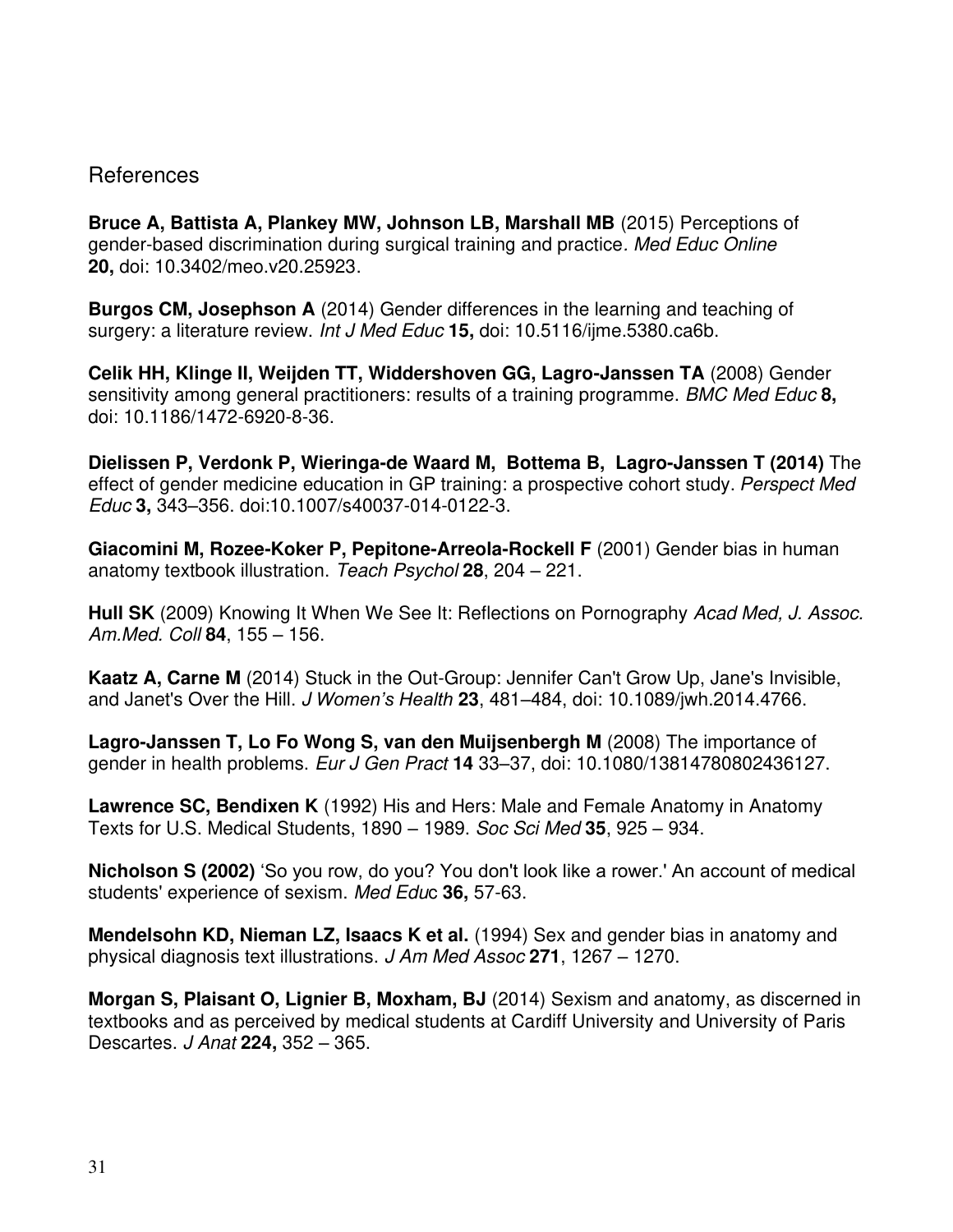**Moxham BJ, Moxham SA.** (2007) The relationships between attitudes, course aims and teaching methods for the teaching of gross anatomy in the medical curriculum. Eur J Anat **11,**  19-30.

**Patel K, Moxham BJ** (2006) Attitudes of professional anatomists to curricular change. Clin Anat **19**, 132 – 141.

**Pfleiderer B, Burghaus D, Bayer G et al.** (2012) Integration of gender-specific aspects into medical curricula – status quo und future perspectives. GMS Z Med Ausbild **29,**  doi:10.3205/zma000835.

**Puppo V, Puppo G** (2015) Anatomy of Sex: Revision of the New Anatomical Terms Used for the Clitoris and the female orgasm by Sexologists. Clin Anat **28,** 293 – 304.

**Risberg G, Hamberg K, Johansson E** (2003) Gender awareness among physicians – the effect of specialty and gender. A study of teachers at a Swedish medical school, BMC Medical Education, **3**:8 doi: 10.1186/1472-6920-3-8.

**[Seemann,](javascript:void(0);) N, Webster F, Holden H, Moulton C, et a**l (2016) Women in academic surgery: why is the playing field still not level? Am J Surg **211**, 343 – 349 doi: [http://dx.doi.org/10.1016/j.amjsurg.2015.08.036.](http://dx.doi.org/10.1016/j.amjsurg.2015.08.036)

**Wittich CM, Pawlina W, Drake RL, Szostek JH, Reed DA, Lachman N, McBride JM, Mandrekar JN and Beckman TJ** (2013) [Validation of a method for measuring medical](http://onlinelibrary.wiley.com/doi/10.1002/ase.1329/abstract)  [students' critical reflections on professionalism in gross anatomy](http://onlinelibrary.wiley.com/doi/10.1002/ase.1329/abstract) Anat Sci Edu **6,** 232–238.

**Wong Y L (2009) Gender Competencies in the Medical Curriculum:** Addressing Gender Bias in Medicine. Asia Pac J Public Health **21,** doi: 10.1177/1010539509337730.

**Youdis JW, Krause DA, Hellyer NJ, Rindflesch AB and Hollman JH** (2013) Use of individual feedback during human gross anatomy course for enhancing professional behaviors in doctor of physical therapy students. Anat Sci Ed **6,** 324–331.

**Zahid, A, Ismail, Z, Abdullah, B, Daud, S (2015**) Gender bias in training of medical students in obstetrics and gynaecology: a myth or reality? Europ J Obs, Gyn, Rep Biol **186,** 17-21.

**Zelek B, Phillips SP, Lefebvre Y** (1997) Gender sensitivity in medical curricula. CMAJ **156,**  1297 – 1300.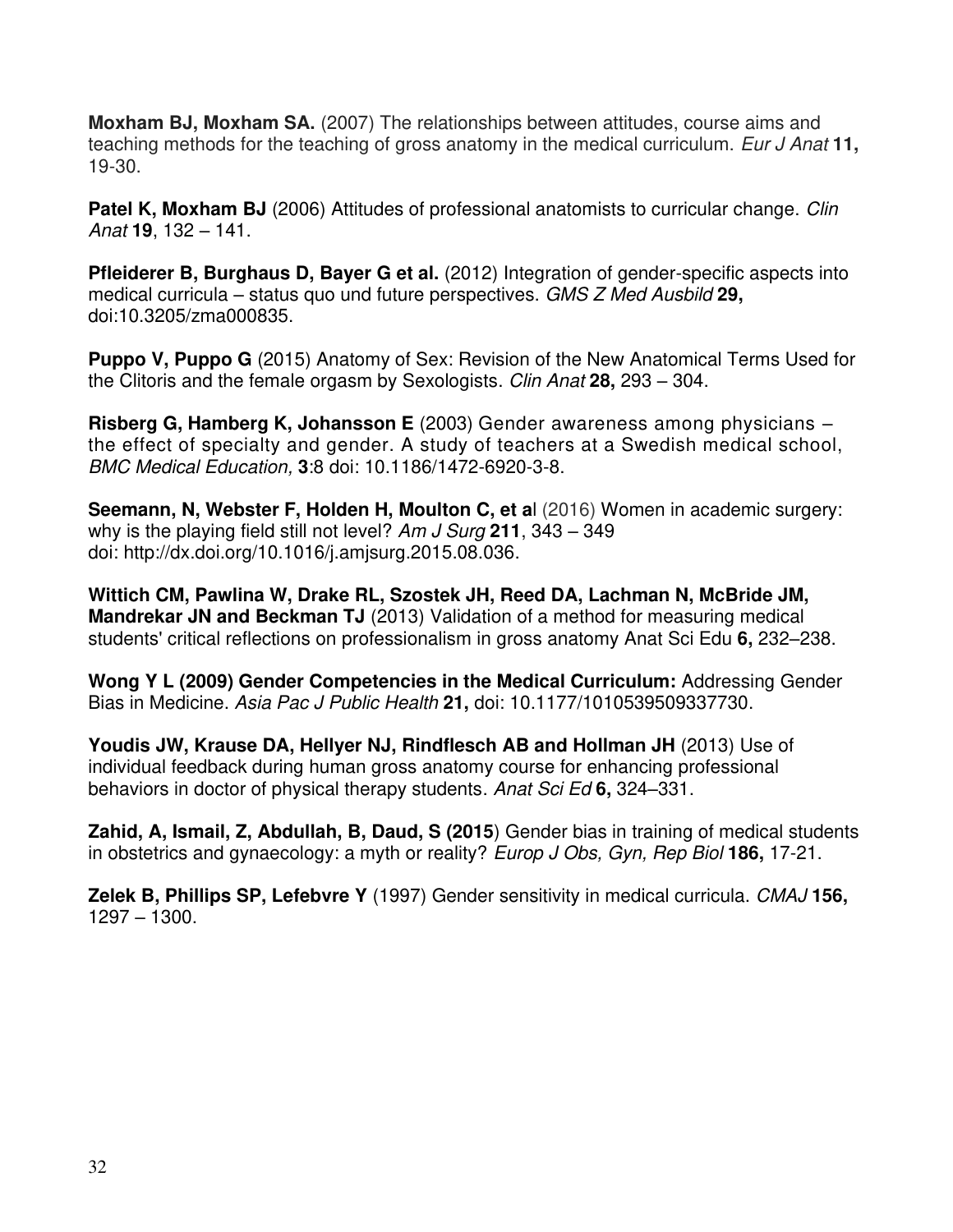# **Figures**



**Figure 1 Attitudes of medical students and anatomists towards gender issues** 

**For each set of data, the first (left) column relates to the percentage of respondents with positive attitudes to gender issues, the second (central) column relates to the percentage of respondents with neutral attitudes, and the third (right) column relates to the percentage of respondents with negative attitudes.**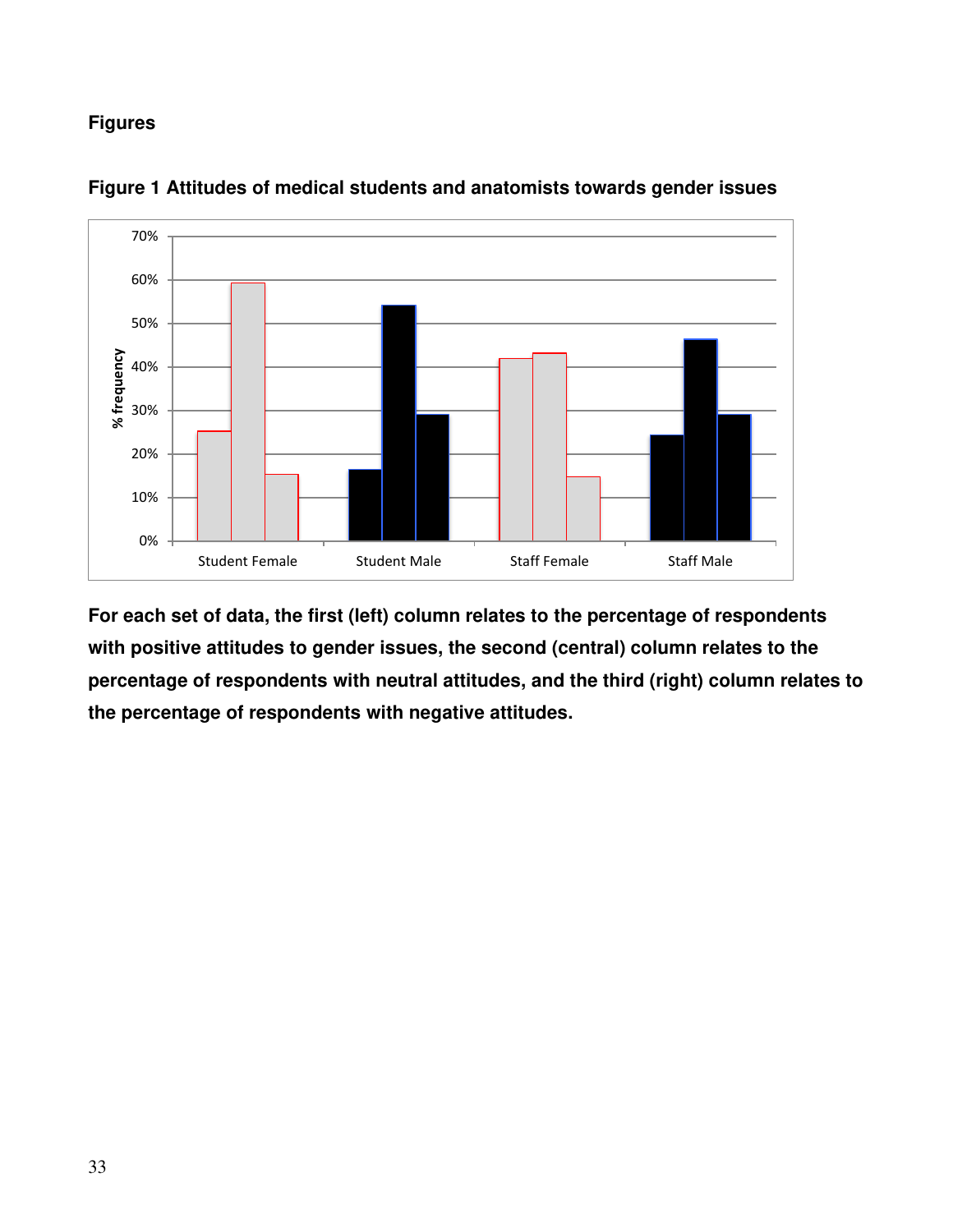# **Figure 2 Medical students' and anatomists' perceptions of male dominance within the medical profession (mean scores)**



**For each set of data (obtained using Likert scales where 0 = no gender domination; 5 = male dominated), the first (left) column relates to respondents with positive attitudes to gender issues, the second (central) column relates to respondents with neutral attitudes, and the third (right) column relates to respondents with negative attitudes.**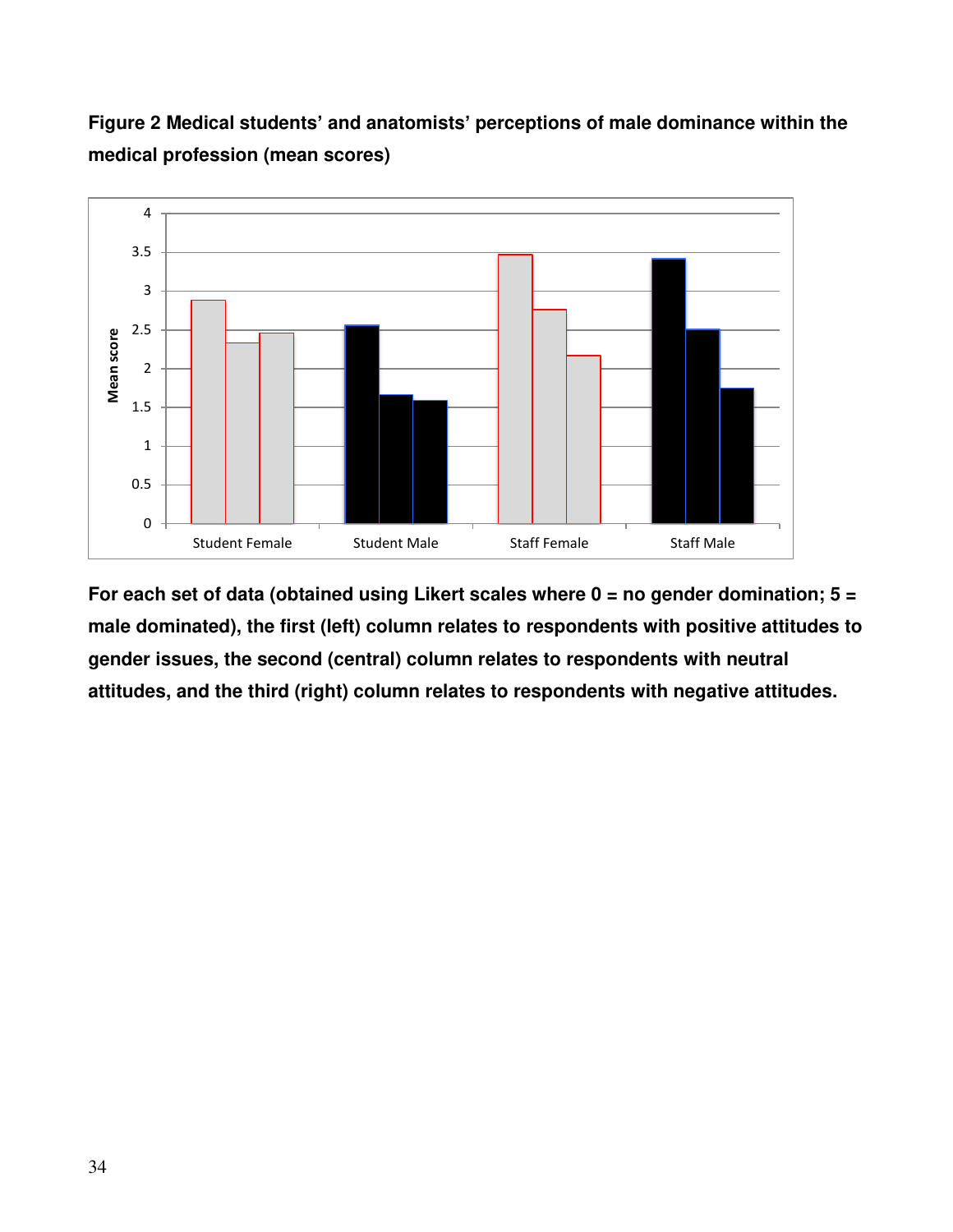

**Figure 3 Number of known anatomical mnemonics with sexual connotations** 

**For each set of data, the first (left) column relates to respondents with positive attitudes to gender issues, the second (central) column relates to respondents with neutral attitudes, and the third (right) column relates to respondents with negative attitudes.**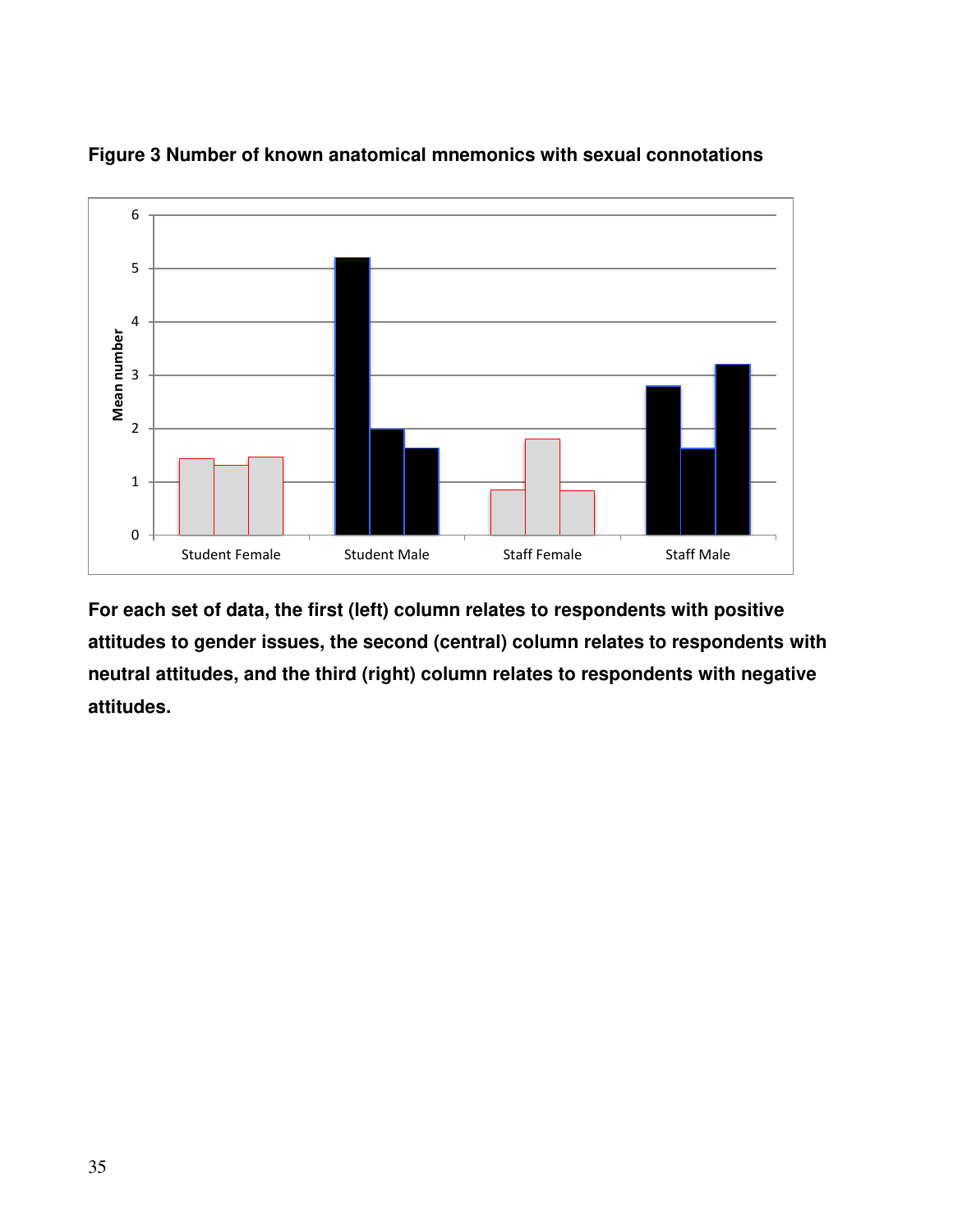

# **Figure 4 Medical students' and anatomists' concerns about sexual anatomical mnemonics**

**For each set of data (obtained using Likert scales where 0 = no concern; 5 = very concerned, the first (left) column relates to respondents with positive attitudes to gender issues, the second (central) column relates to respondents with neutral attitudes, and the third (right) column relates to respondents with negative attitudes.** 

**Figure 5 Medical students' and anatomists' concerns relating to the anatomical statement that "The mammary glands are primarily organs of lactation"**



**For each set of data (obtained using Likert scales where 0 = not concerned; 5 = very concerned), the first (left) column relates to respondents with positive attitudes to**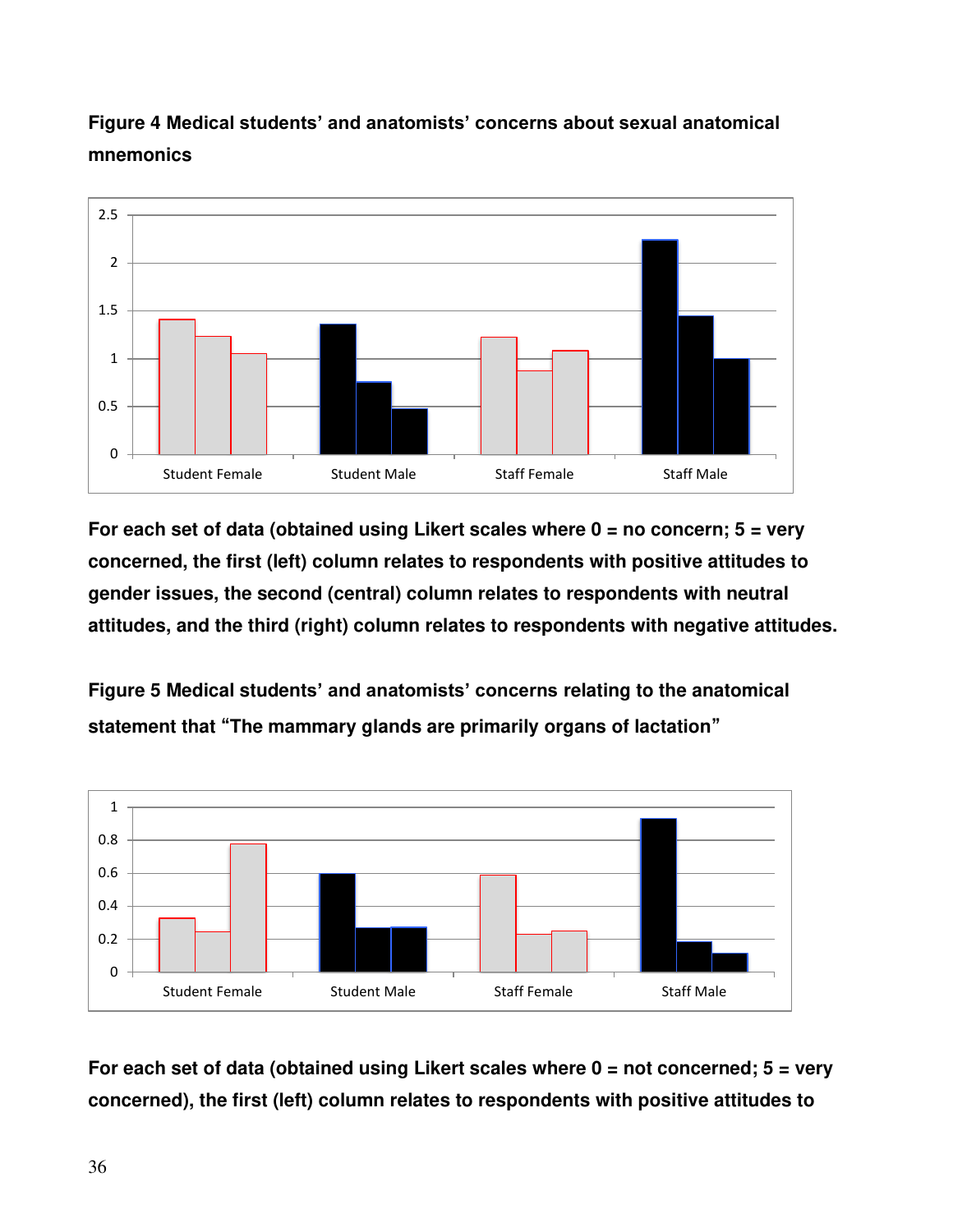**gender issues, the second (central) column relates to respondents with neutral attitudes, and the third (right) column relates to respondents with negative attitudes.** 

# **Figure 6 Medical students' and anatomists' concerns relating to the anatomical statement that "The mammary glands are secondary sexual organs"**



**For each set of data (obtained using Likert scales where 0 = not concerned; 5 = very concerned), the first (left) column relates to respondents with positive attitudes to gender issues, the second (central) column relates to respondents with neutral attitudes, and the third (right) column relates to respondents with negative attitudes.** 

**Figure 7 Medical students' and anatomists' concerns relating to the anatomical statement that "The clitoris is a diminutive form of the penis"**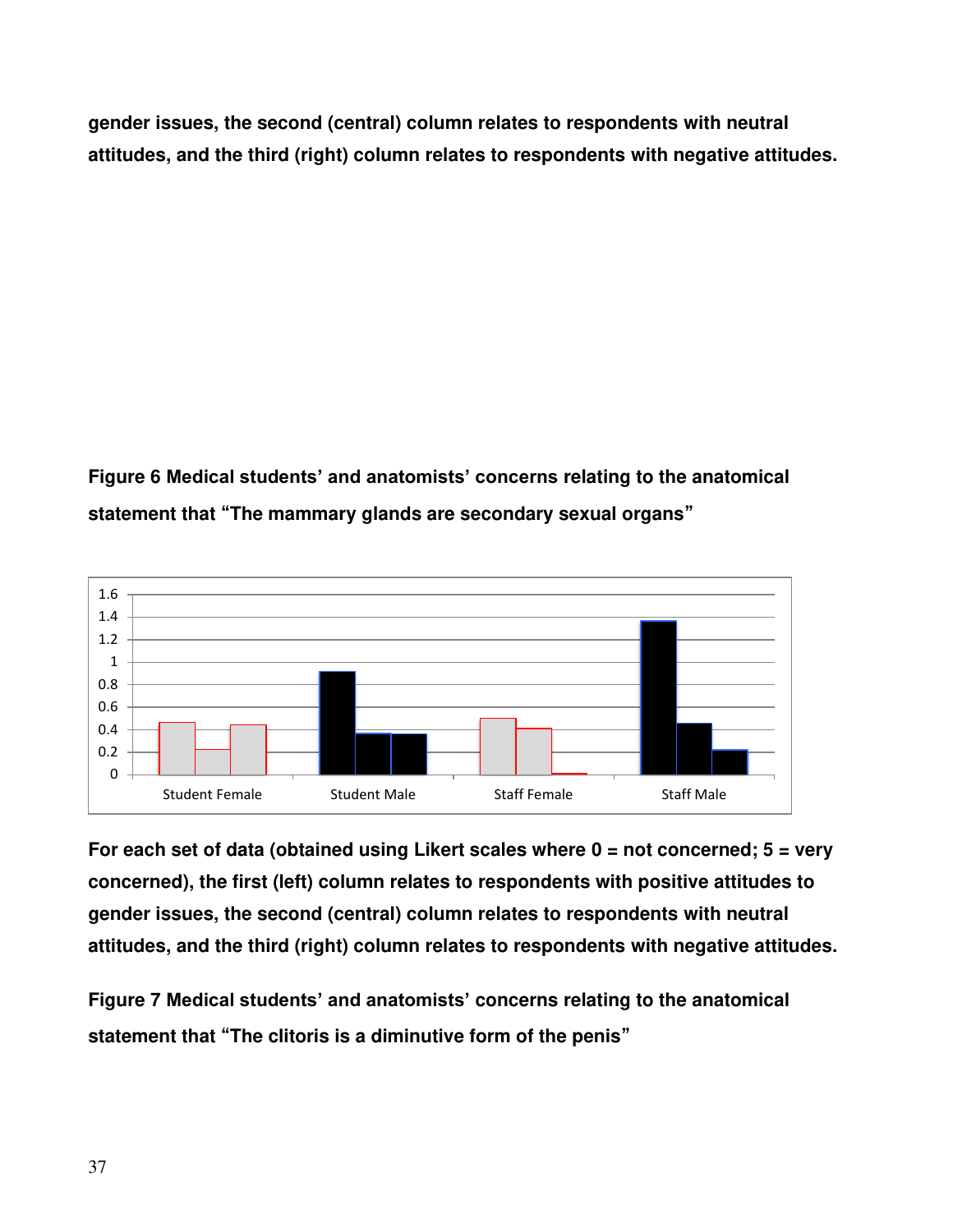

**For each set of data (obtained using Likert scales where 0 = not concerned; 5 = very concerned), the first (left) column relates to respondents with positive attitudes to gender issues, the second (central) column relates to respondents with neutral attitudes, and the third (right) column relates to respondents with negative attitudes.** 

**Figure 8 Medical students' and anatomists' concerns relating to the anatomical statement that "The penis is the enlarged form of the clitoris"**



**For each set of data (obtained using Likert scales where 0 = not concerned; 5 = very concerned), the first (left) column relates to respondents with positive attitudes to gender issues, the second (central) column relates to respondents with neutral attitudes, and the third (right) column relates to respondents with negative attitudes.**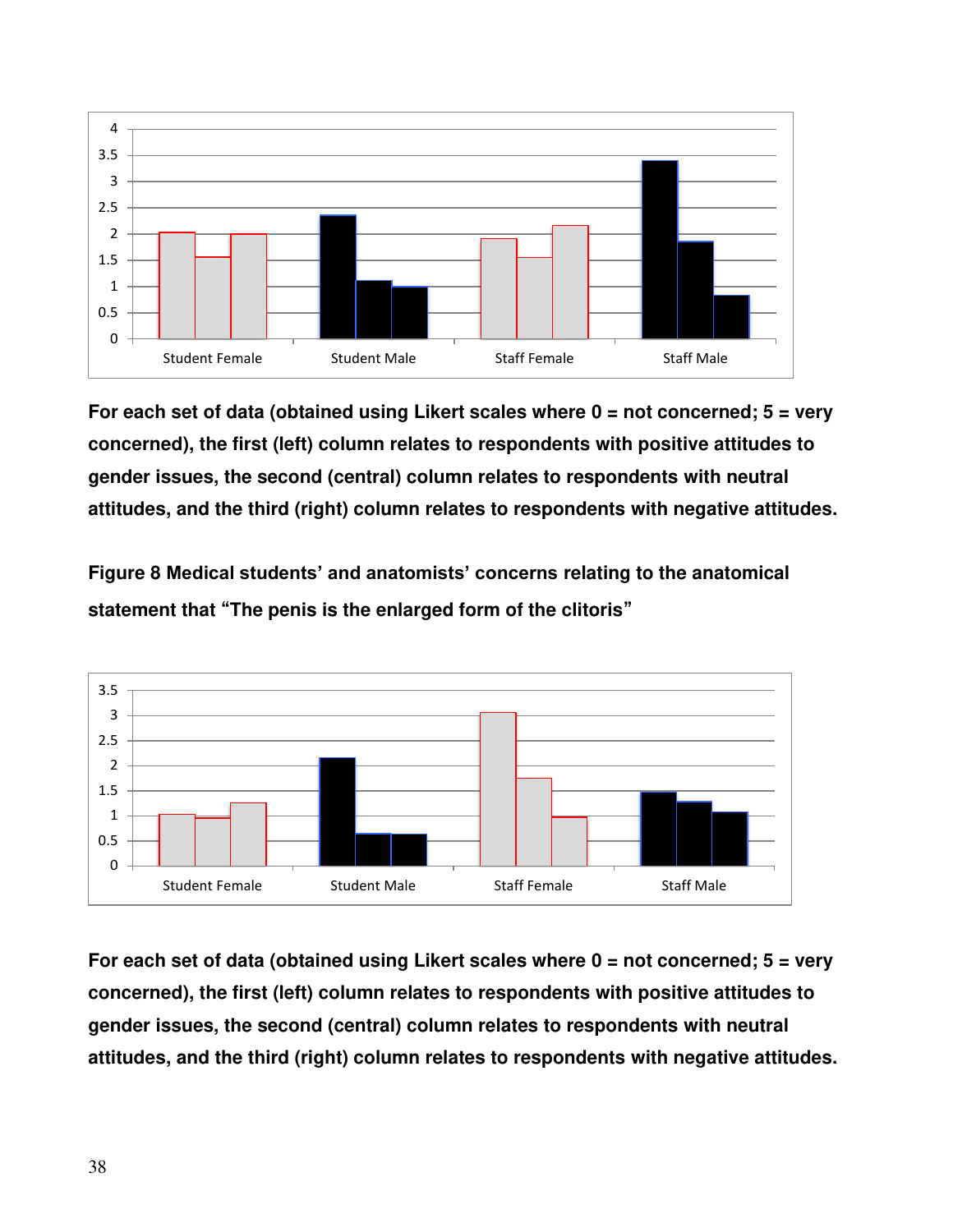**Figure 9 Medical students' and anatomists' concerns relating to the anatomical statement that "The clitoris and the penis are erectile sexual organs"**



**For each set of data (obtained using Likert scales where 0 = not concerned; 5 = very concerned), the first (left) column relates to respondents with positive attitudes to gender issues, the second (central) column relates to respondents with neutral attitudes, and the third (right) column relates to respondents with negative attitudes.** 

**Figure 10 Medical students' and anatomists' concerns relating sexism to the anatomical statement that "The clitoris is the analogue to the male penis"**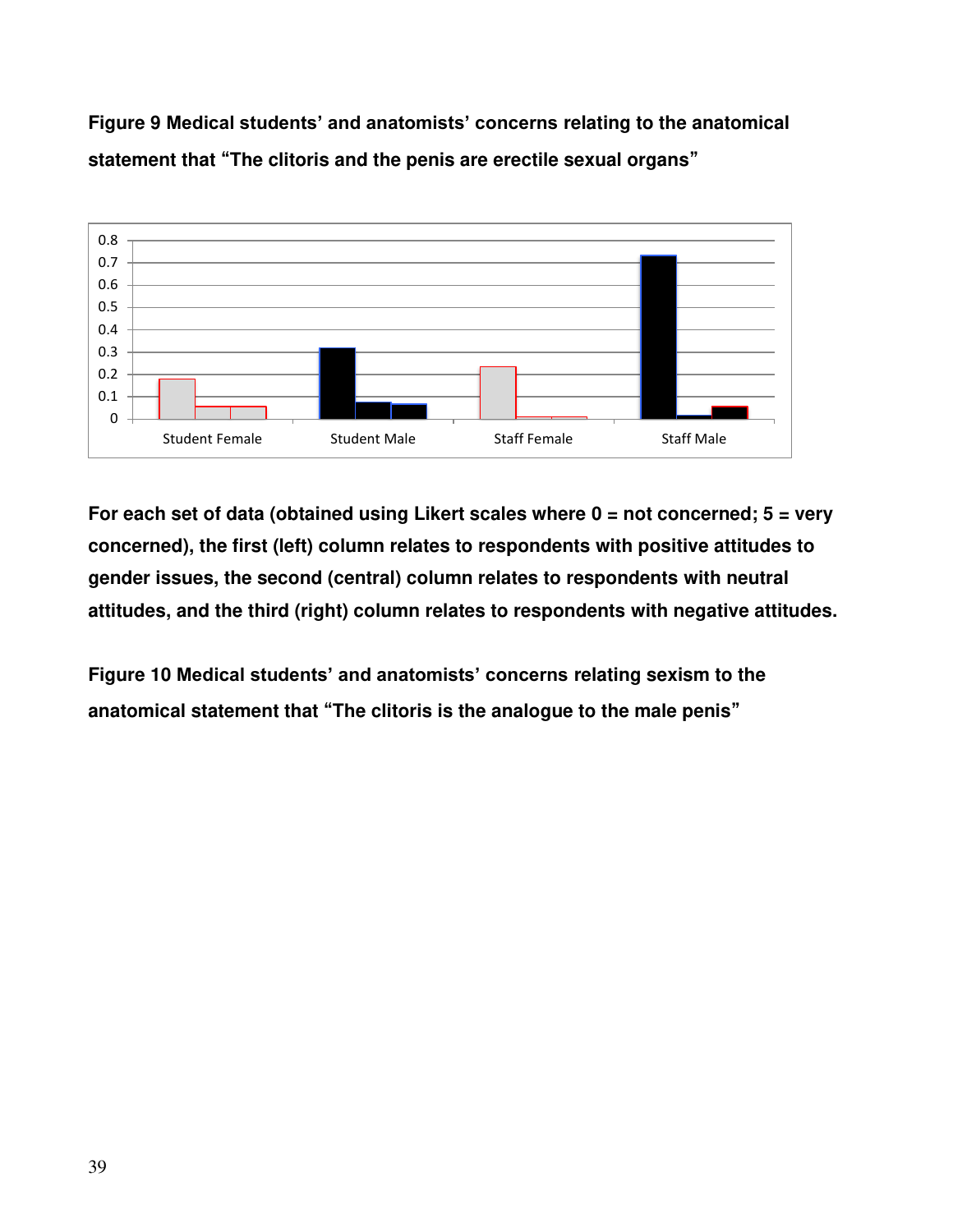

**For each set of data (obtained using Likert scales where 0 = not concerned; 5 = very concerned), the first (left) column relates to respondents with positive attitudes to gender issues, the second (central) column relates to respondents with neutral attitudes, and the third (right) column relates to respondents with negative attitudes.** 

**Figure 11 Medical students' and anatomists' concerns relating to the anatomical statement that "The penis is a sexual organ"**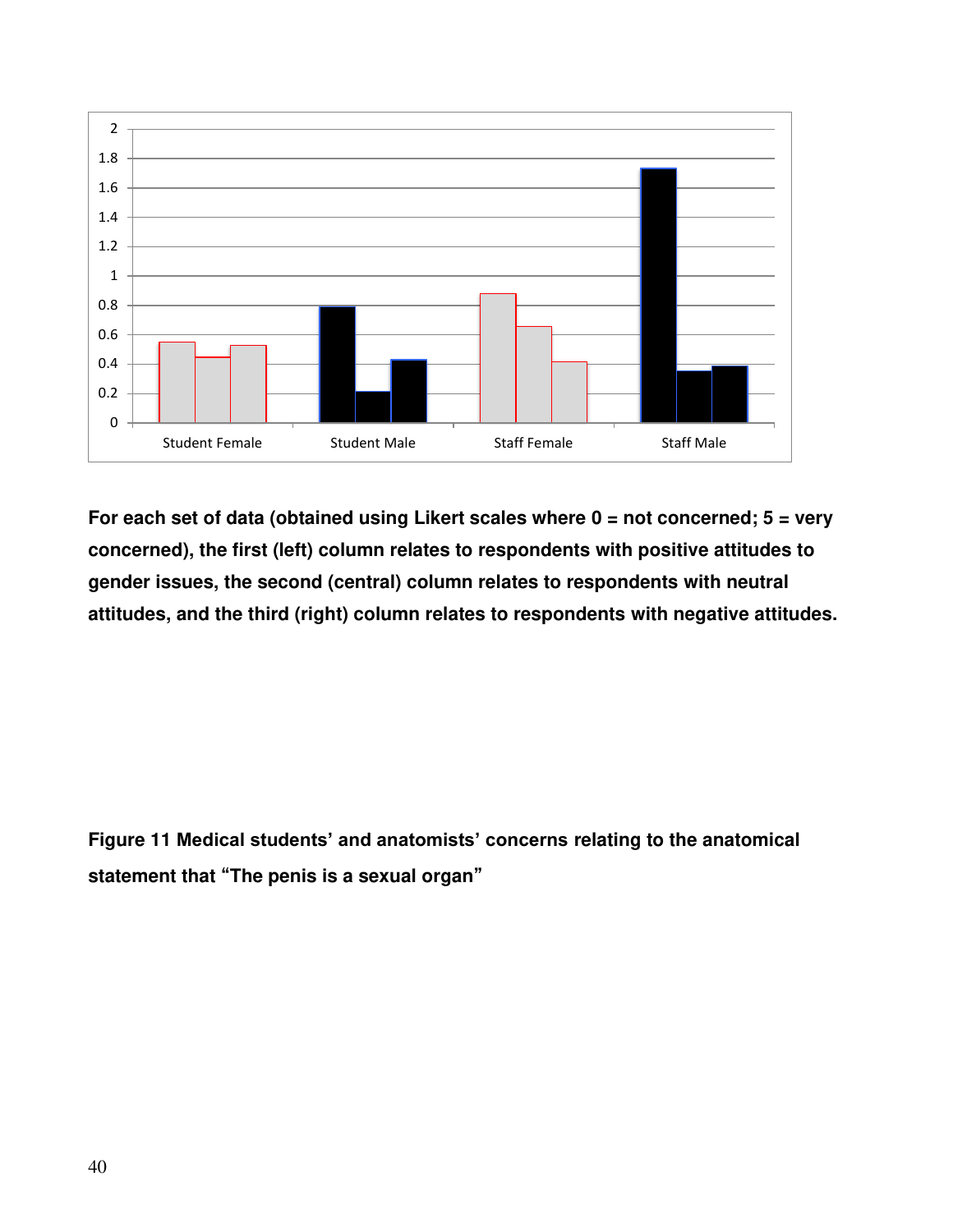

**For each set of data (obtained using Likert scales where 0 = not concerned; 5 = very concerned), the first (left) column relates to respondents with positive attitudes to gender issues, the second (central) column relates to respondents with neutral attitudes, and the third (right) column relates to respondents with negative attitudes.** 

**Figure 12 Medical students' and anatomists' concerns relating to the anatomical statement that "The penis is a urogenital organ"**



**For each set of data (obtained using Likert scales where 0 = not concerned; 5 = very concerned), the first (left) column relates to respondents with positive attitudes to**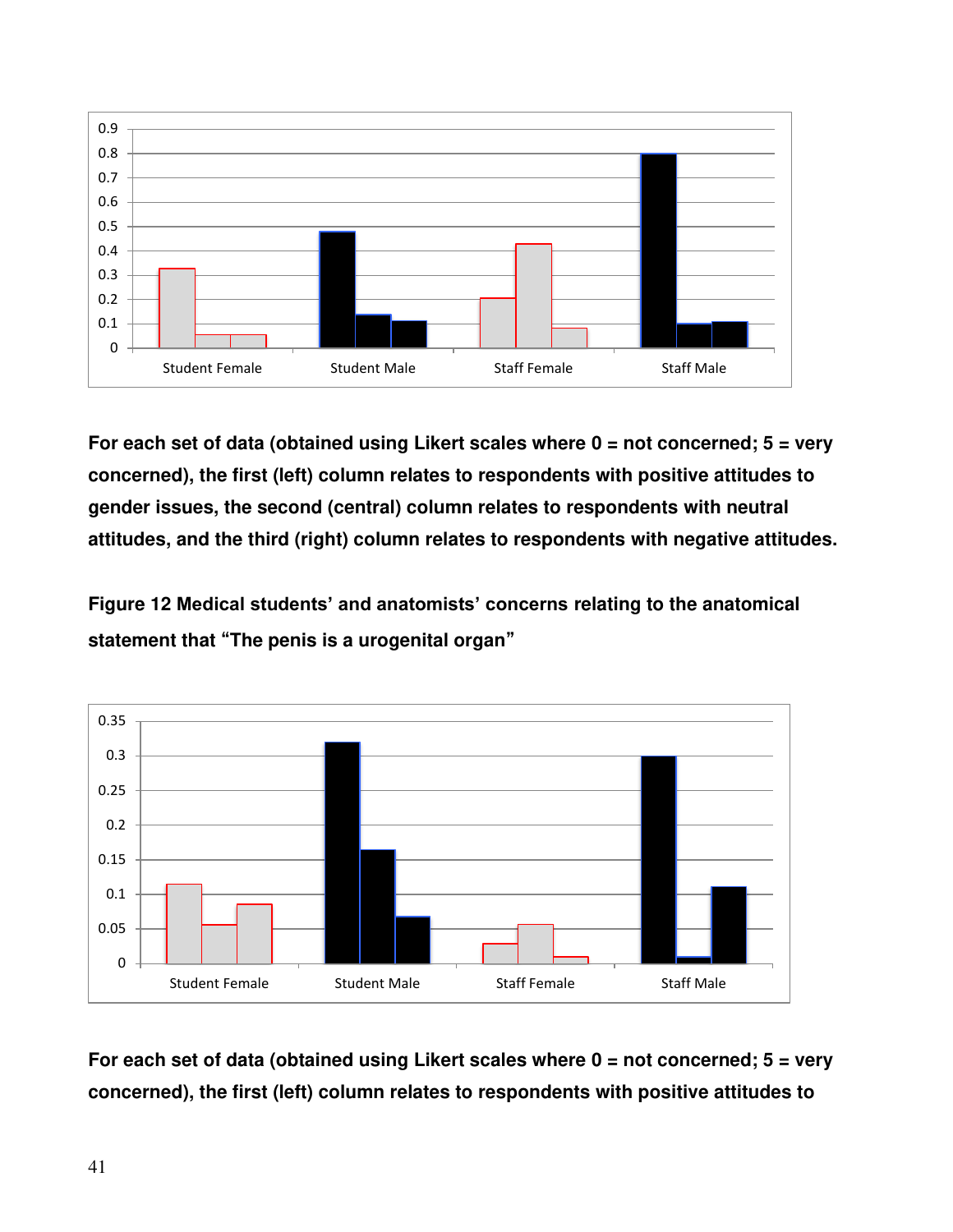**gender issues, the second (central) column relates to respondents with neutral attitudes, and the third (right) column relates to respondents with negative attitudes.** 

**Figure 13 Assessment by medical students and anatomists of the appropriateness of the anatomical term "the pudendal nerve" (derived from Latin meaning "to be** 





**For each set of data (obtained using Likert scales where 0 = not appropriate; 5 = very appropriate), the first (left) column relates to respondents with positive attitudes to gender issues, the second (central) column relates to respondents with neutral attitudes, and the third (right) column relates to respondents with negative attitudes.** 

**Figure 14 Medical students' and anatomists' perceptions of gender bias in textbooks**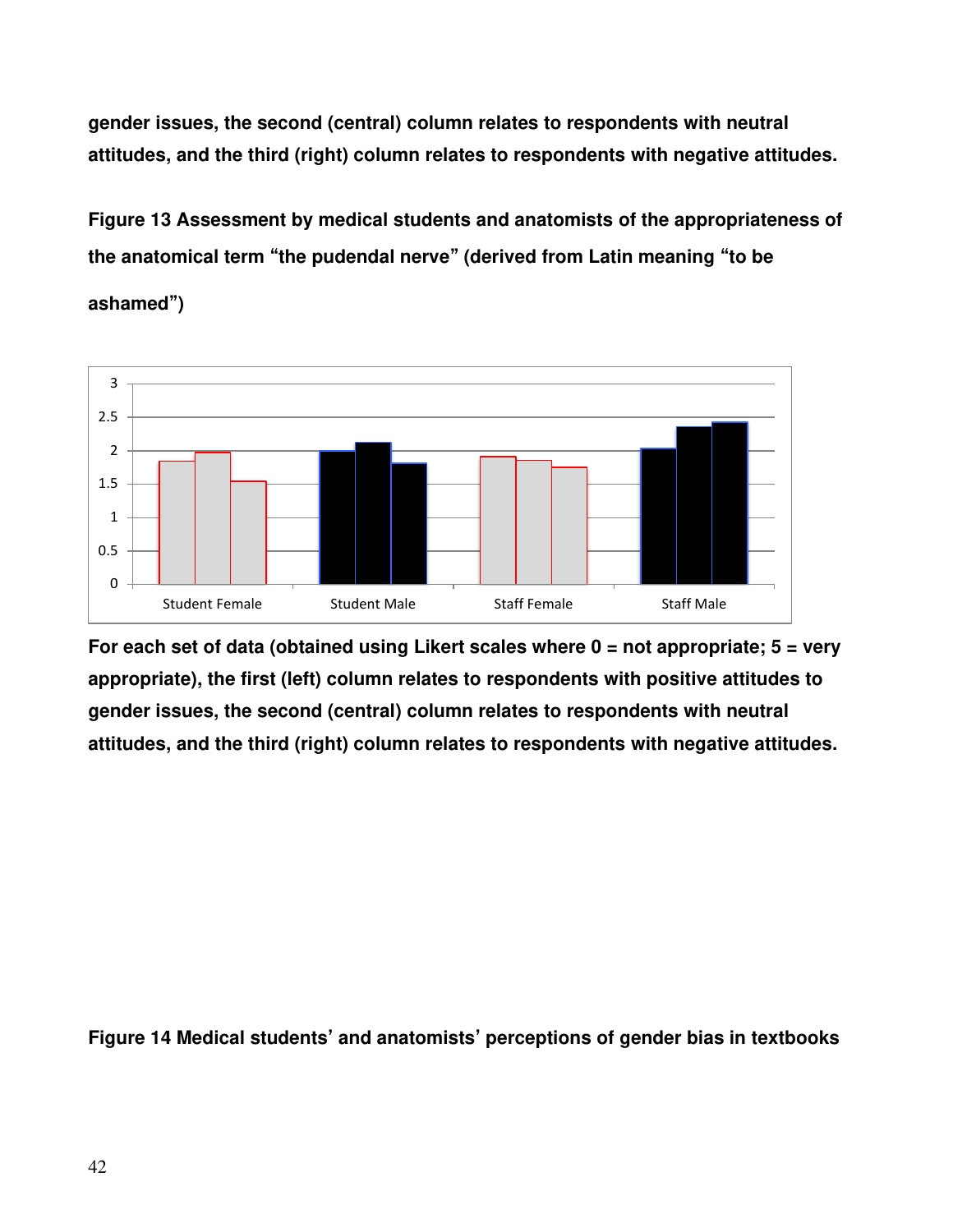

**For each set of data (obtained using Likert scales where 0 = no bias; 5 = very biased), the first (left) column relates to respondents with positive attitudes to gender issues, the second (central) column relates to respondents with neutral attitudes, and the third (right) column relates to respondents with negative attitudes.** 

**Figure 15 Attitudes of medical students and anatomists as to whether gender issues should be addressed explicitly by formal tuition within the anatomy course** 

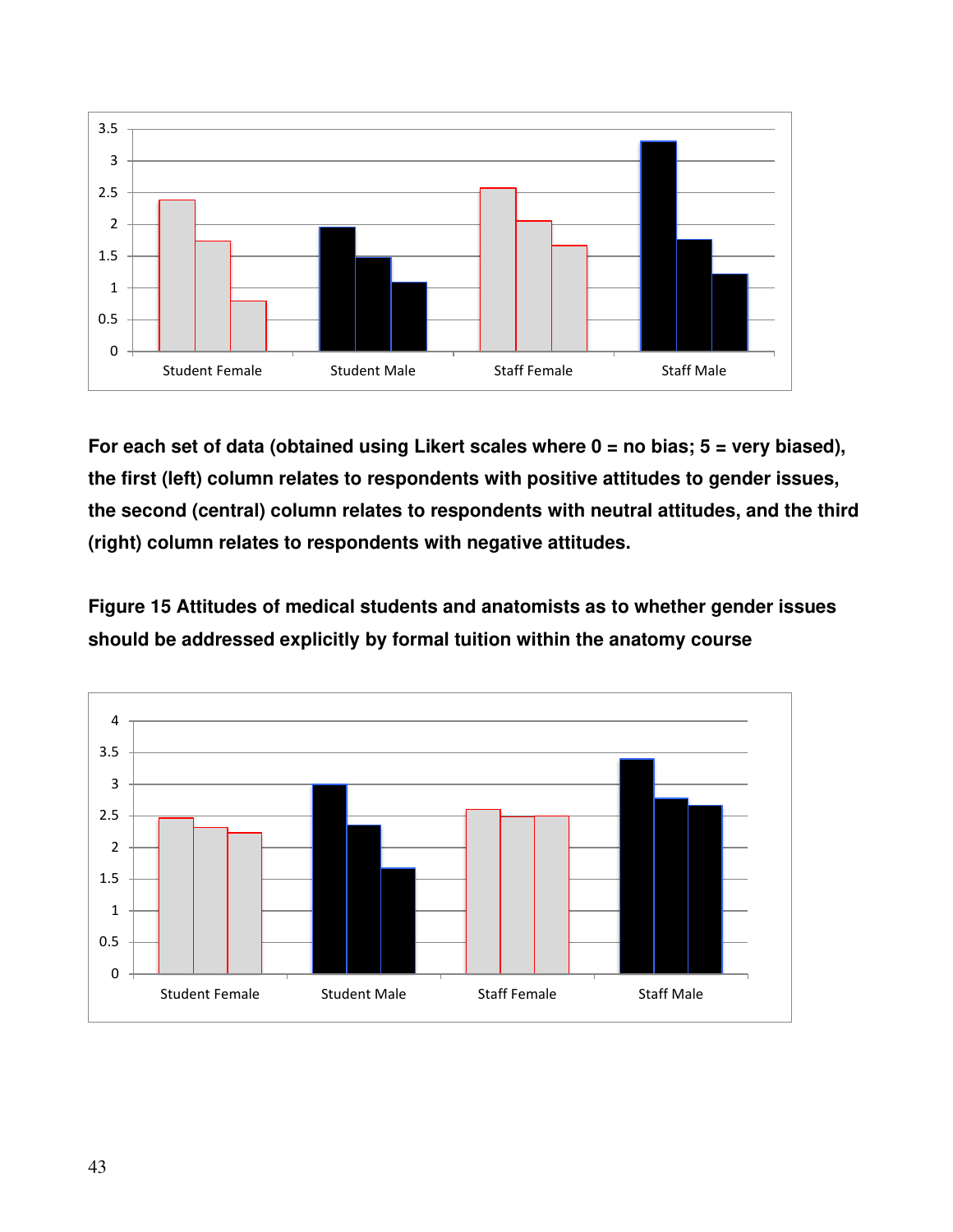**For each set of data (obtained using Likert scales where 0 = not important to address issues; 5 = very important to address issues), the first (left) column relates to respondents with positive attitudes to gender issues, the second (central) column relates to respondents with neutral attitudes, and the third (right) column relates to respondents with negative attitudes.** 

**Figure 16 Attitudes of medical and anatomists as to whether staff should intervene when they observe gender inequalities in class** 



**For each set of data (obtained using Likert scales where 0 = not important; 5 = very important), the first (left) column relates to respondents with positive attitudes to gender issues, the second (central) column relates to respondents with neutral attitudes, and the third (right) column relates to respondents with negative attitudes.** 

**Figure 17 Male anatomists' responses as to whether a student's gender is of importance when consulting with the student.** On the Likert scale  $0 =$  of no importance; 5 = of great importance. In each of the cluster of responses, the first column relates to those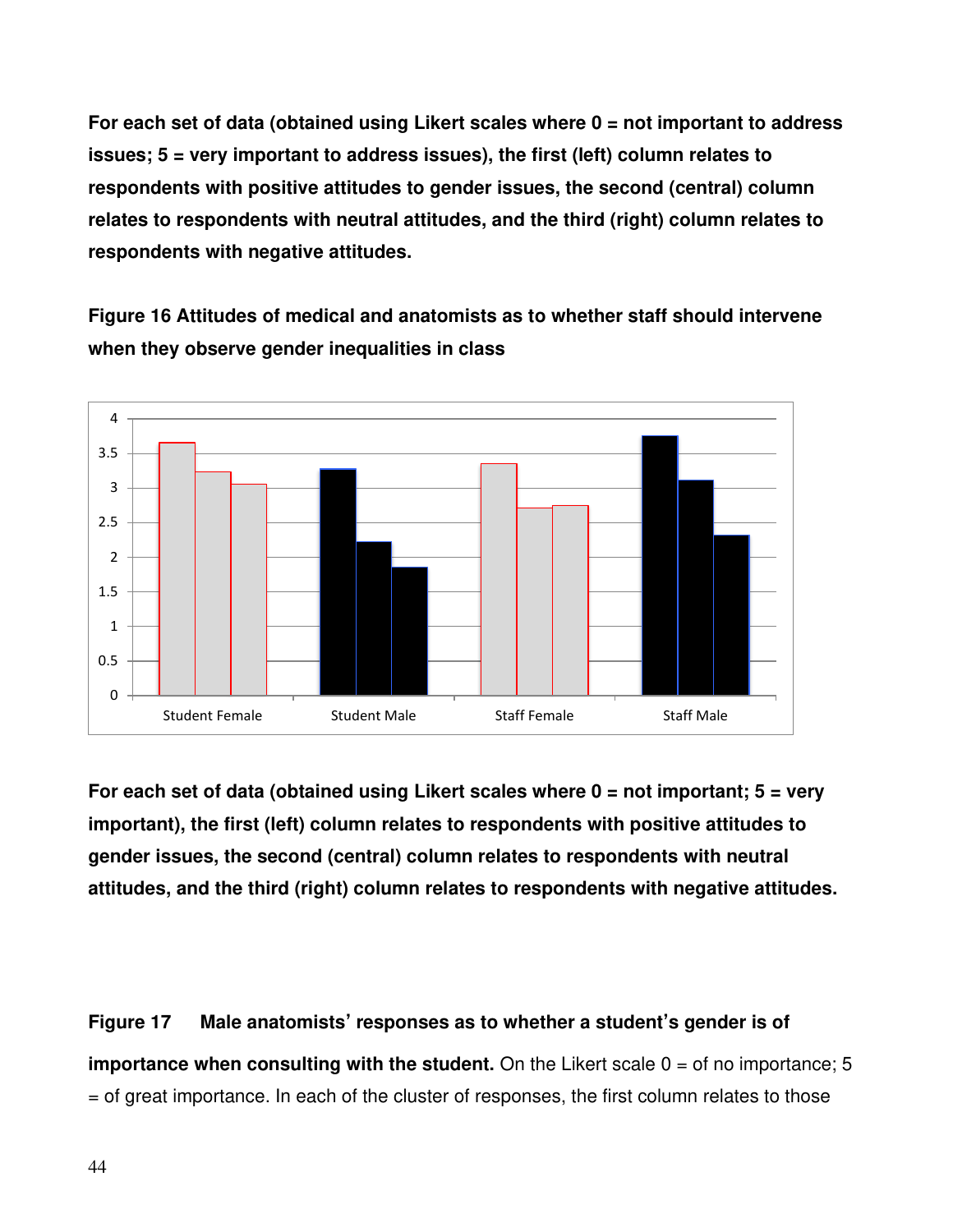who hold views sympathetic to gender issues; the second column relates to those who have some sympathy; the third column relates to those with little or sympathy.



# **Figure 18 Female anatomists' responses as to whether a student's gender is of**

**importance when consulting with the student.** On the Likert scale 0 = of no importance; 5 = of great importance. In each of the cluster of responses, the first column relates to those who hold views sympathetic to gender issues; the second column relates to those who have some sympathy; the third column relates to those with little or sympathy.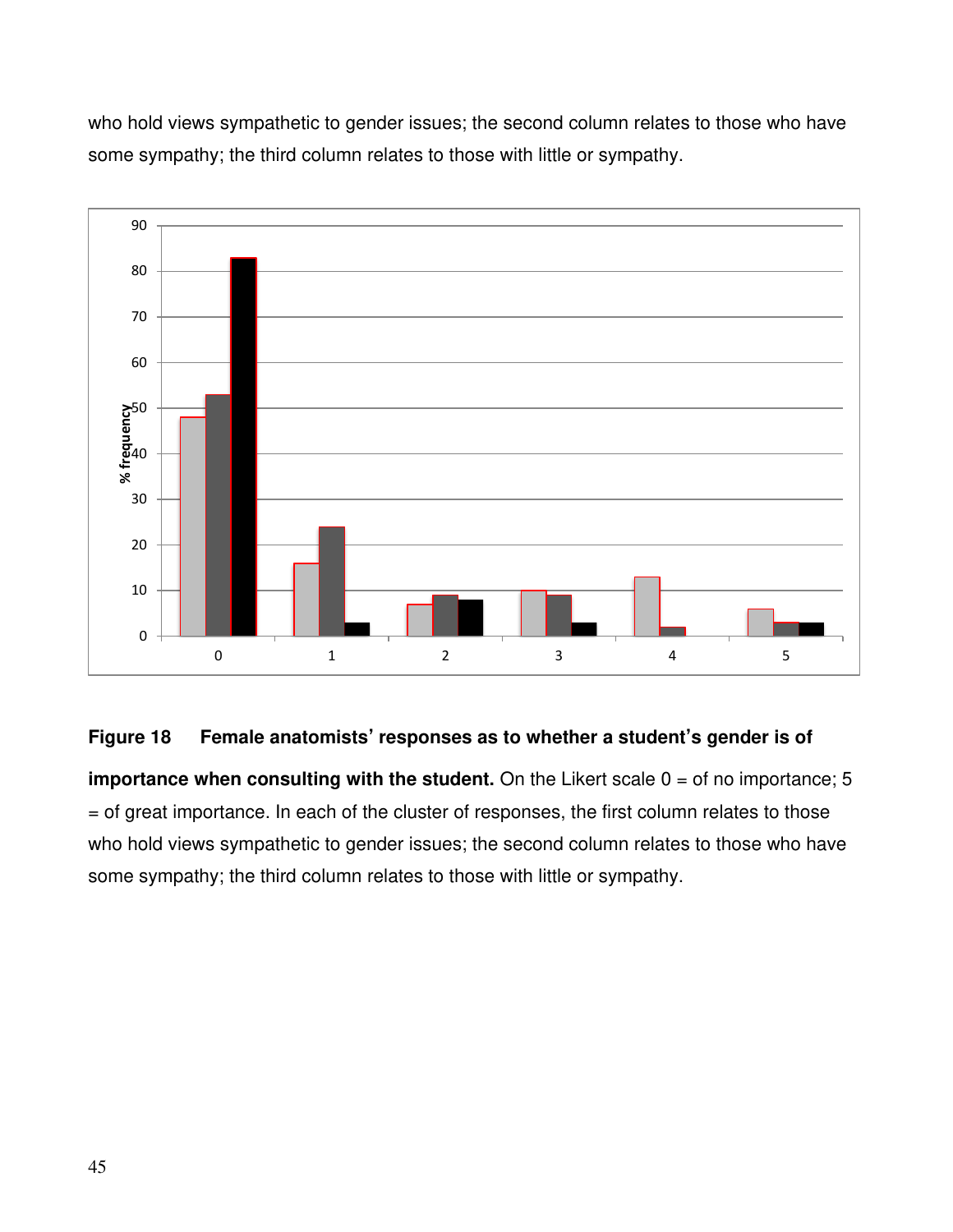

# **Figure 19 Male anatomists' responses as to whether their gender is of importance**

**when consulting with the student.** On the Likert scale  $0 =$  of no importance;  $5 =$  of great importance. In each of the cluster of responses, the first column relates to those who hold views sympathetic to gender issues; the second column relates to those who have some sympathy; the third column relates to those with little or sympathy.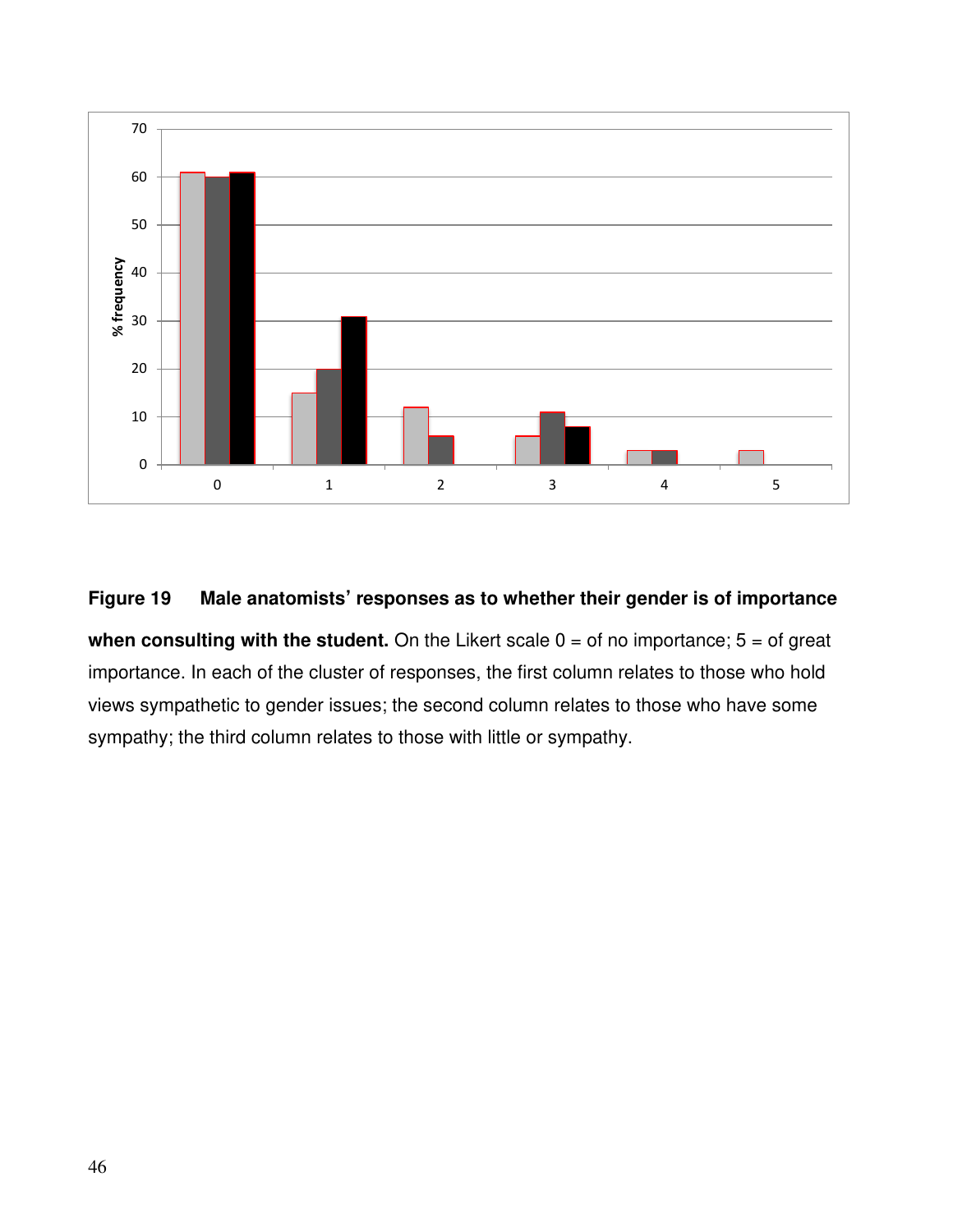

# **Figure 20 Female anatomists' responses as to whether their gender is of importance**

**when consulting with the student.** On the Likert scale  $0 =$  of no importance;  $5 =$  of great importance. In each of the cluster of responses, the first column relates to those who hold views sympathetic to gender issues; the second column relates to those who have some sympathy; the third column relates to those with little or sympathy.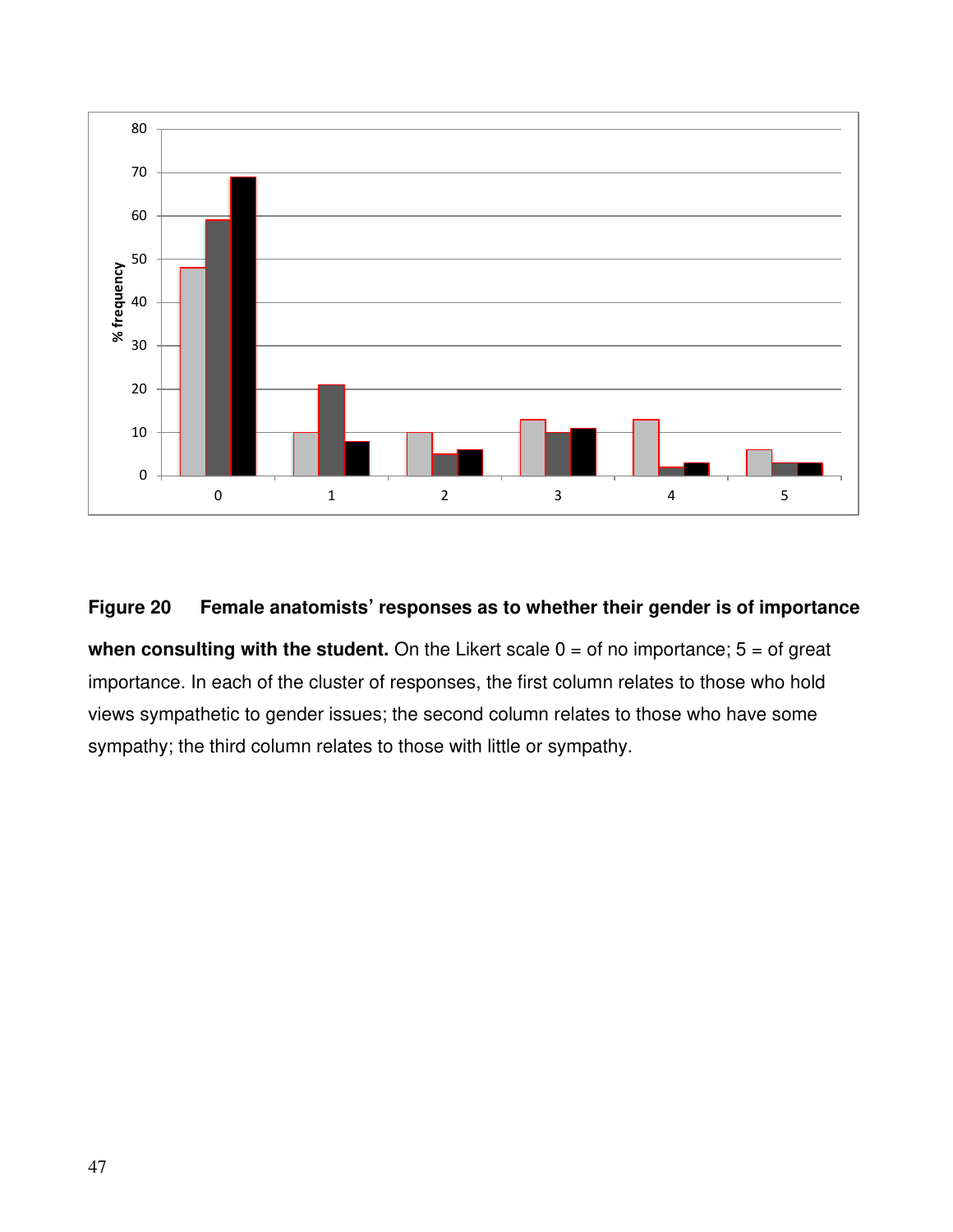

# **Figure 21 Male anatomists' responses as to whether the student's gender is of**

**importance in clinical education.** On the Likert scale  $0 =$  of no importance;  $5 =$  of great importance. In each of the cluster of responses, the first column relates to those who hold views sympathetic to gender issues; the second column relates to those who have some sympathy; the third column relates to those with little or sympathy.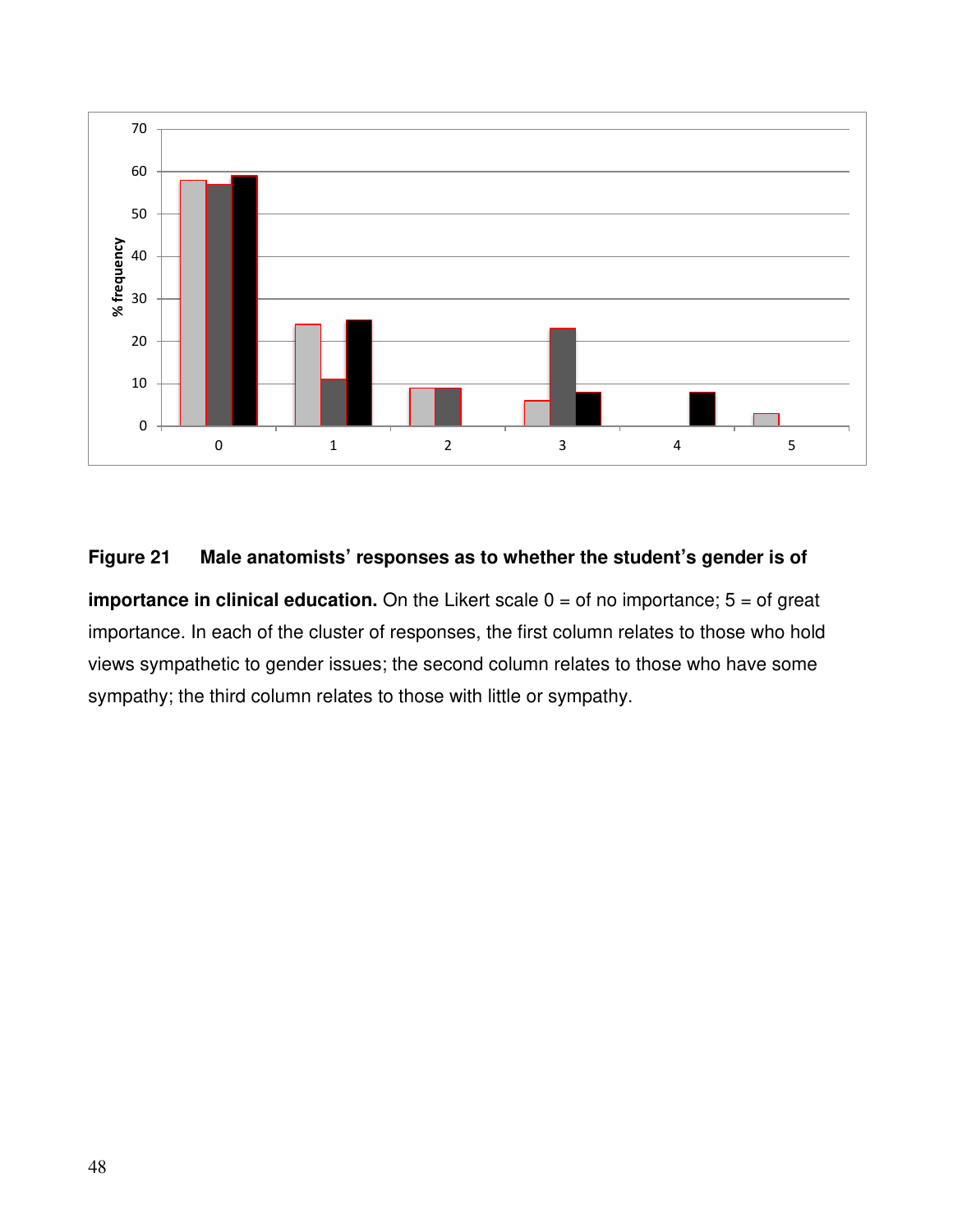

# **Figure 22 Female anatomists' responses as to whether the student's gender is of**

**importance in clinical education.** On the Likert scale  $0 =$  of no importance;  $5 =$  of great importance. In each of the cluster of responses, the first column relates to those who hold views sympathetic to gender issues; the second column relates to those who have some sympathy; the third column relates to those with little or sympathy.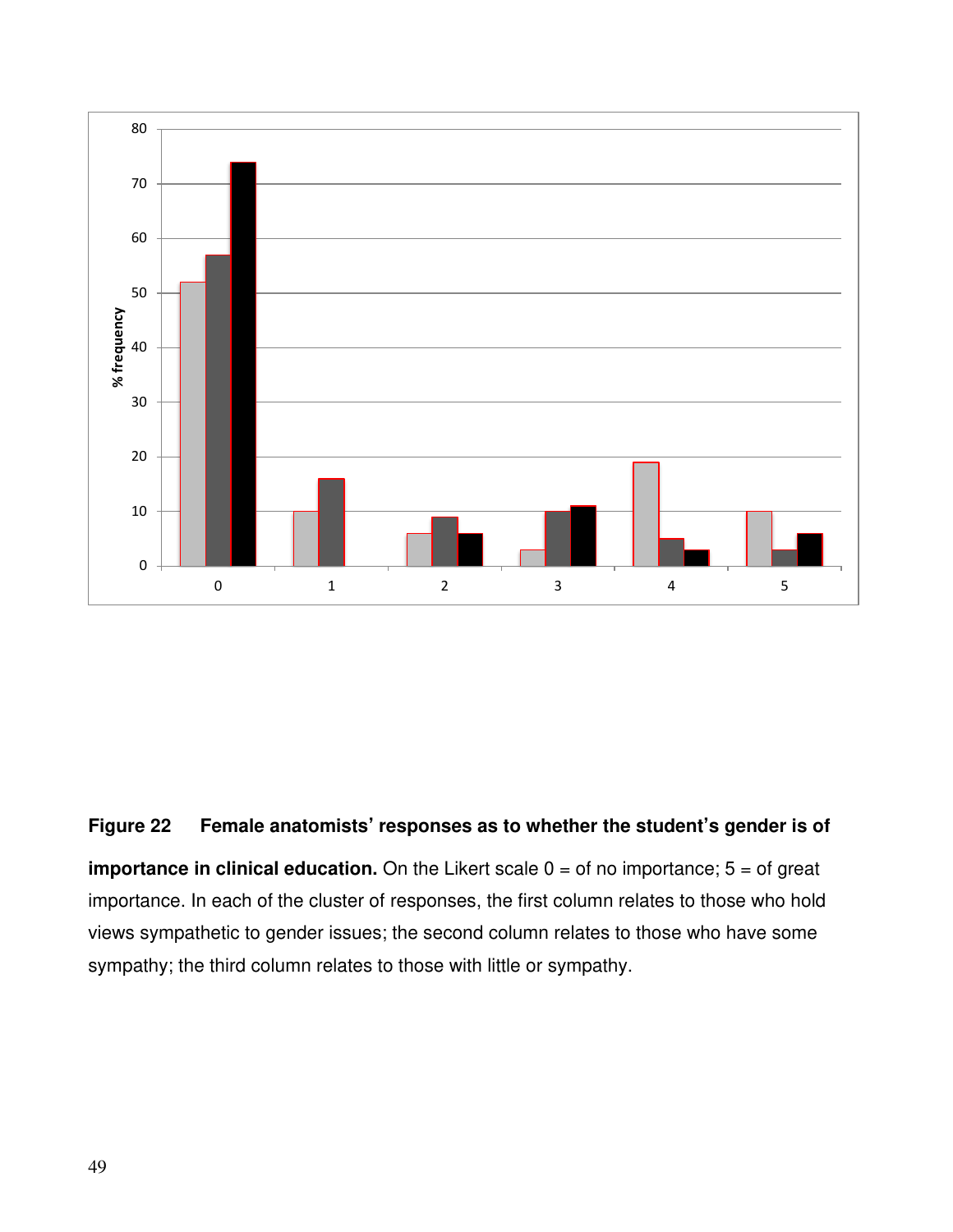

# **Figure 23 Male anatomists' responses as to whether their gender is of importance in**

**their professional relations with colleagues.** On the Likert scale  $0 =$  of no importance;  $5 =$ of great importance. In each of the cluster of responses, the first column relates to those who hold views sympathetic to gender issues; the second column relates to those who have some sympathy; the third column relates to those with little or sympathy.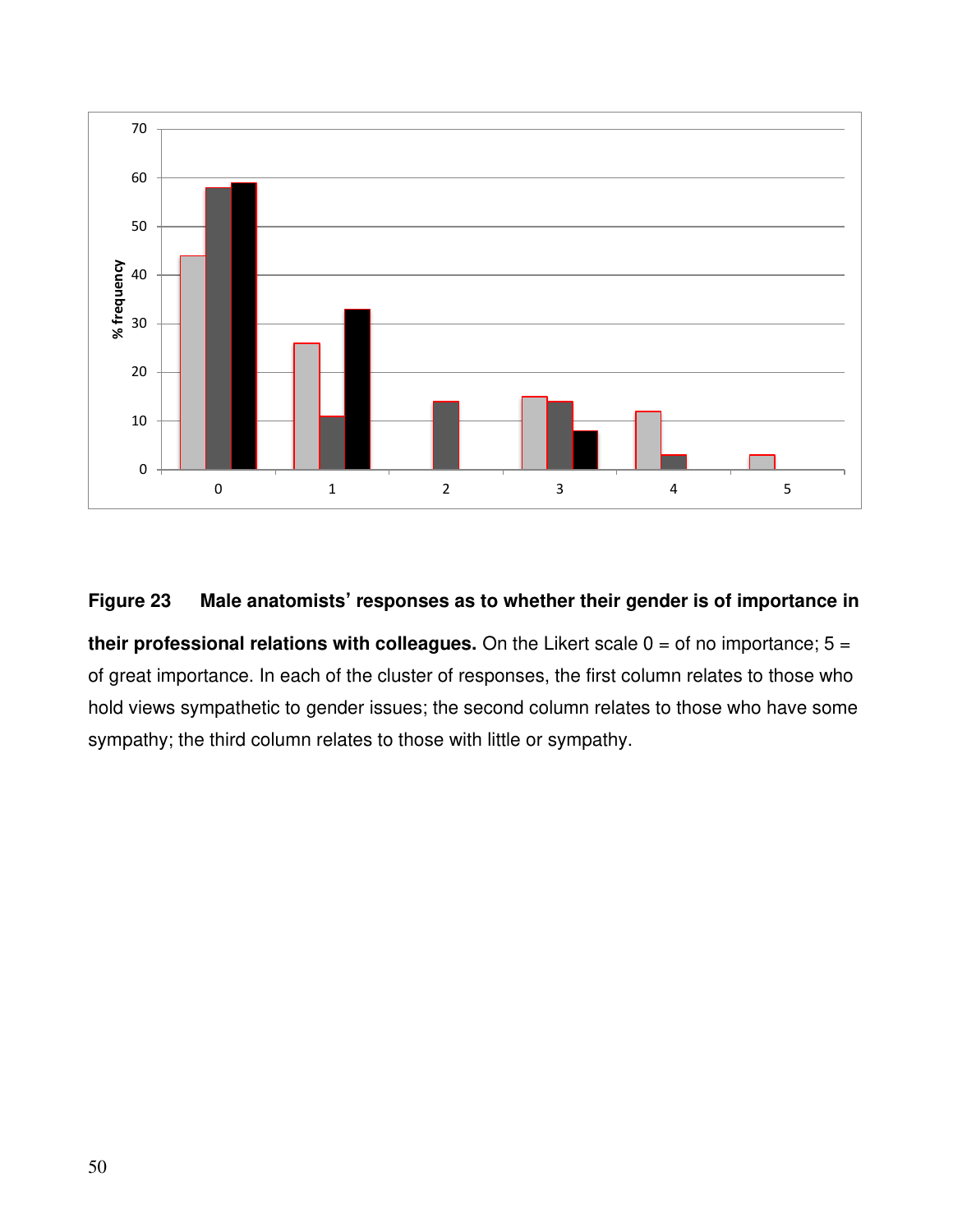

# **Figure 24 Female anatomists' responses as to whether their gender is of importance**

**in their professional relations with colleagues.** On the Likert scale 0 = of no importance; 5 = of great importance. In each of the cluster of responses, the first column relates to those who hold views sympathetic to gender issues; the second column relates to those who have some sympathy; the third column relates to those with little or sympathy.

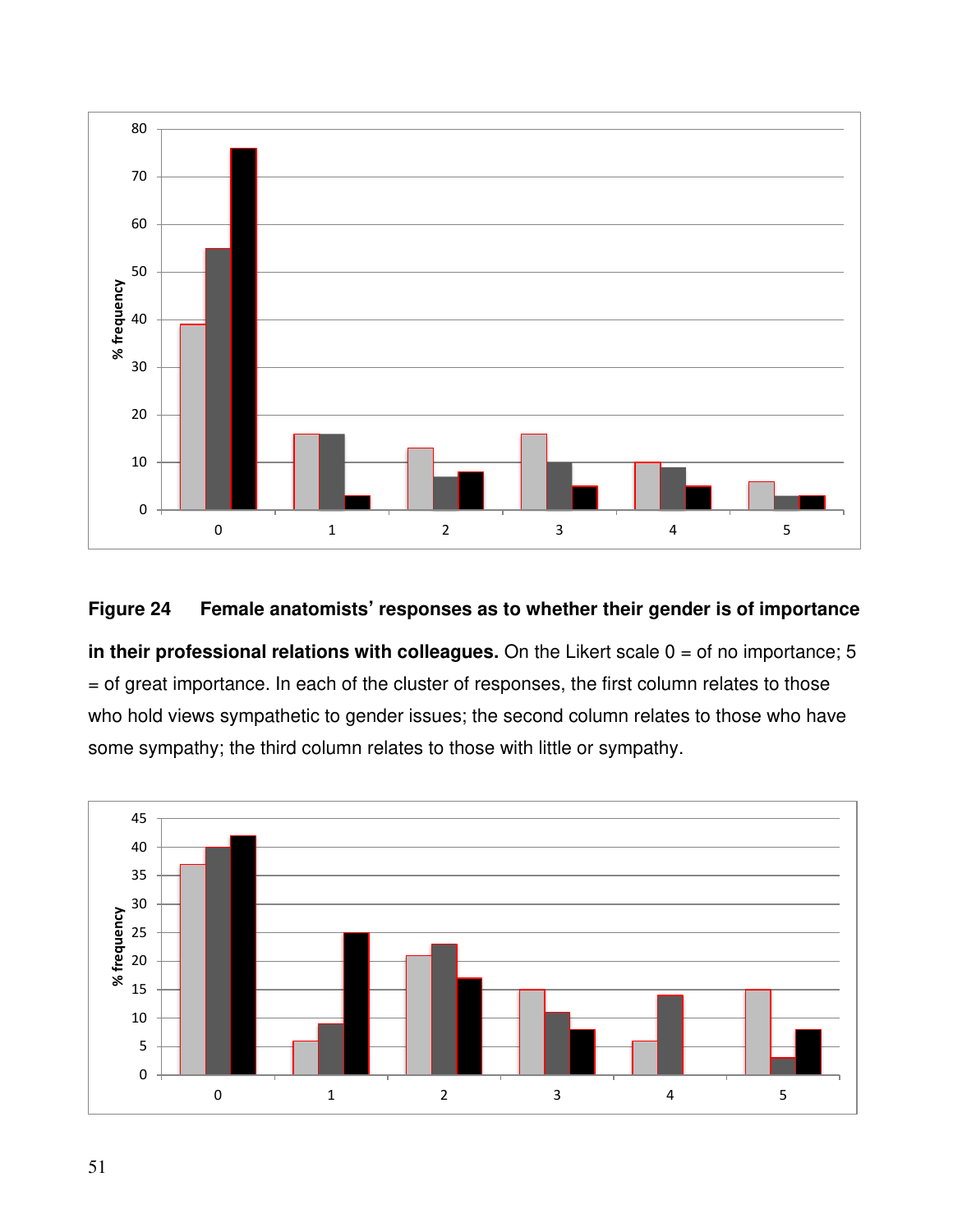# **TABLES**

**Table 1 Attitudes to Gender Issues assessed** using Likert scales where 0 (no sympathy with gender issues) to 5 (great sympathy with gender issues)

| <b>Females v Males</b>  | $n\Omega = 322$      | $2.82 \pm 1.18$ S.D. | p<0.0000   |
|-------------------------|----------------------|----------------------|------------|
|                         | $n\hat{d} = 277$     | $2.35 \pm 1.41$ S.D. | $(t-test)$ |
|                         |                      |                      |            |
| <b>Students v Staff</b> | $n$ (students) = 391 | $2.58 \pm 1.23$ S.D. | N.S.       |
|                         | $n(stat) = 208$      | $2.66 \pm 1.45$ S.D. | $(t-test)$ |

# **Table 2 Assessment of Male Dominance in Medicine**

| <b>Females v Males</b> | $n\Omega = 320$                 | $2.61 \pm 1.41$ S.D.           | p<0.0000   |
|------------------------|---------------------------------|--------------------------------|------------|
|                        | $n\text{ }^{\mathcal{Z}} = 275$ | $2.12 \pm 1.58$ S.D.           | $(t-test)$ |
|                        |                                 |                                |            |
| Students v Staff       | $n$ (students) = 389            | $\frac{1}{2.22 \pm 1.45}$ S.D. | p<0.0000   |
|                        | $n(stat) = 206$                 | $2.69 \pm 1.56$ S.D.           | $(t-test)$ |

# **Table 3 Number of Mnemonics known that have sexual/sexist content**

| <b>Females v Males</b> | $n\Omega = 300$                 | 1.34 $\pm$ 2.08 S.D. | p<0.017    |
|------------------------|---------------------------------|----------------------|------------|
|                        | $n\text{ }^{\mathcal{Z}} = 265$ | $2.39 \pm 7.31$ S.D. | $(t-test)$ |
|                        |                                 |                      |            |
| Students v Staff       | $n$ (students) = 361            | $1.79 \pm 5.65$ S.D. | N.S.       |
|                        | $n(stat) = 204$                 | $1.92 \pm 4.48$ S.D. | $(t-test)$ |

# **Table 4 Concern expressed for Mnemonic describing Superior Orbital Fissure**

| <b>Females v Males</b>  | $n\Omega = 314$                 | 1.20 $\pm$ 1.40 S.D. | N.S.       |
|-------------------------|---------------------------------|----------------------|------------|
|                         | $n\text{ }^{\mathcal{L}} = 271$ | $1.11 \pm 1.53$ S.D. | $(t-test)$ |
|                         |                                 |                      |            |
| <b>Students v Staff</b> | $n$ (students) = 361            | $1.07 \pm 1.33$ S.D. | p<0.039    |
|                         | $n(stat) = 198$                 | $1.33 \pm 1.68$ S.D. | $(t-test)$ |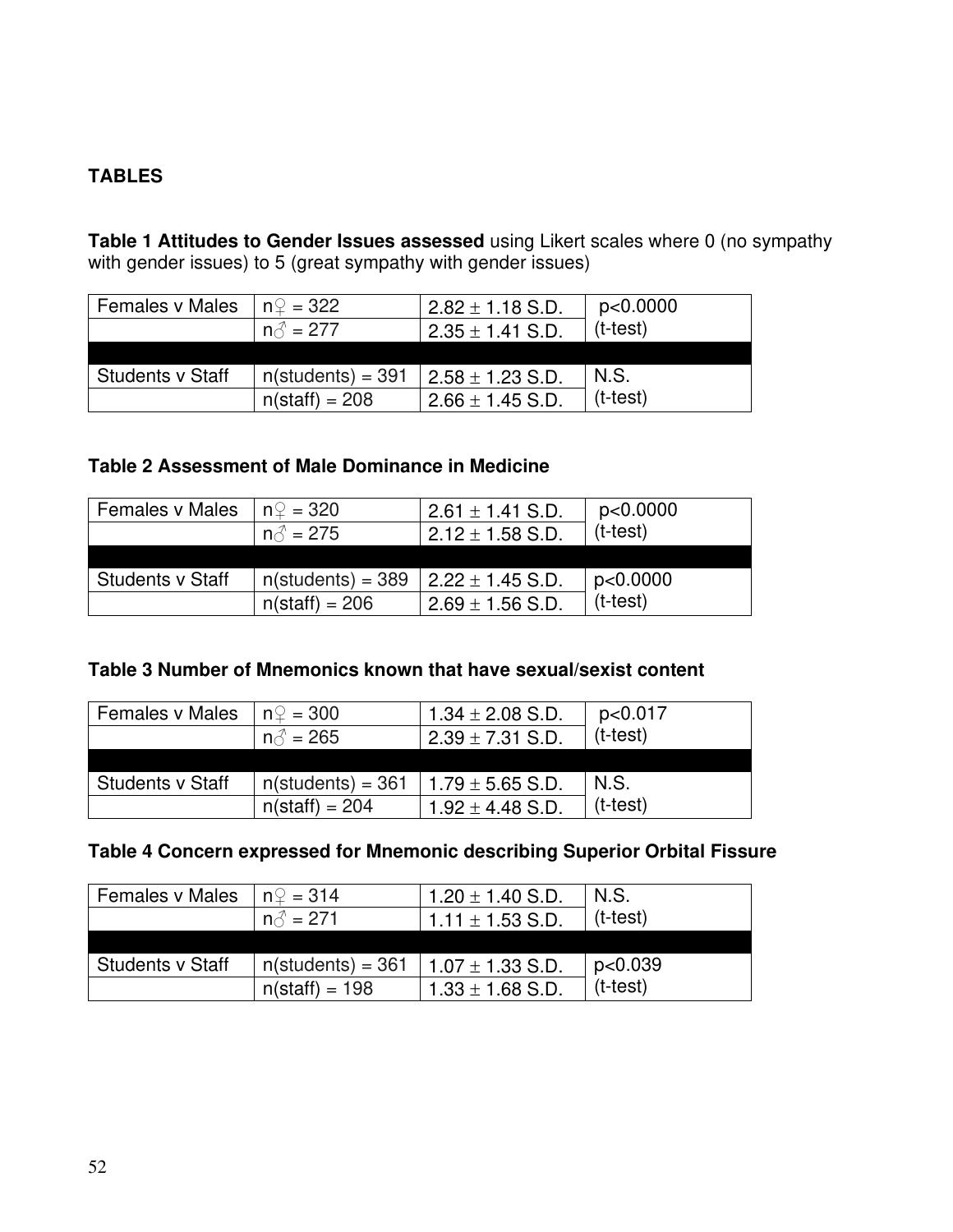# **Table 5 Attitude to statement that "Mammary glands are primary organs of lactation"**

| <b>Females v Males</b> | l nହ = 321                    | $0.36 \pm 1.00$ S.D.         | N.S.       |
|------------------------|-------------------------------|------------------------------|------------|
|                        | $n\textcolor{red}{\beta}=271$ | $0.34 \pm 1.03$ S.D.         | $(t-test)$ |
|                        |                               |                              |            |
| Students v Staff       | $n(\text{students}) = 387$    | $\vert$ 0.34 $\pm$ 1.01 S.D. | N.S.       |
|                        | $n(stat) = 205$               | $0.36 \pm 1.03$ S.D.         | $(t-test)$ |

# **Table 6 Attitude to statement that "Mammary glands are secondary sexual organs"**

| <b>Females v Males</b>  | $n\mathcal{Q} = 318$                        | $0.34 \pm 0.92$ S.D. | p<0.029    |
|-------------------------|---------------------------------------------|----------------------|------------|
|                         | $n\text{ }^{\mathcal{Z}} = 273$             | $0.53 \pm 1.20$ S.D. | $(t-test)$ |
|                         |                                             |                      |            |
| <b>Students v Staff</b> | $n$ (students) = 386   0.37 $\pm$ 0.99 S.D. |                      | N.S.       |
|                         | $n(stat) = 205$                             | $0.52 \pm 1.17$ S.D. | $(t-test)$ |

# **Table 7 Attitude to statement that "The clitoris is a diminitive form of the penis"**

| <b>Females v Males</b> | $n\Omega = 320$                 | $1.76 \pm 1.87$ S.D. | N.S.       |
|------------------------|---------------------------------|----------------------|------------|
|                        | $n\text{ }^{\mathcal{L}} = 271$ | $1.59 \pm 1.84$ S.D. | $(t-test)$ |
|                        |                                 |                      |            |
| Students v Staff       | $n$ (students) = 386            | $1.58 \pm 1.75$ S.D. | N.S.       |
|                        | $n(stat) = 205$                 | $1.88 \pm 2.04$ S.D. | $(t-test)$ |

# **Table 8 Attitude to statement that " The penis is an enlarged clitoris"**

| <b>Females v Males</b>  | $n\mathbb{Q} = 320$                         | 1.10 $\pm$ 1.63 S.D. | N.S.       |
|-------------------------|---------------------------------------------|----------------------|------------|
|                         | $n\text{A}^2 = 270$                         | $1.34 \pm 1.80$ S.D. | $(t-test)$ |
|                         |                                             |                      |            |
| <b>Students v Staff</b> | $n$ (students) = 384   0.98 $\pm$ 1.54 S.D. |                      | p<0.0000   |
|                         | $n(stat) = 206$                             | $1.64 \pm 1.93$ S.D. | $(t-test)$ |

# **Table 9 Attitude to statement that "The clitoris and penis are erectile sexual organs"**

| Females v Males  | $\ln 2 = 320$                                              | $0.09 \pm 0.52$ S.D.         | N.S.     |
|------------------|------------------------------------------------------------|------------------------------|----------|
|                  | $n\textcolor{red}{\stackrel{\mathcal{A}}{}}=273$           | $\vert$ 0.15 $\pm$ 0.74 S.D. | (t-test) |
|                  |                                                            |                              |          |
| Students v Staff | $n(\text{students}) = 387 \mid 0.09 \pm 0.54 \text{ S.D.}$ |                              | N.S.     |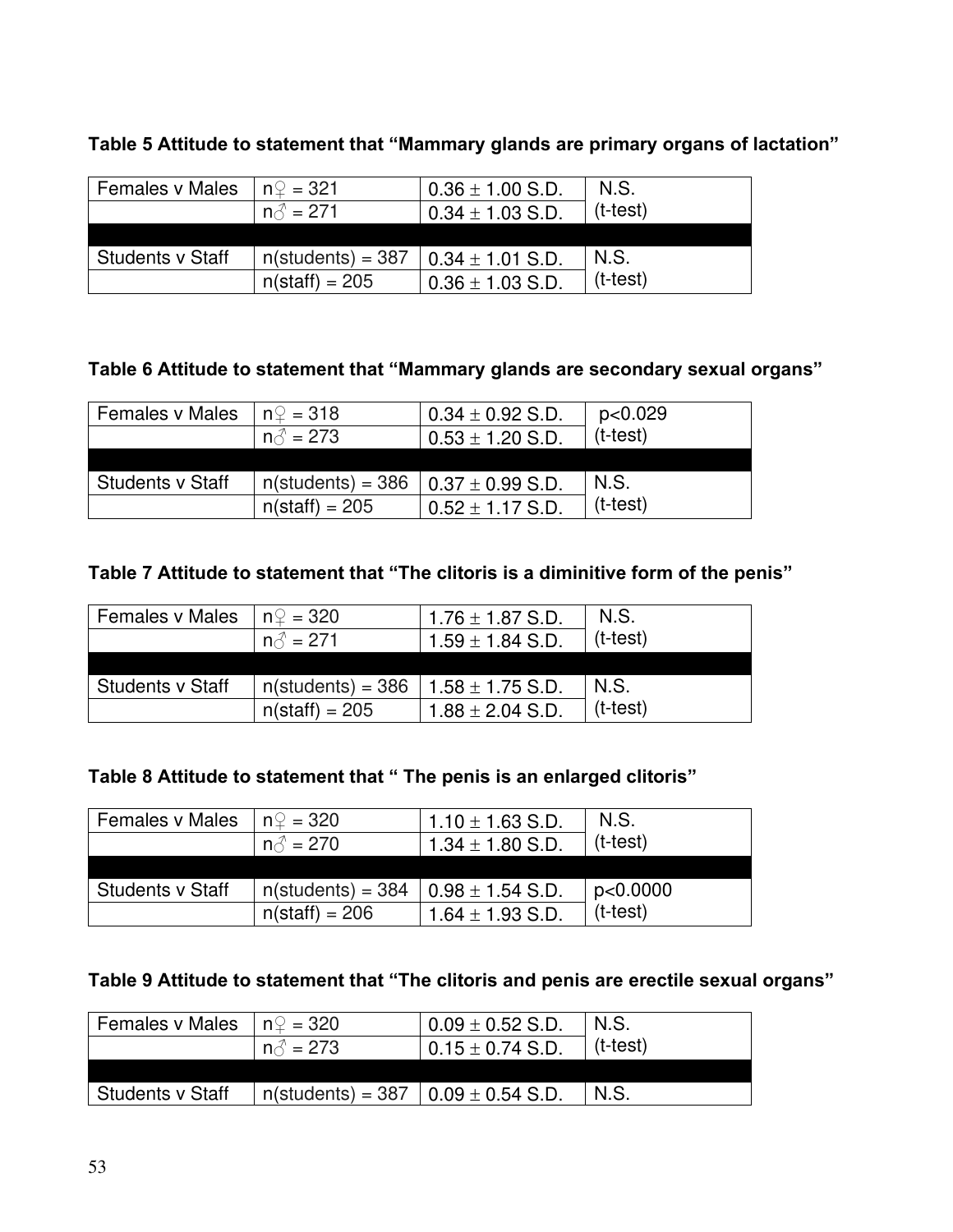| nn<br><br>-- | . .<br>. | c+1<br>_____ |
|--------------|----------|--------------|
|--------------|----------|--------------|

# **Table 10 Attitude to statement that "The clitoris is the analogue to the penis"**

| <b>Females v Males</b>  | $n\Omega = 318$      | $0.54 \pm 1.24$ S.D. | N.S.       |
|-------------------------|----------------------|----------------------|------------|
|                         | $n\textup{r} = 272$  | $0.52 \pm 1.21$ S.D. | $(t-test)$ |
|                         |                      |                      |            |
| <b>Students v Staff</b> | $n$ (students) = 384 | $0.44 \pm 1.08$ S.D. | p<0.014    |
|                         | $n(stat) = 206$      | $0.70 \pm 1.45$ S.D. | $(t-test)$ |

# **Table 11 Attitude to statement that "The penis is a sexual organ"**

| <b>Females v Males</b> | $n\mathbb{Q} = 320$  | $0.17 \pm 0.67$ S.D.  | N.S.       |
|------------------------|----------------------|-----------------------|------------|
|                        | $n\text{A}^2 = 273$  | $0.23 \pm 0.82$ S.D.  | $(t-test)$ |
|                        |                      |                       |            |
| Students v Staff       | $n$ (students) = 387 | $10.15 \pm 0.67$ S.D. | p<0.05     |
|                        | $n(stat) = 206$      | $0.28 \pm 0.85$ S.D.  | $(t-test)$ |

# **Table 12 Attitude to statement that "The penis is a urogenital organ"**

| <b>Females v Males</b> | $n\mathbb{Q} = 319$                         | $0.07 \pm 0.39$ S.D. | N.S.       |
|------------------------|---------------------------------------------|----------------------|------------|
|                        | $n\text{A}^2 = 273$                         | $0.14 \pm 0.68$ S.D. | $(t-test)$ |
|                        |                                             |                      |            |
| Students v Staff       | $n$ (students) = 386   0.11 $\pm$ 0.58 S.D. |                      | N.S.       |
|                        | $n(stat) = 206$                             | $0.08 \pm 0.48$ S.D. | $(t-test)$ |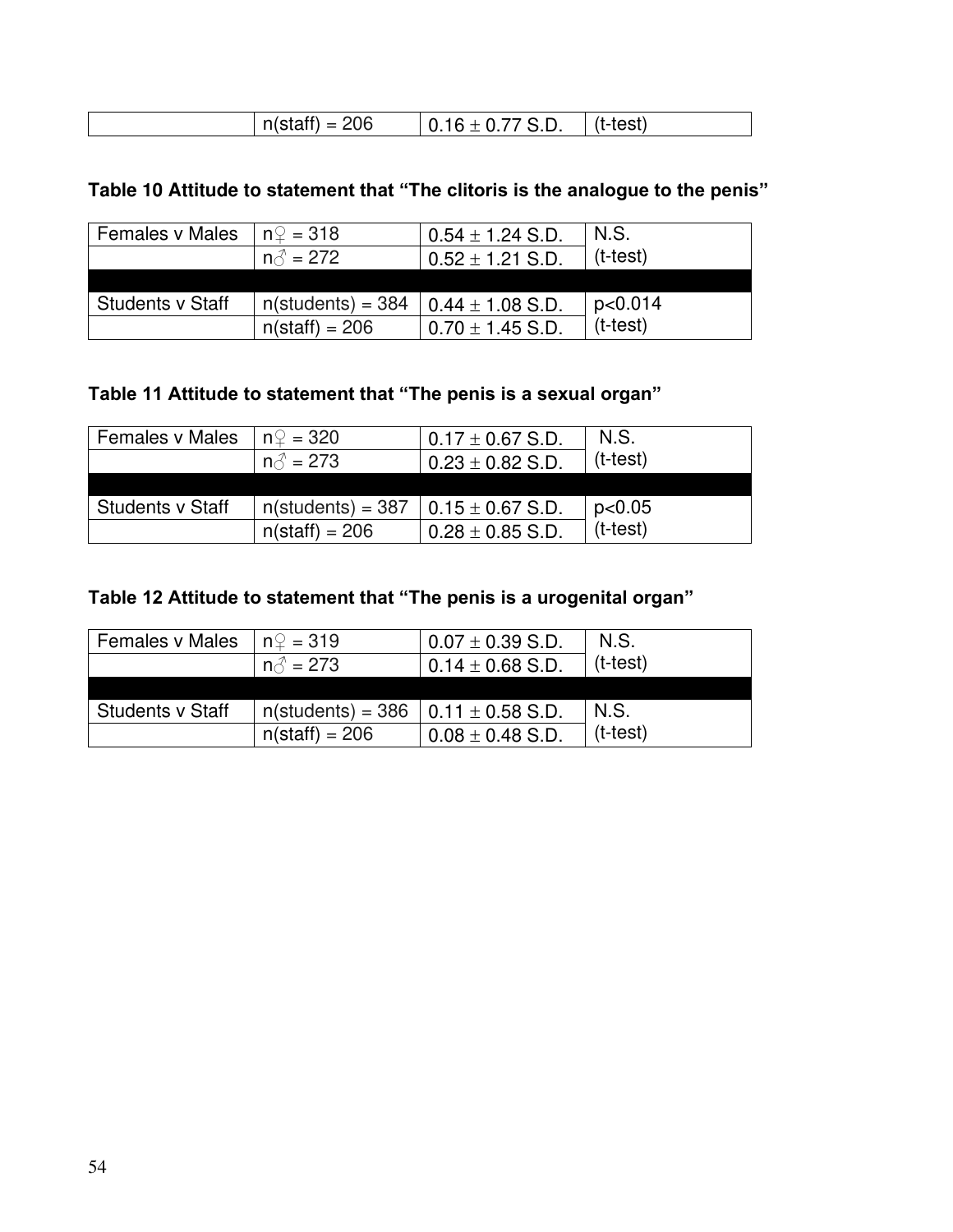**Table 13 ANOVA statistical analyses comparing data from groups with differing attitudes towards gender issues in relation to anatomical statements concerning genital organs** 

| <b>Anatomical Statement</b>                 | <b>Negative Attitude</b><br><b>vs Neutral Attitude</b> | <b>Neutral Attitude vs</b><br><b>Positive Attitude</b> | <b>Negative Attitude</b><br><b>vs Positive</b><br><b>Attitude</b> |
|---------------------------------------------|--------------------------------------------------------|--------------------------------------------------------|-------------------------------------------------------------------|
| The clitoris is a<br>diminutive form of the | Female: $p = 0.81$                                     | Female: $p = 0.53$                                     | Female: $p = 1.00$                                                |
| penis                                       | Male: $p = 0.42$                                       | Male: $p = 0.00$                                       | Male: $p = 0.00$                                                  |
| The clitoris and the                        | Female: $p = 1.00$                                     | Female: $p = 0.35$                                     | Female: $p = 0.73$                                                |
| penis are erectile<br>sexual organs         | Male: $p = 0.99$                                       | Male: $p = 0.00$                                       | Male: $p = 0.00$                                                  |
| The penis is the                            | Female: $p = 0.99$                                     | Female: $p = 0.96$                                     | Female: $p = 0.99$                                                |
| enlarged form of the<br>clitoris            | Male: $p = 0.46$                                       | Male: $p = 0.00$                                       | Male: $p = 0.00$                                                  |
| The clitoris is the                         | Female: $p = 1.00$                                     | Female: $p = 1.00$                                     | Female: $p = 0.94$                                                |
| analogue to the male<br>penis               | Male: $p = 0.93$                                       | Male: $p = 0.00$                                       | Male: $p = 0.00$                                                  |
| The mammary glands                          | Female: $p = 0.14$                                     | Female: $p = 0.61$                                     | Female: $p = 0.86$                                                |
| are primarily organs of<br>lactation        | Male: $p = 1.00$                                       | Male: $p = 0.01$                                       | $p = 0.03$<br>Male:                                               |
| The mammary glands                          | Female: $p = 0.99$                                     | Female: $p = 0.60$                                     | Female: $p = 0.96$                                                |
| are secondary sexual<br>organs              | Male: $p = 0.99$                                       | Male: $p = 0.00$                                       | Male:<br>$p = 0.00$                                               |
| The penis is a sexual                       | Female: $p = 0.99$                                     | Female: $p = 0.49$                                     | Female: $p = 0.56$                                                |
| organ                                       | Male: $p = 0.99$                                       | Male: $p = 0.00$                                       | Male:<br>$p = 0.00$                                               |
| The penis is a                              | Female: $p = 0.99$                                     | Female: $p = 0.99$                                     | Female: $p = 0.99$                                                |
| urogenital organ                            | Male: $p = 0.99$                                       | Male: $p = 0.14$                                       | Male:<br>$p = 0.18$                                               |

# **Table 14 Attitude toward the use of the anatomical term "pudendal"**

| <b>Females v Males</b>  | $n\mathbb{Q} = 307$                         | $1.87 \pm 1.45$ S.D. | p<0.035    |
|-------------------------|---------------------------------------------|----------------------|------------|
|                         | $n\textcolor{blue}{\odot} = 268$            | $2.15 \pm 1.65$ S.D. | $(t-test)$ |
|                         |                                             |                      |            |
| <b>Students v Staff</b> | $n$ (students) = 374   1.93 $\pm$ 1.45 S.D. |                      | N.S.       |
|                         | $n(stat) = 201$                             | $2.13 \pm 1.72$ S.D. | $(t-test)$ |

# **Table 14 Perception of gender bias in anatomical textbooks**

| Females v Males | $ln\phi = 312$ | $88 \pm 1.83$ S.D. |  |
|-----------------|----------------|--------------------|--|